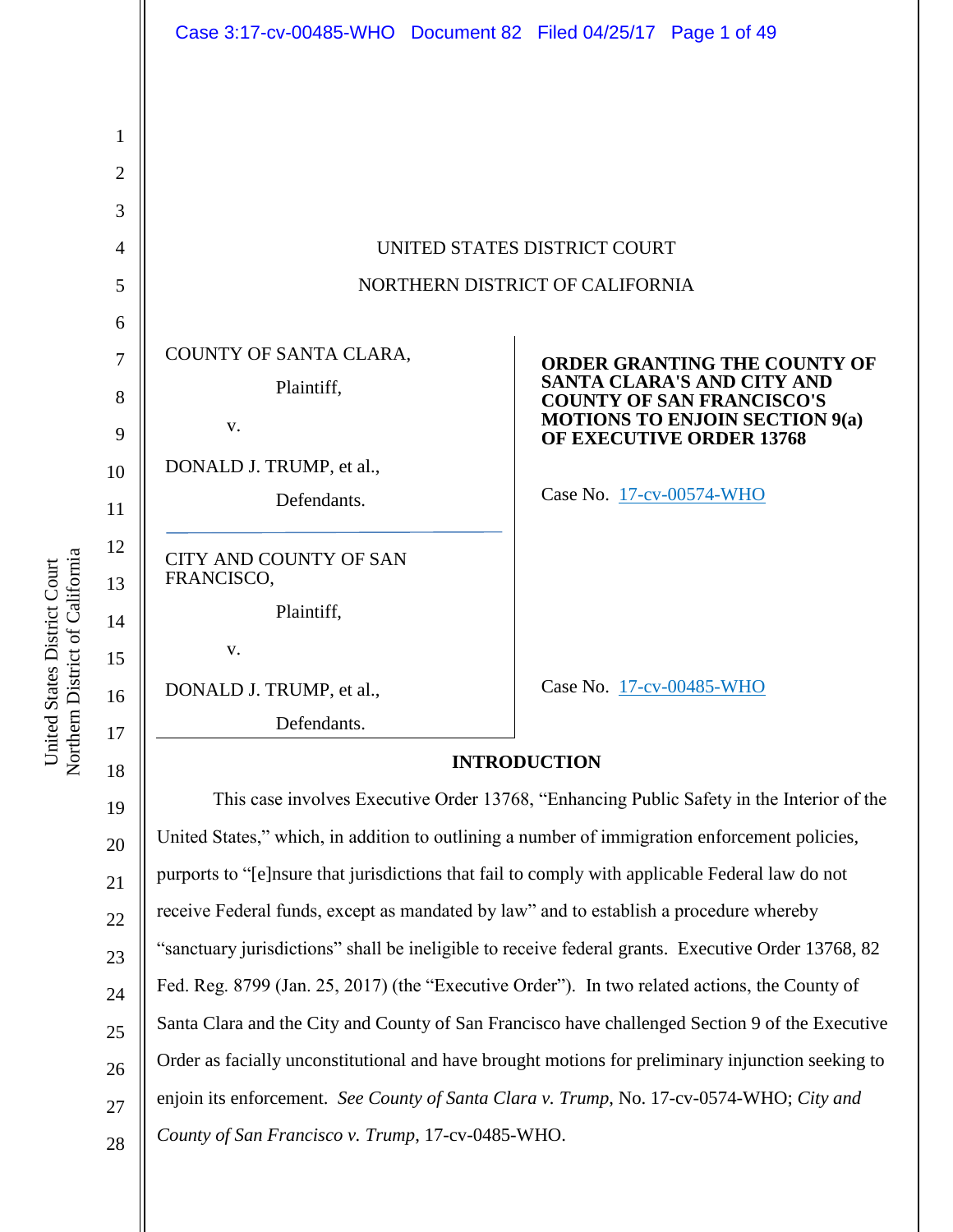Northern District of California Northern District of California United States District Court United States District Court

1

2

3

4

5

6

7

8

9

11

12

13

14

15

17

18

19

21

The Counties challenge the enforcement provision of the Order, Section 9(a), on several grounds: first, it violates the separation of powers doctrine enshrined in the Constitution because it improperly seeks to wield congressional spending powers; second, it is so overbroad and coercive that even if the President had spending powers, the Order would clearly exceed them and violate the Tenth Amendment's prohibition against commandeering local jurisdictions; third, it is so vague and standardless that it violates the Fifth Amendment's Due Process Clause and is void for vagueness; and, finally, because it seeks to deprive local jurisdictions of congressionally allocated funds without any notice or opportunity to be heard, it violates the procedural due process requirements of the Fifth Amendment.<sup>1</sup>

10 16 20 22 The Government does not respond to the Counties' constitutional challenges but argues that the Counties lack standing because the Executive Order did not change existing law and because the Counties have not been named "sanctuary jurisdictions" pursuant to the Order. It explained for the first time at oral argument that the Order is merely an exercise of the President's "bully pulpit" to highlight a changed approach to immigration enforcement. Under this interpretation, Section 9(a) applies only to three federal grants in the Departments of Justice and Homeland Security that already have conditions requiring compliance with 8 U.S.C. 1373. This interpretation renders the Order toothless; the Government can already enforce these three grants by the terms of those grants and can enforce 8 U.S.C. 1373 to the extent legally possible under the terms of existing law. Counsel disavowed any right through the Order for the Government to affect any other part of the billions of dollars in federal funds the Counties receive every year. It is heartening that the Government's lawyers recognize that the Order cannot do more constitutionally than enforce existing law. But Section 9(a), by its plain language, attempts to

23

24

 $\overline{a}$ 

<sup>25</sup> 26 27 28 1 San Francisco also brings a facial challenge to 8 U.S.C. § 1373, arguing that the statute is unconstitutional under the Tenth Amendment because "the whole object" of that section is to "direct the functioning" of state governments. It seeks an injunction enjoining enforcement of Section 1373, or alternatively, because it believes it complies with Section 1373, an injunction preventing the Government from taking adverse action against it on the basis that it has failed to comply with that Section. Briefing on this issue was intermingled with the attack on the Executive Order, and did not adequately address the important issues raised. At the Case Management Conference on May 2, 2017, at 1:30 p.m. we will discuss litigation of this portion of the City's case.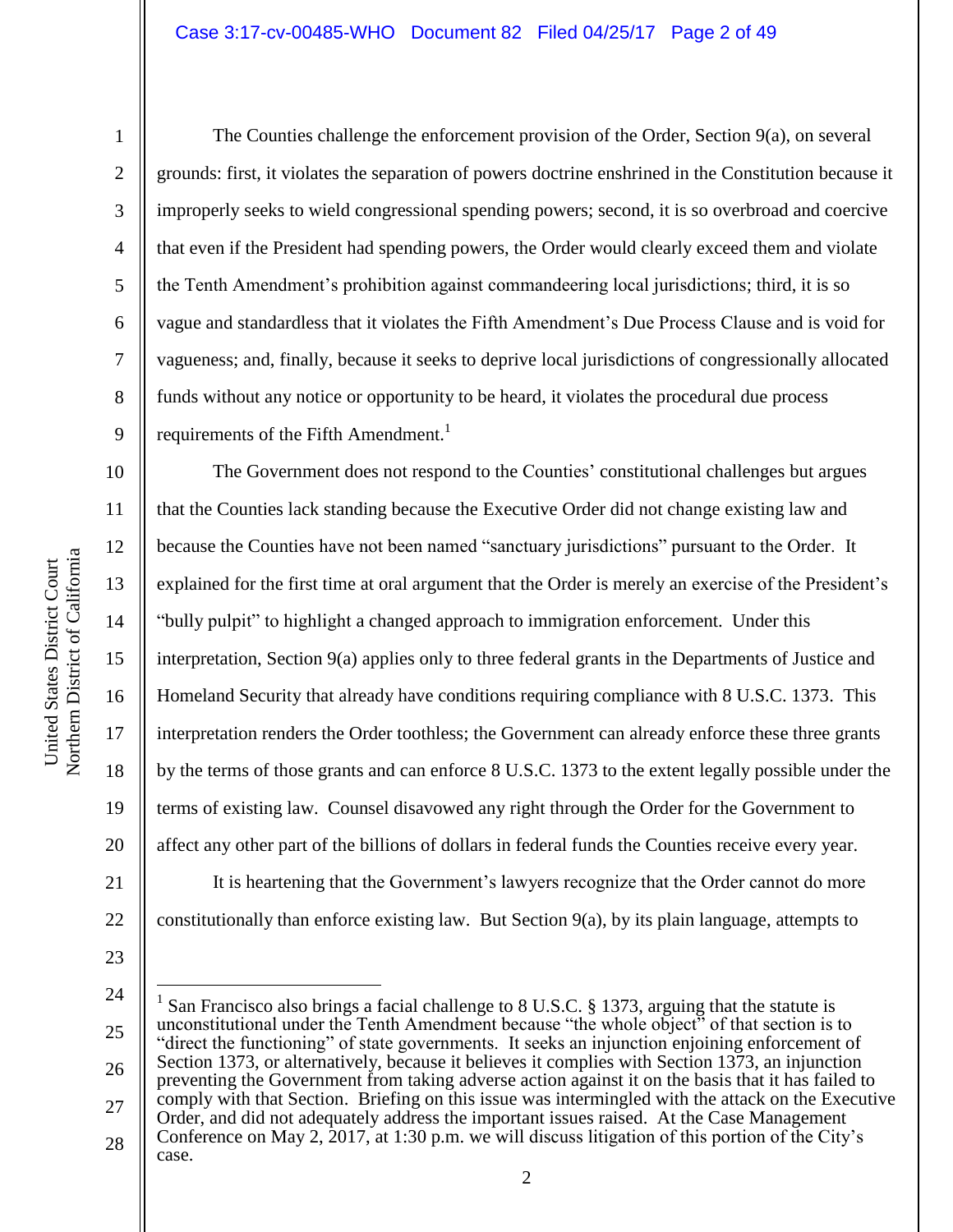#### Case 3:17-cv-00485-WHO Document 82 Filed 04/25/17 Page 3 of 49

10 11

1

2

3

4

5

6

7

8

9

reach all federal grants, not merely the three mentioned at the hearing. The rest of the Order is broader still, addressing all federal funding. And if there was doubt about the scope of the Order, the President and Attorney General have erased it with their public comments. The President has called it "a weapon" to use against jurisdictions that disagree with his preferred policies of immigration enforcement, and his press secretary has reiterated that the President intends to ensure that "counties and other institutions that remain sanctuary cites don't get federal government funding in compliance with the executive order." The Attorney General has warned that jurisdictions that do not comply with Section 1373 would suffer "withholding grants, termination of grants, and disbarment or ineligibility for future grants," and the "claw back" of any funds previously awarded. Section  $9(a)$  is not reasonably susceptible to the new, narrow interpretation offered at the hearing.

12 13 14 15 16 17 18 19 20 Although the Government's new interpretation of the Order is not legally plausible, in effect it appears to put the parties in general agreement regarding the Order's constitutional limitations. The Constitution vests the spending powers in Congress, not the President, so the Order cannot constitutionally place new conditions on federal funds. Further, the Tenth Amendment requires that conditions on federal funds be unambiguous and timely made; that they bear some relation to the funds at issue; and that the total financial incentive not be coercive. Federal funding that bears no meaningful relationship to immigration enforcement cannot be threatened merely because a jurisdiction chooses an immigration enforcement strategy of which the President disapproves.

21 22 23 24 25 26 27 28 To succeed in their motions, the Counties must show that they are likely to face immediate irreparable harm absent an injunction, that they are likely to succeed on the merits, and that the balance of harms and public interest weighs in their favor. The Counties have met this burden. They have demonstrated that they have standing to challenge the Order and are currently suffering irreparable harm, not only because the Order has caused and will cause them constitutional injuries by violating the separation of powers doctrine and depriving them of their Tenth and Fifth Amendment rights, but also because the Order has caused budget uncertainty by threatening to deprive the Counties of hundreds of millions of dollars in federal grants that support core services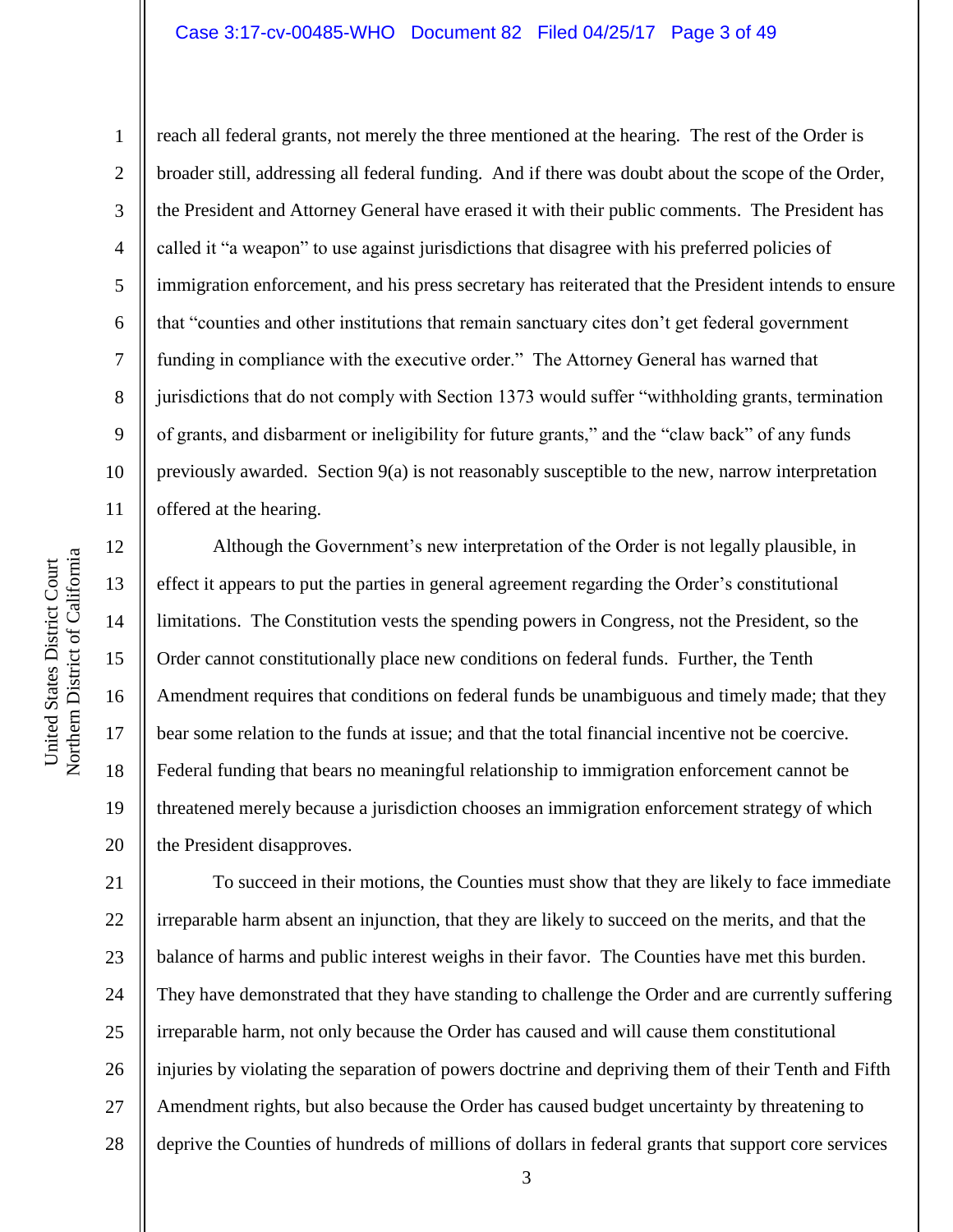### Case 3:17-cv-00485-WHO Document 82 Filed 04/25/17 Page 4 of 49

in their jurisdictions. They have established that they are likely to succeed on the merits of their claims and that the balance of harms and public interest decisively weigh in favor of an injunction. The Counties' motions for preliminary injunction against Section 9(a) of the Executive Order are GRANTED as further described below.

5 6 7 8 9 10 That said, this injunction does nothing more than implement the effect of the Government's flawed interpretation of the Order. It does not affect the ability of the Attorney General or the Secretary to enforce existing conditions of federal grants or 8 U.S.C. 1373, nor does it impact the Secretary's ability to develop regulations or other guidance defining what a sanctuary jurisdiction is or designating a jurisdiction as such. It does prohibit the Government from exercising Section 9(a) in a way that violates the Constitution.

11

12

13

14

16

20

21

22

23

24

25

26

27

28

1

2

3

4

## **BACKGROUND**

**I. THE EXECUTIVE ORDER**

On January 25, 2017, President Donald J. Trump issued Executive Order 13768,

"Enhancing Public Safety in the Interior of the United States." *See* Harris Decl. ¶ 2; Ex. A ("EO")

15 (SC Dkt. No. 36-1). In outlining the Executive Order's purpose, Section 1 reads, in part,

"Sanctuary jurisdictions across the United States willfully violate Federal law in an attempt to

17 shield aliens from removal from the United States." EO §1. Section 2 states that the policy of the

18 executive branch is to "[e]nsure that jurisdictions that fail to comply with applicable Federal law

19 do not receive Federal funds, except as mandated by law." EO §2(c).

Section 9, titled "Sanctuary Jurisdictions" lays out this policy in more detail. It reads:

Sec. 9. Sanctuary Jurisdictions. It is the policy of the executive branch to ensure, to the fullest extent of the law, that a State, or a political subdivision of a State, shall comply with 8 U.S.C. 1373.

(a) In furtherance of this policy, the Attorney General and the Secretary, in their discretion and to the extent consistent with law, shall ensure that jurisdictions that willfully refuse to comply with 8 U.S.C. 1373 (sanctuary jurisdictions) are not eligible to receive Federal grants, except as deemed necessary for law enforcement purposes by the Attorney General or the Secretary. The Secretary has the authority to designate, in his discretion and to the extent consistent with law, a jurisdiction as a sanctuary jurisdiction. The Attorney General shall take appropriate enforcement action against any entity that violates 8 U.S.C. 1373, or which has in effect a statute, policy, or practice that prevents or hinders the enforcement

Northern District of California Northern District of California United States District Court United States District Court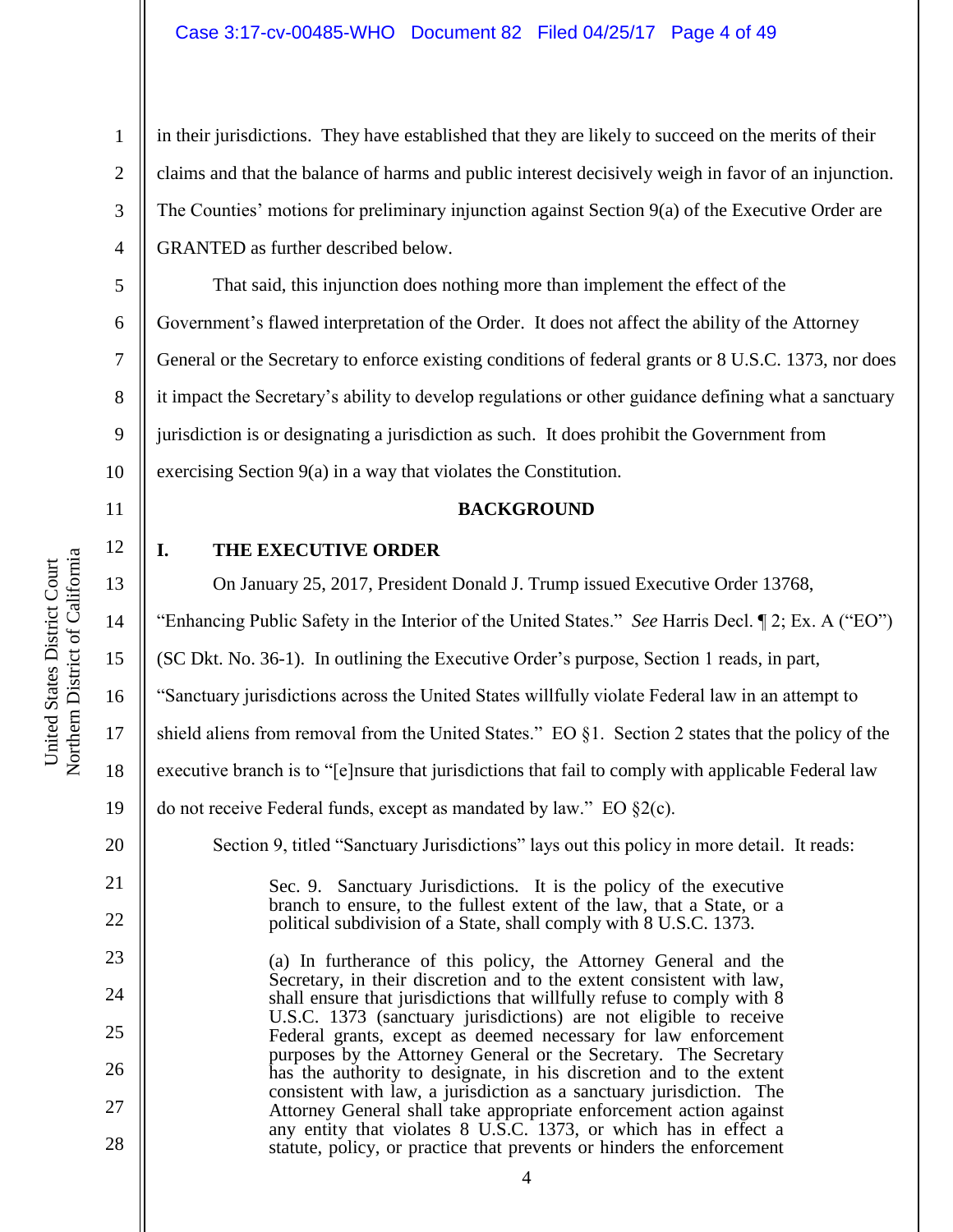| of Federal law.<br>(b) To better inform the public regarding the public safety threats<br>associated with sanctuary jurisdictions, the Secretary shall utilize the<br>Declined Detainer Outcome Report or its equivalent and, on a<br>weekly basis, make public a comprehensive list of criminal actions<br>committed by aliens and any jurisdiction that ignored or otherwise<br>failed to honor any detainers with respect to such aliens.<br>(c) The Director of the Office of Management and Budget is<br>directed to obtain and provide relevant and responsive information<br>on all Federal grant money that currently is received by any<br>sanctuary jurisdiction.<br>EO §9.<br>Section 3 of the Order, titled "Definitions," incorporates the definitions listed in 8 U.S.C. §<br>1101. EO §3. Section 1101 does not define "sanctuary jurisdiction." The term is not defined<br>anywhere in the Executive Order. Similarly, neither section 1101 nor the Order defines what it<br>means for a jurisdiction to "willfully refuse to comply" with Section 1373 or for a policy to<br>"prevent[] or hinder[] the enforcement of Federal law." EO $\S9(a)$ .<br><b>SECTION 1373</b><br>II.<br>Section 1373, to which Section 9 refers, prohibits local governments from restricting<br>government officials or entities from communicating immigration status information to ICE. It<br>states in relevant part:<br>(a) In General. Notwithstanding any other provision of Federal,<br>State, or local law, a Federal, State, or local government entity or<br>official may not prohibit, or in any way restrict, any government<br>entity or official from sending to, or receiving from, the Immigration<br>and Naturalization Service information regarding the citizenship or<br>immigration status, lawful or unlawful, of any individual.<br>(b) Additional Authority of Government Entities. Notwithstanding<br>any other provision of Federal, State, or local law, no person or<br>agency may prohibit, or in any way restrict, a Federal, State, or local<br>government entity from doing any of the following with respect to<br>information regarding the immigration status, lawful or unlawful, of<br>any individual:<br>(1) Sending such information to, or requesting or receiving<br>such information from, the Immigration and Naturalization<br>Service.<br>(2) Maintaining such information.<br>(3) Exchanging such information with any other Federal,<br>State, or local government entity.<br>5 | Case 3:17-cv-00485-WHO  Document 82  Filed 04/25/17  Page 5 of 49 |  |  |
|-------------------------------------------------------------------------------------------------------------------------------------------------------------------------------------------------------------------------------------------------------------------------------------------------------------------------------------------------------------------------------------------------------------------------------------------------------------------------------------------------------------------------------------------------------------------------------------------------------------------------------------------------------------------------------------------------------------------------------------------------------------------------------------------------------------------------------------------------------------------------------------------------------------------------------------------------------------------------------------------------------------------------------------------------------------------------------------------------------------------------------------------------------------------------------------------------------------------------------------------------------------------------------------------------------------------------------------------------------------------------------------------------------------------------------------------------------------------------------------------------------------------------------------------------------------------------------------------------------------------------------------------------------------------------------------------------------------------------------------------------------------------------------------------------------------------------------------------------------------------------------------------------------------------------------------------------------------------------------------------------------------------------------------------------------------------------------------------------------------------------------------------------------------------------------------------------------------------------------------------------------------------------------------------------------------------------------------------------------------------------------------------------------------------------------------------------------------------------------------------------------------------------------|-------------------------------------------------------------------|--|--|
|                                                                                                                                                                                                                                                                                                                                                                                                                                                                                                                                                                                                                                                                                                                                                                                                                                                                                                                                                                                                                                                                                                                                                                                                                                                                                                                                                                                                                                                                                                                                                                                                                                                                                                                                                                                                                                                                                                                                                                                                                                                                                                                                                                                                                                                                                                                                                                                                                                                                                                                               |                                                                   |  |  |
|                                                                                                                                                                                                                                                                                                                                                                                                                                                                                                                                                                                                                                                                                                                                                                                                                                                                                                                                                                                                                                                                                                                                                                                                                                                                                                                                                                                                                                                                                                                                                                                                                                                                                                                                                                                                                                                                                                                                                                                                                                                                                                                                                                                                                                                                                                                                                                                                                                                                                                                               |                                                                   |  |  |
|                                                                                                                                                                                                                                                                                                                                                                                                                                                                                                                                                                                                                                                                                                                                                                                                                                                                                                                                                                                                                                                                                                                                                                                                                                                                                                                                                                                                                                                                                                                                                                                                                                                                                                                                                                                                                                                                                                                                                                                                                                                                                                                                                                                                                                                                                                                                                                                                                                                                                                                               |                                                                   |  |  |
|                                                                                                                                                                                                                                                                                                                                                                                                                                                                                                                                                                                                                                                                                                                                                                                                                                                                                                                                                                                                                                                                                                                                                                                                                                                                                                                                                                                                                                                                                                                                                                                                                                                                                                                                                                                                                                                                                                                                                                                                                                                                                                                                                                                                                                                                                                                                                                                                                                                                                                                               |                                                                   |  |  |
|                                                                                                                                                                                                                                                                                                                                                                                                                                                                                                                                                                                                                                                                                                                                                                                                                                                                                                                                                                                                                                                                                                                                                                                                                                                                                                                                                                                                                                                                                                                                                                                                                                                                                                                                                                                                                                                                                                                                                                                                                                                                                                                                                                                                                                                                                                                                                                                                                                                                                                                               |                                                                   |  |  |
|                                                                                                                                                                                                                                                                                                                                                                                                                                                                                                                                                                                                                                                                                                                                                                                                                                                                                                                                                                                                                                                                                                                                                                                                                                                                                                                                                                                                                                                                                                                                                                                                                                                                                                                                                                                                                                                                                                                                                                                                                                                                                                                                                                                                                                                                                                                                                                                                                                                                                                                               |                                                                   |  |  |
|                                                                                                                                                                                                                                                                                                                                                                                                                                                                                                                                                                                                                                                                                                                                                                                                                                                                                                                                                                                                                                                                                                                                                                                                                                                                                                                                                                                                                                                                                                                                                                                                                                                                                                                                                                                                                                                                                                                                                                                                                                                                                                                                                                                                                                                                                                                                                                                                                                                                                                                               |                                                                   |  |  |
|                                                                                                                                                                                                                                                                                                                                                                                                                                                                                                                                                                                                                                                                                                                                                                                                                                                                                                                                                                                                                                                                                                                                                                                                                                                                                                                                                                                                                                                                                                                                                                                                                                                                                                                                                                                                                                                                                                                                                                                                                                                                                                                                                                                                                                                                                                                                                                                                                                                                                                                               |                                                                   |  |  |
|                                                                                                                                                                                                                                                                                                                                                                                                                                                                                                                                                                                                                                                                                                                                                                                                                                                                                                                                                                                                                                                                                                                                                                                                                                                                                                                                                                                                                                                                                                                                                                                                                                                                                                                                                                                                                                                                                                                                                                                                                                                                                                                                                                                                                                                                                                                                                                                                                                                                                                                               |                                                                   |  |  |
|                                                                                                                                                                                                                                                                                                                                                                                                                                                                                                                                                                                                                                                                                                                                                                                                                                                                                                                                                                                                                                                                                                                                                                                                                                                                                                                                                                                                                                                                                                                                                                                                                                                                                                                                                                                                                                                                                                                                                                                                                                                                                                                                                                                                                                                                                                                                                                                                                                                                                                                               |                                                                   |  |  |
|                                                                                                                                                                                                                                                                                                                                                                                                                                                                                                                                                                                                                                                                                                                                                                                                                                                                                                                                                                                                                                                                                                                                                                                                                                                                                                                                                                                                                                                                                                                                                                                                                                                                                                                                                                                                                                                                                                                                                                                                                                                                                                                                                                                                                                                                                                                                                                                                                                                                                                                               |                                                                   |  |  |
|                                                                                                                                                                                                                                                                                                                                                                                                                                                                                                                                                                                                                                                                                                                                                                                                                                                                                                                                                                                                                                                                                                                                                                                                                                                                                                                                                                                                                                                                                                                                                                                                                                                                                                                                                                                                                                                                                                                                                                                                                                                                                                                                                                                                                                                                                                                                                                                                                                                                                                                               |                                                                   |  |  |
|                                                                                                                                                                                                                                                                                                                                                                                                                                                                                                                                                                                                                                                                                                                                                                                                                                                                                                                                                                                                                                                                                                                                                                                                                                                                                                                                                                                                                                                                                                                                                                                                                                                                                                                                                                                                                                                                                                                                                                                                                                                                                                                                                                                                                                                                                                                                                                                                                                                                                                                               |                                                                   |  |  |
|                                                                                                                                                                                                                                                                                                                                                                                                                                                                                                                                                                                                                                                                                                                                                                                                                                                                                                                                                                                                                                                                                                                                                                                                                                                                                                                                                                                                                                                                                                                                                                                                                                                                                                                                                                                                                                                                                                                                                                                                                                                                                                                                                                                                                                                                                                                                                                                                                                                                                                                               |                                                                   |  |  |
|                                                                                                                                                                                                                                                                                                                                                                                                                                                                                                                                                                                                                                                                                                                                                                                                                                                                                                                                                                                                                                                                                                                                                                                                                                                                                                                                                                                                                                                                                                                                                                                                                                                                                                                                                                                                                                                                                                                                                                                                                                                                                                                                                                                                                                                                                                                                                                                                                                                                                                                               |                                                                   |  |  |
|                                                                                                                                                                                                                                                                                                                                                                                                                                                                                                                                                                                                                                                                                                                                                                                                                                                                                                                                                                                                                                                                                                                                                                                                                                                                                                                                                                                                                                                                                                                                                                                                                                                                                                                                                                                                                                                                                                                                                                                                                                                                                                                                                                                                                                                                                                                                                                                                                                                                                                                               |                                                                   |  |  |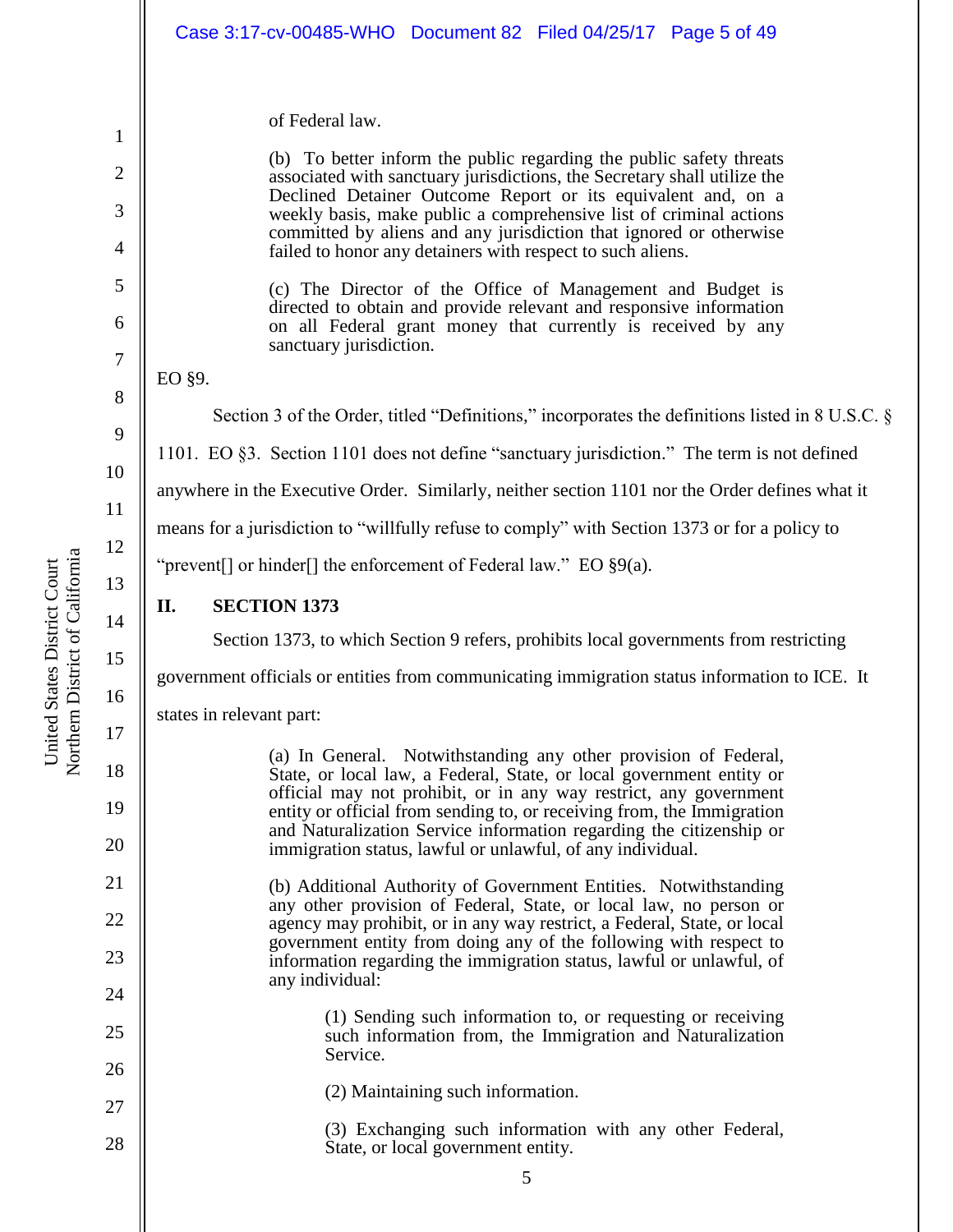1 2

3

4

5

6

7

8

9

10

11

12

13

14

15

16

17

18

19

20

21

22

23

24

8 U.S.C. 1373.

In July, 2016, the U.S. Department of Justice issued guidance linking two federal grant programs, the State Criminal Alien Assistance Program ("SCAAP") and Edward Byrne Memorial Justice Assistance Grant ("JAG") to compliance with Section 1373.<sup>2</sup> This guidance states that all applicants for these two grant programs are required to "assure and certify compliance with all applicable federal statutes, including Section 1373, as well as all applicable federal regulations, policies, guidelines, and requirements." *Id.* The Department has indicated that the Community Oriented Policing Services Grant (COPS) is also conditioned on compliance with Section 1373.

## **III. CIVIL DETAINER REQUESTS**

An ICE civil detainer request asks a local law enforcement agency to continue to hold an inmate who is in local jail because of actual or suspected violations of state criminal laws for up to 48 hours after his or her scheduled release so that ICE can determine if it wants to take that individual into custody. *See* 8 C.F.R. § 287.7; Neusel Decl. ¶9; Marquez Decl., Ex. C at 3 (SC Dkt. No. 29-3). ICE civil detainer requests are voluntary and local governments are not required to honor them. *See* 8 C.F.R. § 287.7(a); *Galarza v. Szalczyk*, 745 F.3d 634, 643 (3d Cir. 2014) ("[S]ettled constitutional law clearly establishes that [immigration detainers] must be deemed requests" because any other interpretation would render them unconstitutional under the Tenth Amendment). Several courts have held that it is a violation of the Fourth Amendment for local jurisdictions to hold suspected or actual removable aliens subject to civil detainer requests because civil detainer requests are often not supported by an individualized determination of probable cause that a crime has been committed. *See Morales v. Chadbourne*, 793 F.3d 208, 215-217 (1st Cir. 2015); *Miranda-Olivares v. Clackamas Cnty.*, No. 3:12-cv-02317-ST, 2014 WL 1414305, at \*9-11 (D. Or. Apr. 11, 2014). ICE does not reimburse local jurisdictions for the cost of detaining individuals in response to a civil detainer request and does not indemnify local jurisdictions for

25

 $\overline{a}$ 

<sup>26</sup> 2 *See* Letter from Peter J. Kadzik, Asst. Att'y Gen. U.S. Dep't of Justice, to Hon John A. Culberson, Chairman of the Subcomm. On Commerce, Justice, Sci & Related Agencies, (Jul. 7, 2016), [http://culberson.house.gov/uploadedfiles/2016-7-7\\_section\\_1373-](http://culberson.house.gov/uploadedfiles/2016-7-7_section_1373-_doj_letter_to_culberson.pdf)

<sup>27</sup> 28 doj letter to culberson.pdf. I take judicial notice of Peter Kadzik's letter as courts may judicially notice information and official documents contained on official government websites. *See Daniels-Hall v. Nat'l Educ. Ass'n*, 629 F.3d 992, 998-999 (9th Cir. 2010).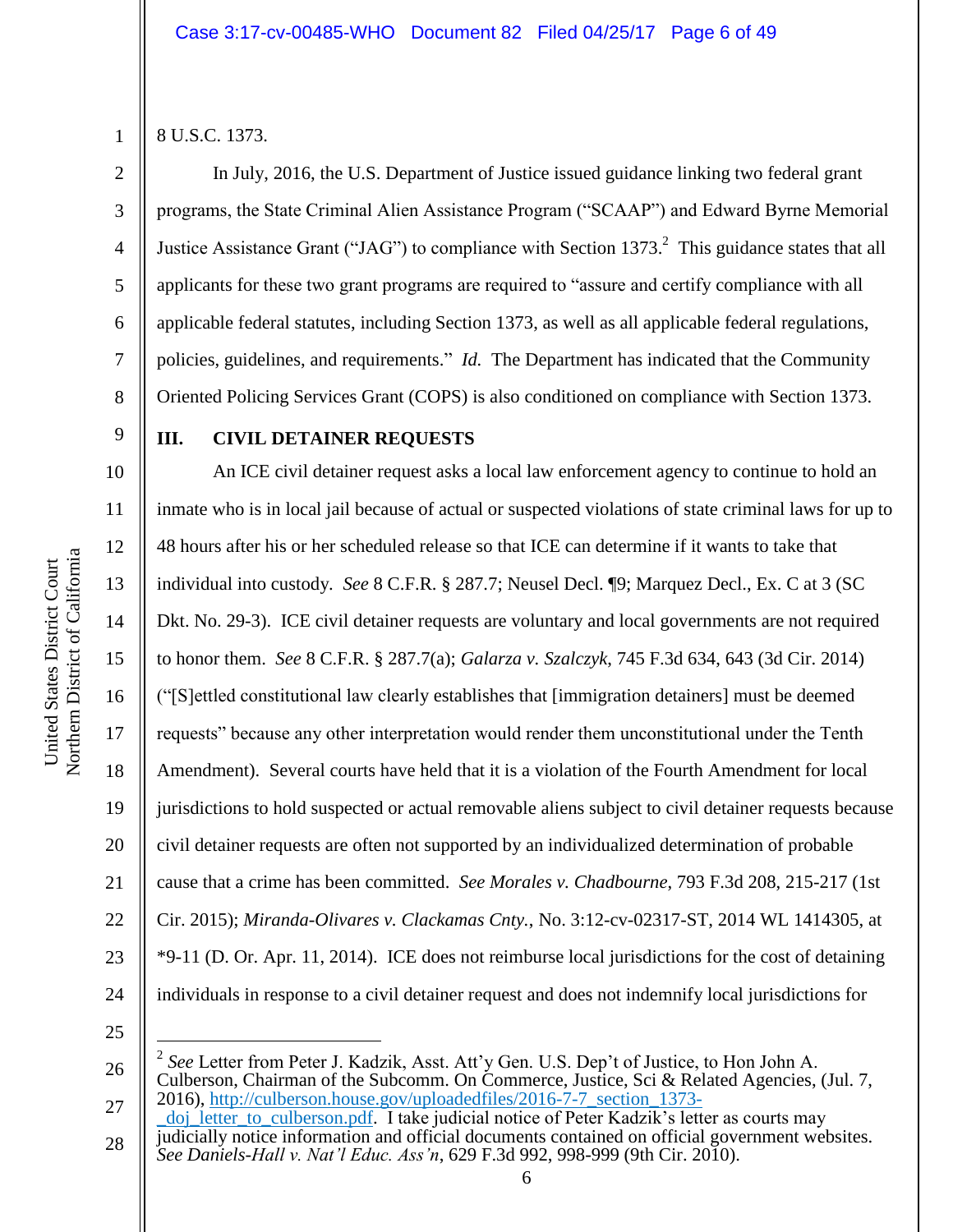potential liability they could face for related Fourth Amendment violations. *See* 8 C.F.R. § 287.7(e); Marquez Decl. ¶¶ 21-15 & Exs. B-D.

## **IV. THE COUNTIES' POLICIES**

#### **A. Santa Clara's Policies**

Santa Clara asserts that its local policies and practices with regard to federal immigration enforcement are at odds with the Executive Order's provisions regarding Section 1373. SC Mot. at 5. (SC Dkt. No. 26). In 2010, the Santa Clara County Board of Supervisors adopted a Resolution prohibiting Santa Clara employees from using County resources to transmit any information to ICE that was collected in the course of providing critical services or benefits. Marquez Decl. ¶27 (SC Dkt. No. 29) & Ex. G (SC Dkt. No. 29-7); Neusel Decl. ¶7 (SC Dkt. No. 31); L. Smith Decl. ¶6 (SC Dkt. No. 35). The Resolution also prohibits employees from initiating an inquiry or enforcement action based solely on the individual's actual or suspected immigration status, national origin, race or ethnicity, or English-speaking ability, or from using County resources to pursue an individual solely because of an actual or suspected violation of immigration law. *Id.* In October, 2016, after receiving DOJ guidance that JAG and SCAAP funds would be conditioned on compliance with Section 1373, Santa Clara decided not to participate in those programs. Marquez Decl. ¶ 29 & Ex. H (SC Dkt. No. 29-8).

18 19 20 21 22 23 24 25 Santa Clara also asserts that its policies with regard to ICE civil detainer requests are inconsistent with the Executive Order and the President's stated immigration enforcement agenda. Prior to late 2011, Santa Clara responded to and honored ICE civil detainer requests, housing an average of 135 additional inmates each day at a daily cost of approximately \$159 per inmate. Neusel Decl. ¶4. When the County raised concerns about the costs associated with complying with detainer requests and potential civil liability, ICE confirmed that it would not reimburse the County or indemnify it for the associated costs and liabilities. Marquez Decl.  $\P$  21-15 & Exs. B-D.

26 27 28 Santa Clara subsequently convened a task force and adopted a new policy where the County agreed to honor requests for individuals with serious or violent felony convictions, but only if ICE would reimburse the County for the cost of holding those individuals. Neusel Decl.

1

2

3

4

5

6

7

8

9

10

11

12

13

14

15

16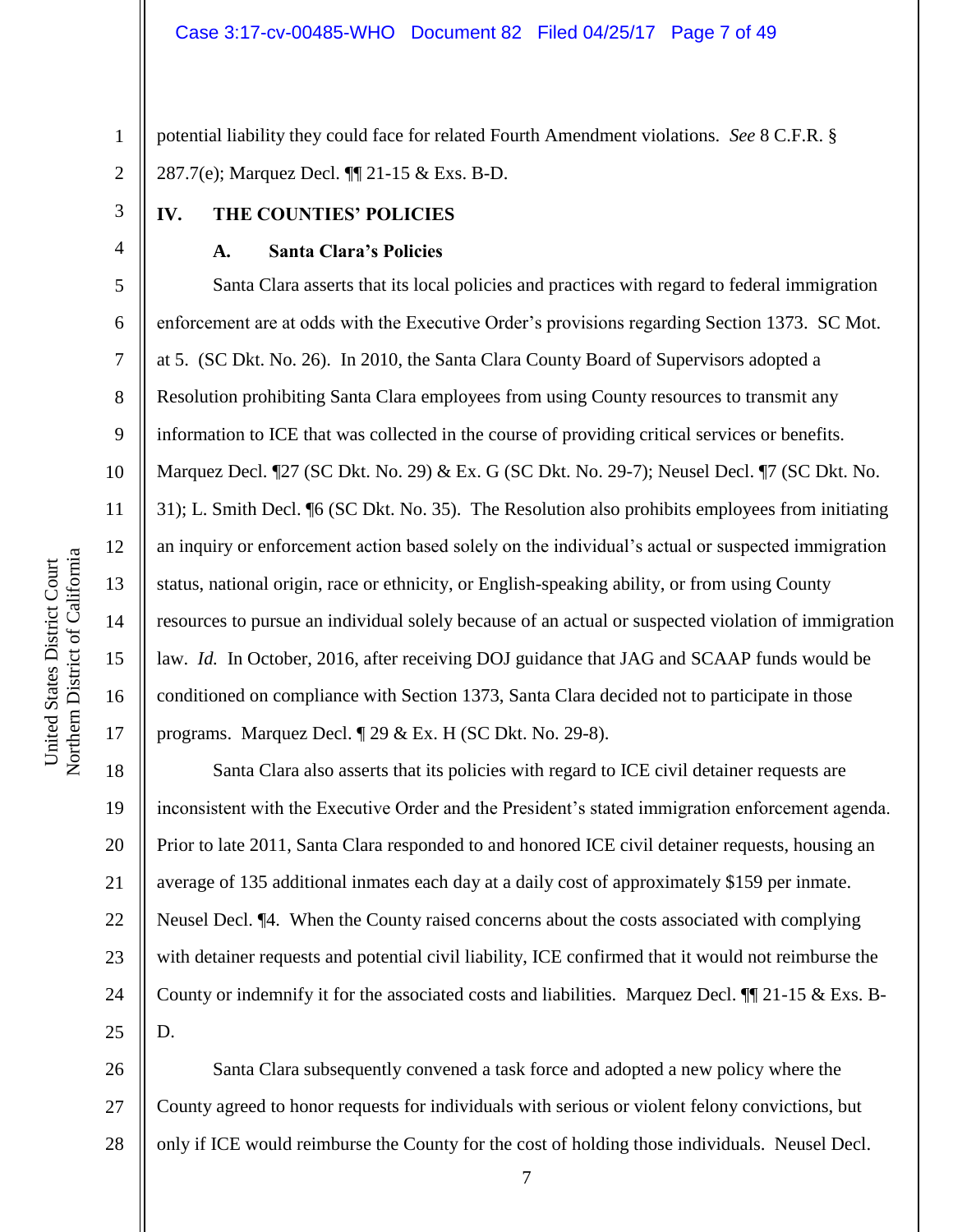¶6; Marquez Decl. ¶26 & Ex. E. ICE has never agreed to reimburse the County for any costs, so since November 2011 the County has declined to honor all ICE detainer requests. *Id.*

1

2

3

4

5

6

7

8

9

10

11

12

13

14

15

16

17

## **B. San Francisco's Policies**

San Francisco's sanctuary city policies are contained in Chapters 12H and 12I of its Administrative Code. Eisenberg Decl. Exs. A-B (SF Dkt. No. 28). The stated purpose of these laws is "to foster respect and trust between law enforcement and residents, to protect limited local resources, to encourage cooperation between residents and City officials, including especially law enforcement and public health officers and employees, and to ensure community security, and due process for all." S.F. Admin Code § 12I.1.

As relevant to Section 1373, Chapter 12H prohibits San Francisco departments, agencies, commissions, officers, and employees from using San Francisco funds or resources to assist in enforcing federal immigration law or gathering or disseminating information regarding an individual's release status, or other confidential identifying information (which as defined does not include immigration status), unless such assistance is required by federal or state law. S.F. Admin Code § 12H.2. Although Chapter 12H previously prohibited city employees from sharing information regarding individuals' immigration status, the San Francisco Board of Supervisors removed this restriction in July, 2016, due to concerns that the provision violated Section 1373.

18 19 20 21 22 23 24 25 26 27 28 With regard to civil detainer requests, Chapter 12I prohibits San Francisco law enforcement from detaining an individual, otherwise eligible for release from custody, solely on the basis of a civil immigration detainer request. S.F. Admin Code § 12I.3. It also prohibits local law enforcement from providing ICE with advanced notice that an individual will be released from custody, unless the individual meets certain criteria. S.F. Admin Code § 12I.3. Chapter 12I.3.(e) provides that a "[l]aw enforcement official shall not arrest or detain an individual, or provide any individual's personal information to a federal immigration officer, on the basis of an administrative warrant, prior deportation order, or other civil immigration document based solely on alleged violations of the civil provisions of immigration laws." S.F. Admin Code § 12I.3.(e). San Francisco explains that it adopted these policies due to concerns that holding people in response to civil detainers would violate the Fourth Amendment and require it to dedicate scarce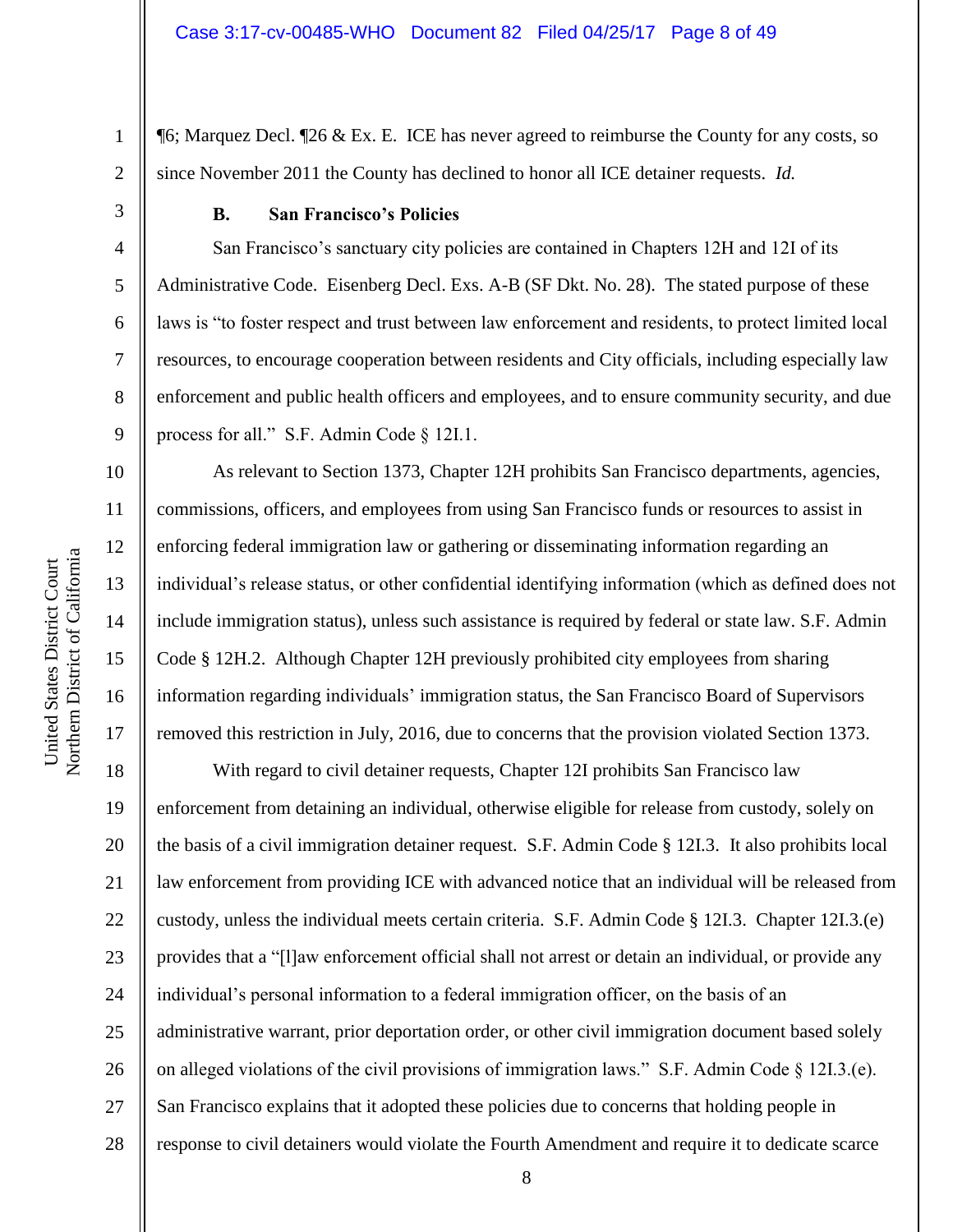1 2 law enforcement personnel and resources to holding these individuals. Hennessy Decl. ¶11 (SF Dkt. No. 24).

3

4

5

6

7

8

# **V. THE COUNTIES' FEDERAL FUNDING**

## **A. Santa Clara's Federal Funding**

In the 2015-2016 fiscal year, Santa Clara received approximately \$1.7 billion in federal and federally dependent funds, making up roughly 35% of the County's total revenues. J. Smith Decl. ¶6; Marquez Decl. ¶8. This figure includes federal funds provided through entitlement programs.

9 10 11 12 13 14 15 16 17 18 19 20 21 22 23 24 Most of the County's federal funds are used to provide essential services to its residents. Marquez Decl.  $\P$  5-8. In support of its motion, the County includes a number of declarations outlining how a loss of any substantial amount of federal funding would force it to make substantial cut backs to safety-net programs and essential services and would require it to lay off thousands of employees. It highlights that the County's Valley Medical Center, the only public safety-net healthcare provider in the County, relies on \$1 billion in federal funds each year, which covers up to 70% of its total annual costs. Lorenz Decl. ¶¶ 3, 7 (SC Dkt. No. 28). A loss of all federal funds would shut down Valley Medical Center and cut off the only healthcare option for thousands of poor, elderly, and vulnerable people in the County. *Id.* ¶ 8. It further highlights that Santa Clara's Social Services Agency, which provides various services to vulnerable residents, including child welfare and protection, aid to needy families, and support for disabled children, adults and the elderly, receives roughly 40% of its budget, \$300 million, from federal funds. Menicocci Decl. ¶5 (SC Dkt. No. 30). The County's Public Health Department receives 40% of its budget and \$38 million in federal funds. And the County's Office of Emergency Services, whose job is to prepare for and respond to disasters such as earthquakes and terrorism, receives more than two-thirds of its budget from federal funds. Reed Decl. ¶¶ 3-20 (SC Dkt. No. 32).

25 26 27 28 In the 2014-2015 fiscal year, the County received over \$565 million in non-entitlement federal grants. *See* Marquez Decl. Ex. A at 11-12 (SC Dkt. No. 29-1) (showing \$338 million in federal grants subject to OMB auditing requirements and an additional \$227 million in federal grants through the Department of Housing and Urban Development). This \$565 million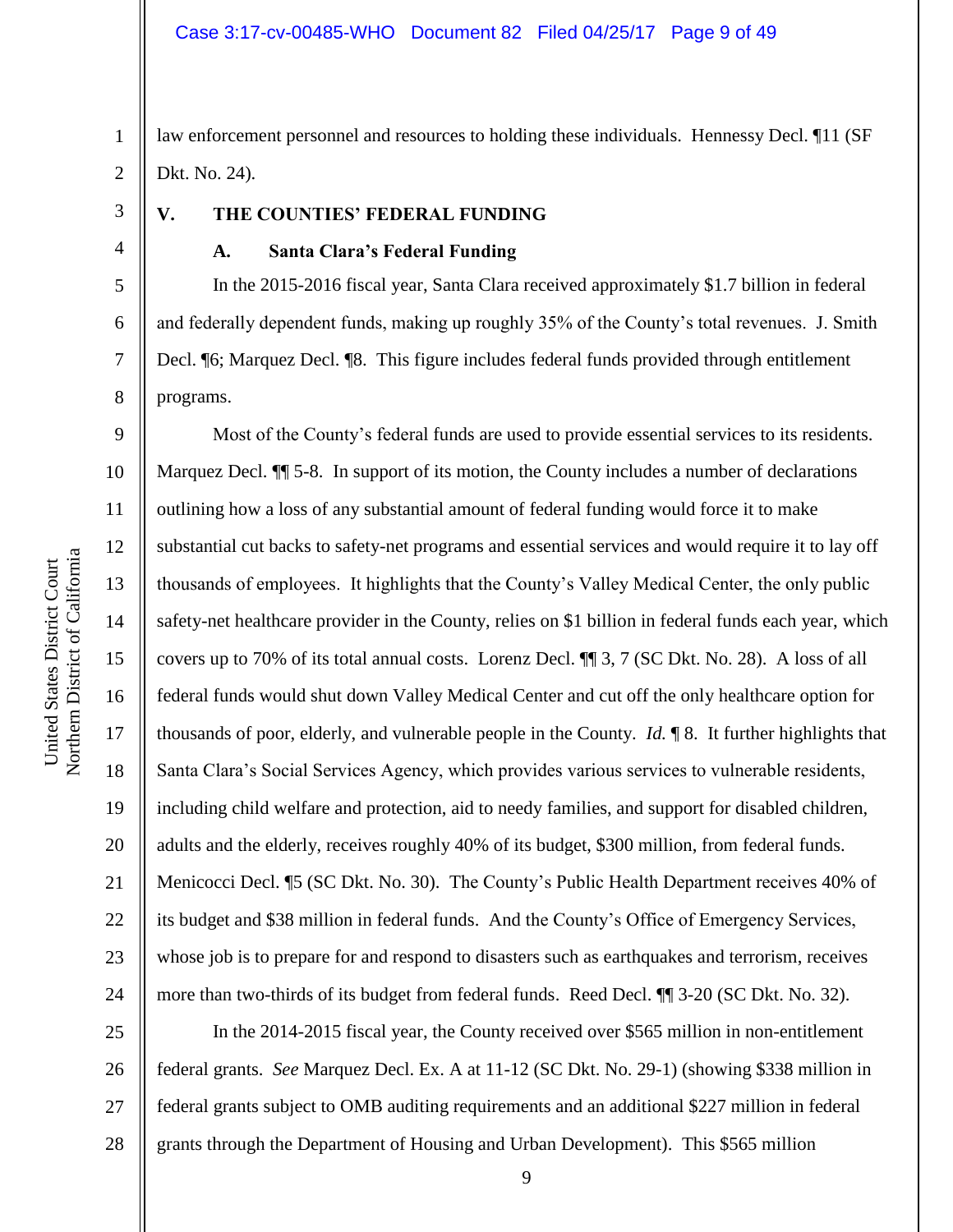represents approximately 11% of the County's budget.

1

2

3

4

5

6

7

8

9

10

11

12

13

14

15

16

17

18

19

20

21

22

#### **B. San Francisco's Federal Funding**

San Francisco's yearly budget is approximately \$9.6 billion; it receives approximately \$1.2 billion of this from the federal government. Rosenfield Decl. ¶9 (SF Dkt. No. 22). San Francisco uses these federal funds to provide vital services such as medical care, social services, and meals to vulnerable residents, to maintain and upgrade roads and public transportation, and to make needed seismic upgrades. Whitehouse Decl. ¶16 (SF Dkt. No. 23). Losing all, or a substantial amount, of federal funds would have significant effects on core San Francisco programs: federal funds make up 100% of Medicare for San Francisco residents, Rosenfield Decl. ¶ 29; 30% of the budget for San Francisco's Department of Emergency Management, *id.* ¶¶25-27; 33% of the budget for San Francisco's Human Services Agency, *id.* ¶¶13-18; and 40% of the budget for San Francisco's Department of Public Health, *id.* ¶¶19-24.

Approximately 20% of these federal funds, or \$240 million, are from federal grants. *Id.* ¶29. San Francisco also receives \$800 million each year in federal multi-year grants, primarily for public infrastructure projects. *Id.* ¶11.

San Francisco must adopt a balanced budget for the fiscal year beginning July 1, 2017. Whitehouse Decl.  $\P$ 16. Under local law, the Mayor must submit a balanced budget to the Board of Supervisors by June 1 and make fundamental budget decisions by May 15, including whether to create a budget reserve to account for the potential loss of significant funds. *Id.* ¶5-6, 8. Any money placed in the budget reserve would not be available to be used for other programs or services in the coming fiscal year. *Id.* ¶9.

#### **LEGAL STANDARD**

23 24 25 26 27 28 "A plaintiff seeking a preliminary injunction must establish that he is likely to succeed on the merits, that he is likely to suffer irreparable harm in the absence of preliminary relief, that the balance of equities tips in his favor, and that an injunction is in the public interest." *Winter v. Nat'l Res. Def. Council, Inc.*, 555 U.S. 7, 20 (2008). This has been interpreted as a four-part conjunctive test, not a four-factor balancing test. However, the Ninth Circuit has held that a plaintiff may also obtain an injunction if he has demonstrated "serious questions going to the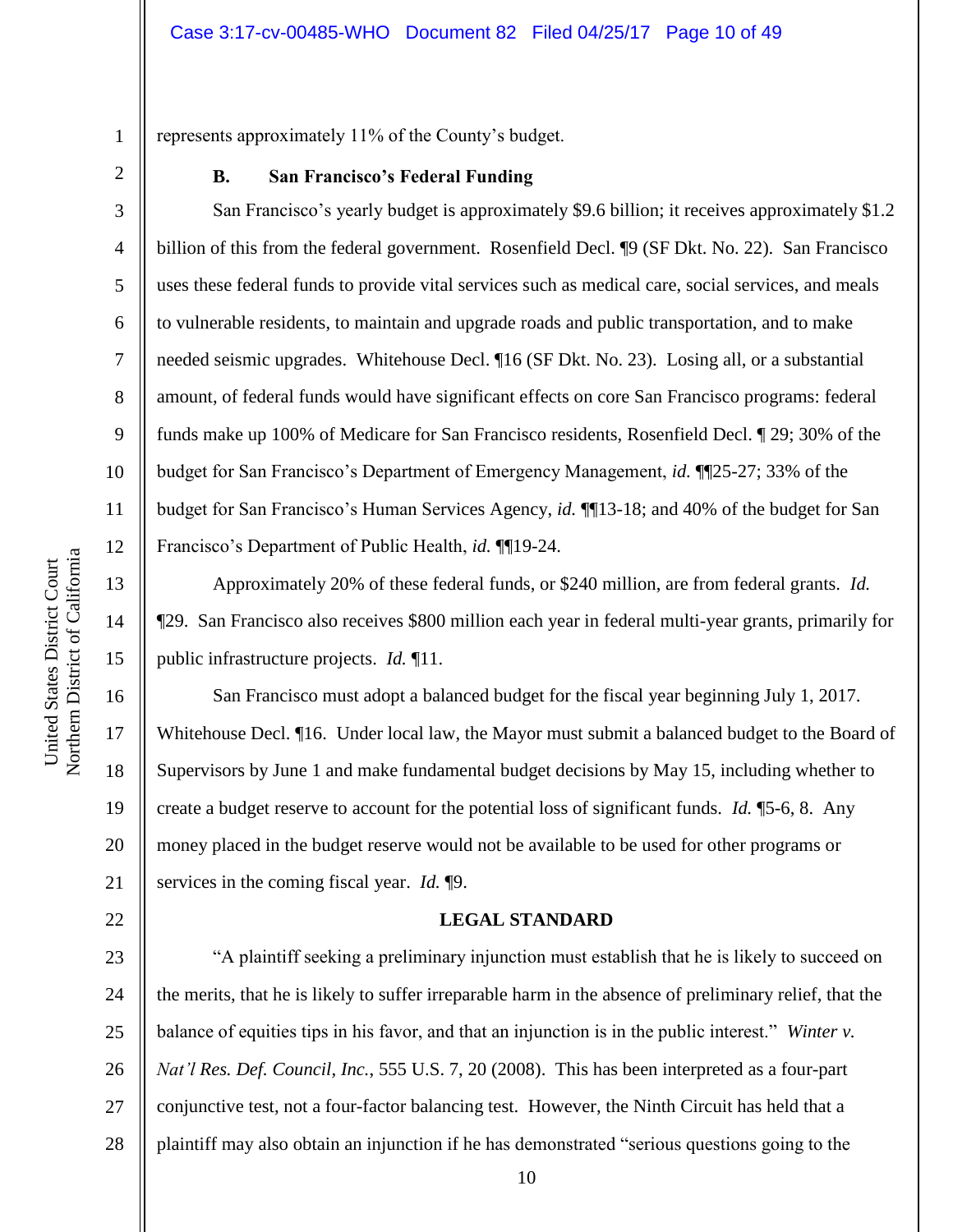1 2 3 merits" that the balance of hardships "tips sharply" in his favor, that he is likely to suffer irreparable harm, and that an injunction is in the public interest. *See Alliance for the Wild Rockies v. Cottrell*, 632 F.3d 1127, 1131-35 (9th Cir. 2011).

## **DISCUSSION**

#### **I. JUSTICIABILITY**

4

5

6

7

8

9

10

11

12

13

14

15

16

17

18

19

20

The Government argues that the Counties' claims against the Executive Order are not justiciable because the Counties cannot establish an injury-in-fact, which is necessary to establish standing, and because their claims are not ripe for review. These principles of standing and ripeness go to whether this court has jurisdiction to hear the Counties' claims. I conclude that the Counties have demonstrated Article III standing to challenge the Executive Order and that their claims are ripe for review.

#### **A. Standing**

Article III, section 2 of the Constitution limits the jurisdiction of the federal courts to "Cases" and "Controversies." *Massachusetts v. EPA*, 549 U.S. 497, 516 (2007); *see* U.S. Const. art. III, §, cl. 1. "Standing is an essential and unchanging part of the case-or-controversy requirement." *Lujan v. Defs. of Wildlife*, 504 U.S. 555, 560 (1992). To establish standing a plaintiff must demonstrate "that it has suffered a concrete and particularized injury that is either actual or imminent, that the injury is fairly traceable to the defendant, and that it is likely that a favorable decision will redress that injury." *Massachusetts*, 549 U.S. at 517 (citing *Lujan*, 504 U.S. at 560-61).

21 22 23 24 25 26 27 28 The Counties contend that they have standing to challenge the Executive Order because the Order threatens to defund, or otherwise bring enforcement action against, states and local jurisdictions that are "sanctuary jurisdictions." Although the Order does not clearly define "sanctuary jurisdictions," it directs the Attorney General and Secretary to ensure that jurisdictions that "willfully refuse to comply with 8 U.S.C. 1373 (sanctuary jurisdictions) are not eligible to receive Federal grants" and elsewhere equates jurisdictions that refuse to honor detainer requests with the term "sanctuary jurisdictions." It further directs the Attorney General to bring "enforcement action" against jurisdictions with policies that "hinder[] the enforcement of Federal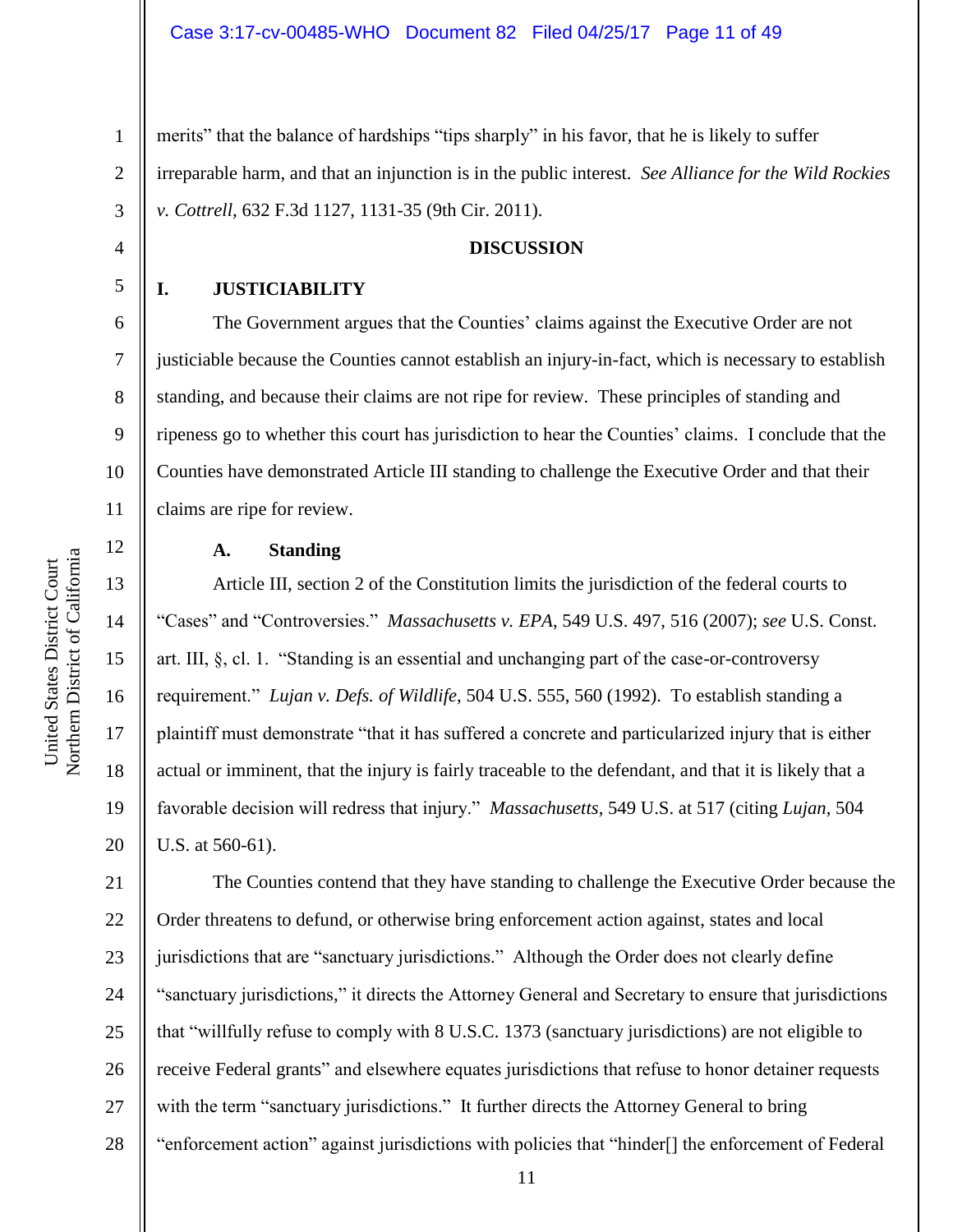law."

1

2

3

4

5

6

7

8

9

10

11

12

13

14

15

16

17

The Counties represent that they have "sanctuary policies" that are likely to subject them to enforcement or defunding under the Order. They assert that enforcement under the Order would result in injury-in-fact in the form of cuts to federal funds and whatever other penalty the Government seeks to impose through its "enforcement action." As a result of this threat of major cuts to federal funding, the Order is also causing present injury-in-fact in the form of budget uncertainty. Alternatively, attempting to comply with the Order would also cause injury, as it would require them to change their local policies in ways that conflict with their local judgment on how best to ensure public safety and require them to commit substantial resources to assist in enforcing federal immigration laws.

The Government raises two primary arguments against the Counties' claims of standing. First, it asserts that the Counties cannot demonstrate injury-in-fact traceable to the Executive Order because the Order does not change the law in any way, but merely directs the Attorney General and Secretary to enforce existing law. Second, it argues that the Counties' claims of injury are not sufficiently "concrete" or "imminent" because the Government has not designated either County as a "sanctuary jurisdiction" and has not withheld any federal funds. I will address these arguments in turn.

18

## **1. Whether the Executive Order Changes the Law**

19 20 21 22 23 24 25 26 27 28 The Government's primary defense is that the Order does not change the law, but merely directs the Attorney General and Secretary to enforce existing law. In its briefing, the Government emphasized Section  $9(a)$ 's provision that it will be implemented "to the extent" consistent with law." It argued that to the extent the Order directs the Attorney General and Secretary to newly condition federal funds on compliance with Section 1373, it could not lawfully do so and so it does not. It asserted, "If the grant language does not require compliance with Section 1373, the Executive Order does not purport to give the Secretary or Attorney General the unilateral authority to alter those terms." SC Oppo. at 13. By this interpretation, Section 9 simply directs the Attorney General and Secretary to ensure that grants that are already conditioned on compliance with Section 1373 are not remitted to jurisdictions that fail to meet that requirement.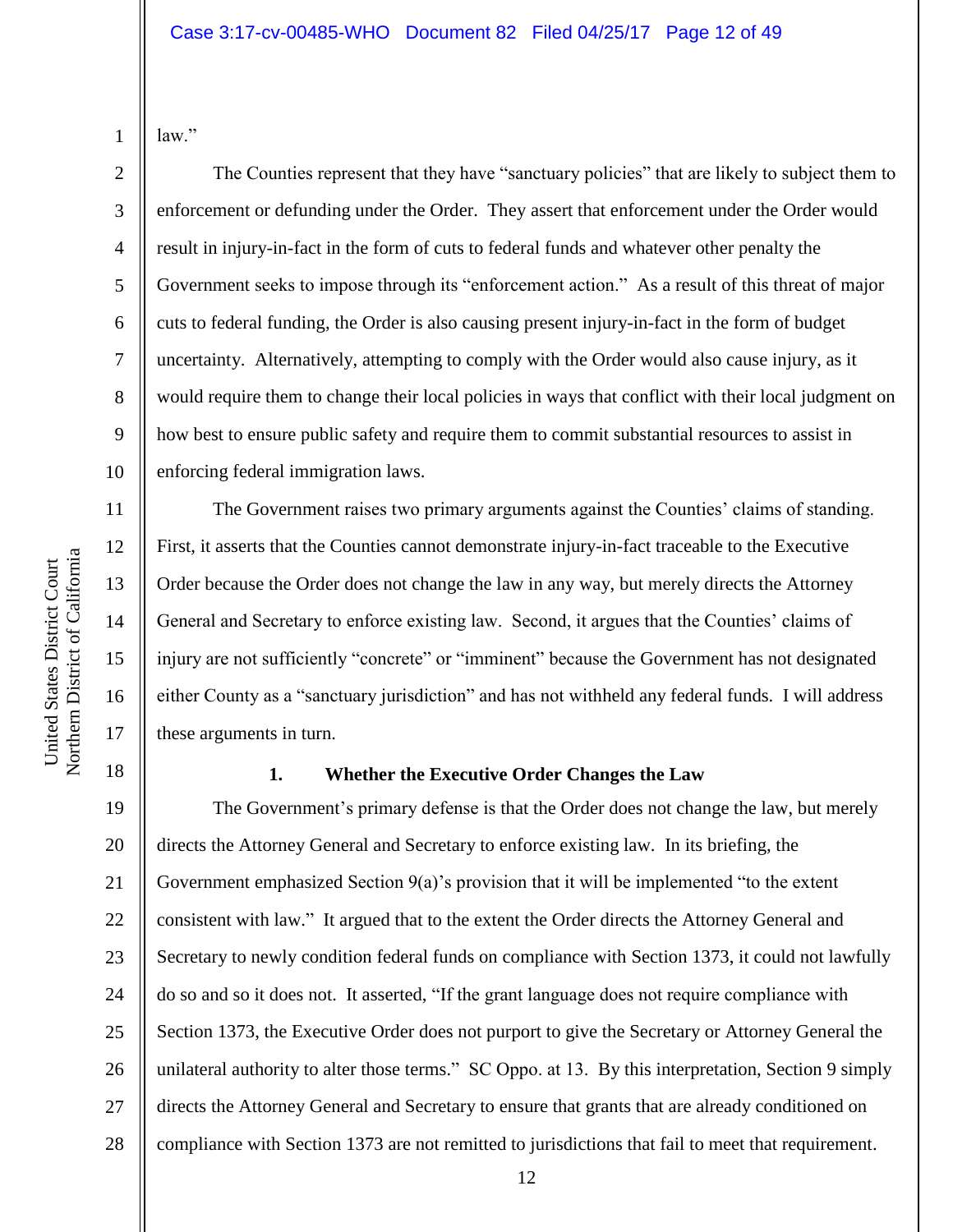At the hearing, the Government went further and explicitly disclaimed the ability under the Executive Order to add conditions to grants authorized by Congress or to enforce the Order against any but three grant programs, SCAAP, JAG and COPS. Government counsel urged me to adopt this narrow reading of the Order, arguing that well-established rules of construction require courts to adopt narrow readings when broader ones would read in constitutional problems.

Where a construction of a statute "would raise serious constitutional problems, the Court will construe the statute to avoid such problems unless such construction is plainly contrary to the intent of Congress." *Edward J. DeBartolo Corp. v. Florida Gulf Coast Bldg. & Const. Trades*  Council, 485 U.S. 568, 575 (1988).<sup>3</sup> "[A]s between two possible interpretations of a statute, by one of which it would be unconstitutional and by the other valid, our plain duty is to adopt that which will save the Act." *Blodgett v. Holden*, 275 U.S. 142, 148 (1927). The primary purpose of the doctrine is to "minimize disagreement between the branches by preserving congressional enactments that might otherwise founder on constitutional objections." *Almendarez-Torres v. U.S.*, 523 U.S. 224, 238 (1998).

16 20 "This canon is followed out of respect for Congress, which we assume legislates in the light of constitutional limitations." *Rust v. Sullivan*, 500 U.S. 173, 191 (1991). This canon of construction is limited; to adopt an alternate construction the statute must be "readily susceptible" to that construction. *United States ex rel. Attorney General v. Delaware & Hudson Co.*, 213 U.S. 366, 409 (1909). It is not the job of the courts "to insert missing terms into the statute or adopt an interpretation precluded by [its] plain language." *Foti v. City of Menlo Park*, 146 F.3d 629, 639 (9th Cir. 1998).

22 23 24 25 As a preliminary matter, a narrow construction does not limit a plaintiffs' standing to challenge a law that is subject to multiple interpretations. *See Virginia v. American Booksellers Ass'n, Inc.*, 484 U.S. 383, 392 (1988) (noting that a plaintiff's standing may be based on its interpretation of the statute even when a narrower interpretation is offered). Therefore, the

26

 $\overline{a}$ 

1

2

3

4

5

6

7

8

9

10

11

12

13

14

15

17

18

19

<sup>27</sup> 28 3 The Supreme Court has declined to apply this canon of construction to agency actions and it is unclear that it would apply to an Executive Order. *F.C.C. v. Fox Television Stations, Inc.*, 556 U.S. 502, 516 (2009) ("We know of no precedent for applying [the canon of constitutional avoidance] to limit the scope of an authorized executive action.").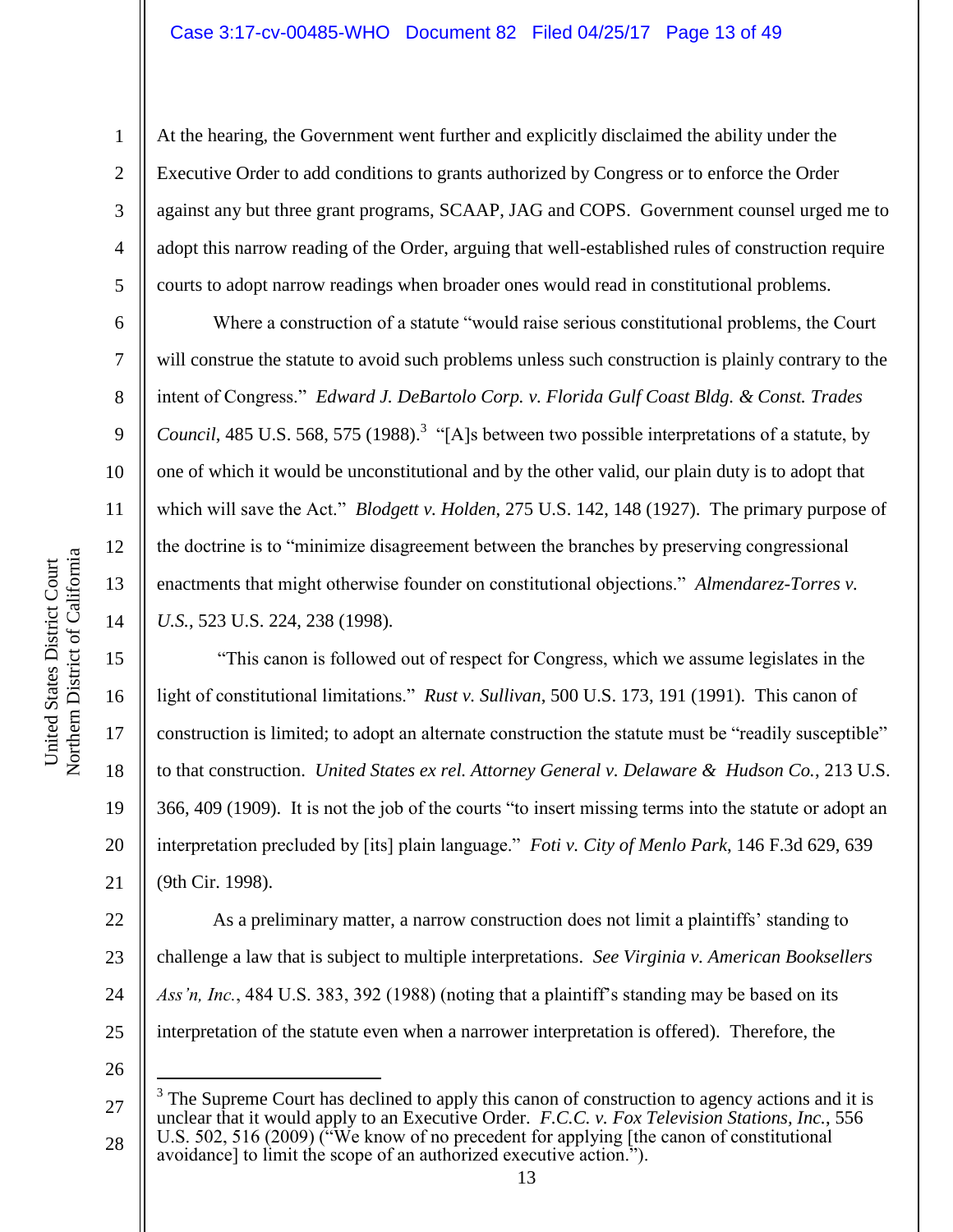Government's proposed narrow construction does not destroy justiciability.

With regards to the merits of the Government's construction, the Order is not readily susceptible to the Government's narrow interpretation. Indeed, "[t]o read [the Order] as the Government desires requires rewriting, not just reinterpretation." *U.S. v. Stevens*, 559 U.S. 460, 481 (2010).

While the Government urges that the Order "does not purport to give the Secretary or Attorney General the unilateral authority" to impose new conditions on federal grants, that is exactly what the Order purports to do. It directs the Attorney General and the Secretary to ensure that "sanctuary jurisdictions" are "*not eligible to receive*" federal grants. EO §9(a)(emphasis added). Whether a jurisdiction is eligible to receive federal grants is determined by the conditions on those grants and the characteristics, acts, and choices of the jurisdiction. *See* BLACK'S LAW DICTIONARY 634 (10th ed. 2014) (defining "eligible" as "Fit and proper to be selected or to receive a benefit."). Section 9(a)'s language directing the Attorney General and Secretary to ensure that jurisdictions that "willfully refuse to comply" with Section 1373 are "not eligible" for federal grants therefore purports to delegate to the Attorney General and the Secretary the authority to place a new condition on federal grants, compliance with Section 1373. And as Government counsel agreed at the hearing, the power to place conditions on funds belongs exclusively to Congress.

19 20 21 22 23 24 25 26 27 28 The Government attempts to read out all of Section 9(a)'s unconstitutional directives to render it an ominous, misleading, and ultimately toothless threat. It urges that Section 9(a) can be saved by reading the defunding provision narrowly and "consistent with law," so that all it does is direct the Attorney General and Secretary to enforce existing grant conditions. But this interpretation is in conflict with the Order's express language and is plainly not what the Order says. The defunding provision is entirely inconsistent with law in its stated purpose and directives because it instructs the Attorney General and the Secretary to do something that only Congress has the authority to do–place new conditions on federal funds. If Section 9(a) does not direct the Attorney General and Secretary to place new conditions on federal funds then it only authorizes them to do something they already have the power to do, enforce existing grant requirements.

1

2

3

4

5

6

7

8

9

10

11

12

13

14

15

16

17

18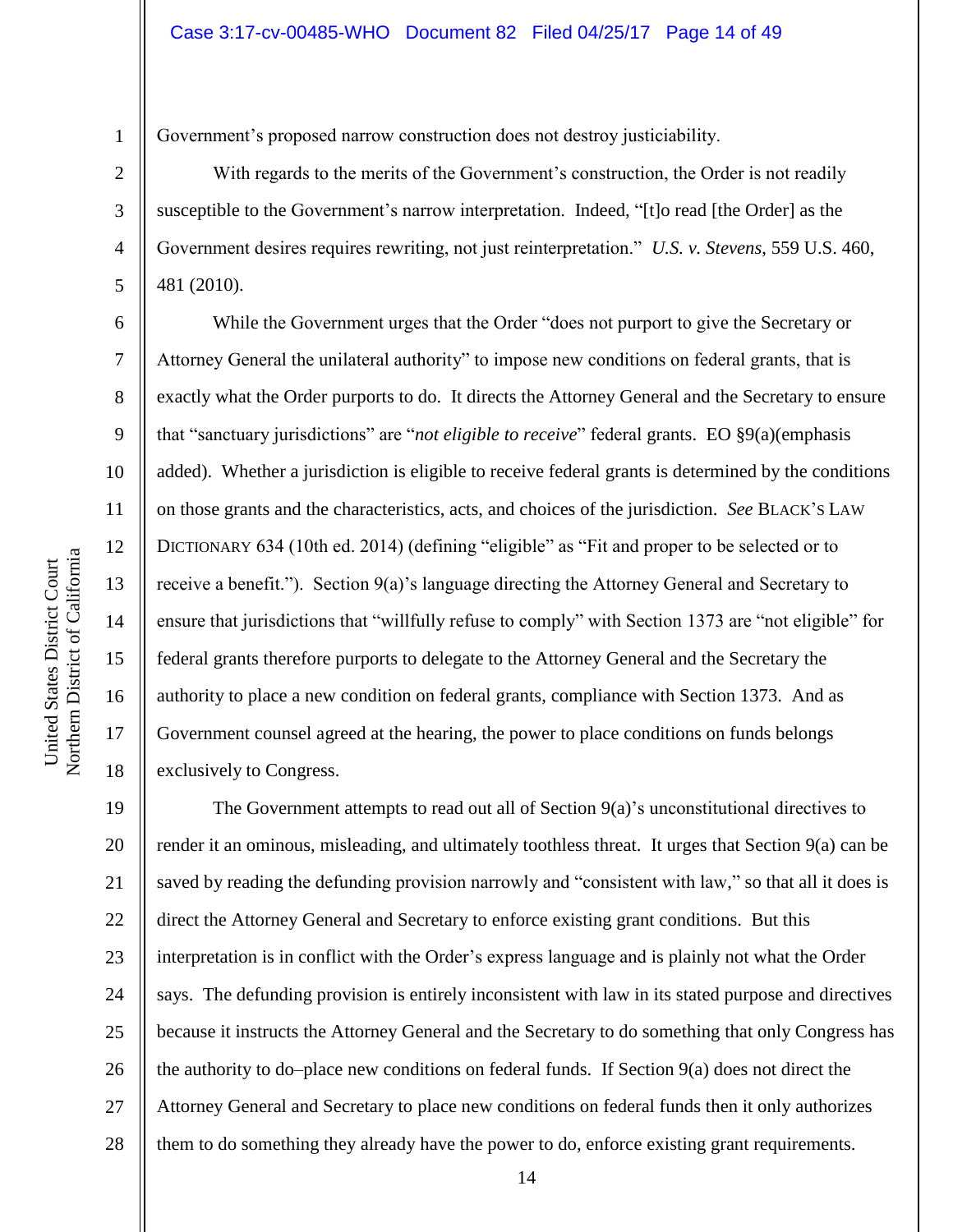Effectively, the Government argues that Section  $9(a)$  is "valid" and does not raise constitutional issues as long as it does nothing at all. But a construction so narrow that it renders a legal action legally meaningless cannot possibly be reasonable and is clearly inconsistent with the Order's broad intent.

At the hearing, Government counsel argued that the Order applies only to grants issued by the Department of Justice and the Department of Homeland Security because it is directed only at the Attorney General and Secretary of Homeland Security. This reading is similarly implausible. Nothing in Section 9(a) limits the "Federal grants" affected to those only given though the Departments of Justice and Homeland Security. The Department of Justice is responsible for federal law enforcement throughout the country, not just within its own Department. So when the Attorney General is directed to "ensure that jurisdictions that willfully refuse to comply with 8 U.S.C. 1373 (sanctuary jurisdictions) are not eligible to receive Federal grants, except as deemed necessary for law enforcement purposes by the Attorney General or the Secretary" and to "take appropriate enforcement action against any entity that violates 8 U.S.C. 1373, or which has in effect a statute, policy, or practice that prevents or hinders the enforcement of Federal law," it is not reasonable to interpret the directive as applying solely to law enforcement grants that the Attorney General and Secretary are specifically given authority to exempt from the Order.

18 19 20 21 22 23 24 25 26 Nor is counsel's narrow interpretation supported by the rest of the Order. Two examples suffice. Section 9(c) instructs the Director of the Office of Management and Budget "to obtain and provide relevant and responsive information on all Federal grant money that currently is received by any sanctuary jurisdiction." This directive is not limited to grants issued by the Departments of Justice and Homeland Security. And Section 2(c) announces a policy to "ensure that jurisdictions that fail to comply with applicable Federal law do not receive Federal funds, except as mandated by law." The Order's structure and language make clear that a "sanctuary jurisdiction," which the Secretary will eventually define, should change its policies or risk loss of all federal grants, and Section 9(a) provides the means to do so.

27 28 The purpose of adopting a plausible valid construction over one that would result in constitutional issues is to *save* an Act that would otherwise fall on constitutional grounds. A

1

2

3

4

5

6

7

8

9

10

11

12

13

14

15

16

17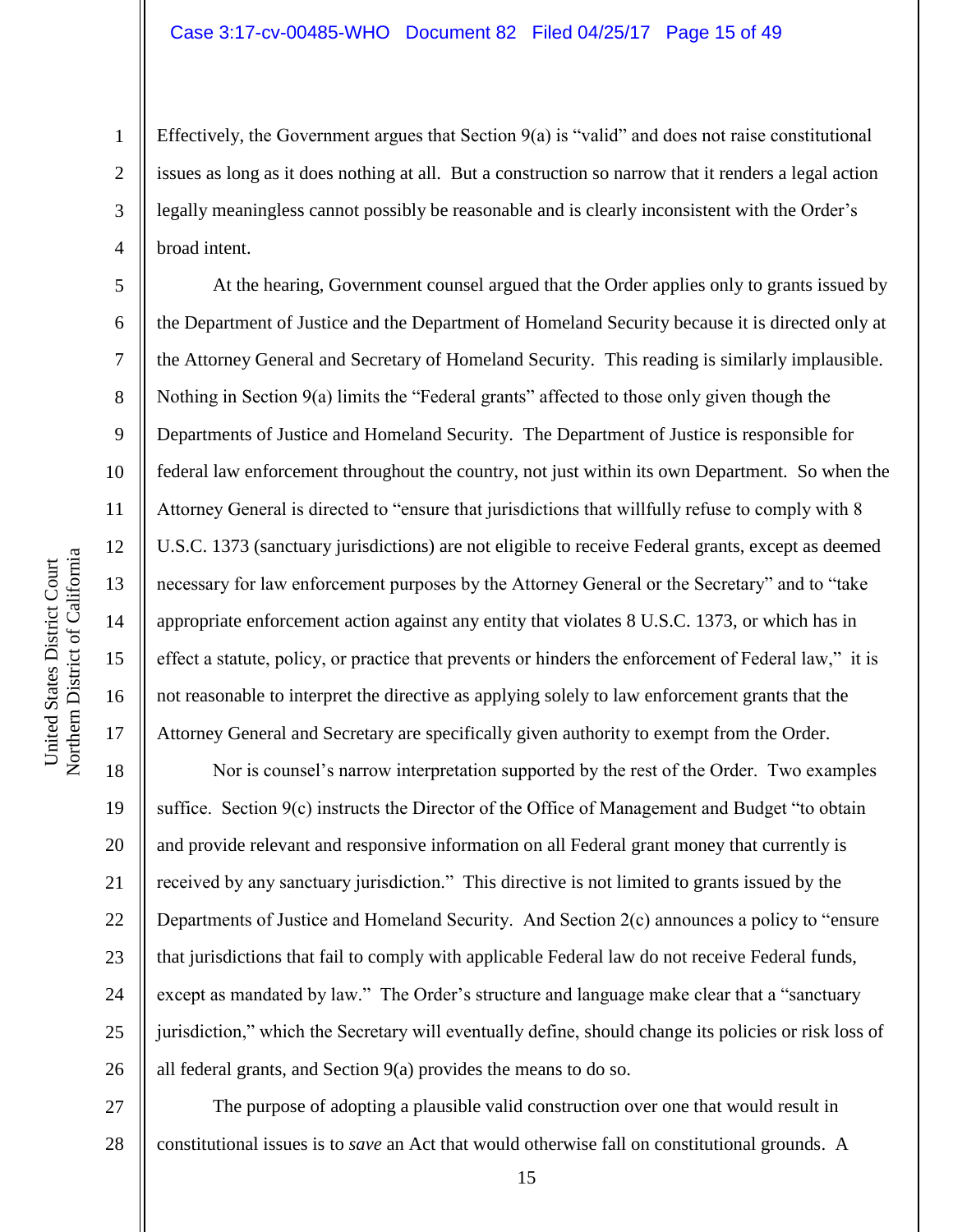#### Case 3:17-cv-00485-WHO Document 82 Filed 04/25/17 Page 16 of 49

9

10

11

12

13

14

15

16

17

18

19

1

construction so narrow that it reads out any legal force does not save the Act and obviates the entire purpose of adopting a narrow reading. At the hearing, Government counsel explained that the Order is an example of the President's use of the bully pulpit and, even if read narrowly to have no legal effect, serves the purpose of highlighting the President's focus on immigration enforcement. While the President is entitled to highlight his policy priorities, an Executive Order carries the force of law. Adopting the Government's proposed reading would transform an Order that purports to create real legal obligations into a mere policy statement and would work to mislead individuals who are not able to conclude, by reading Section 9(a) itself, that it is fully selfcancelling and carries no legal weight.

 The Supreme Court has acknowledged that applying a narrow construction to an unconstitutionally overbroad statute does not address the confusion and potential deterrent effect caused by the language of the law itself. *See*, *Erznoznik v. City of Jacksonville*, 422 U.S. 205, 216 (1975) (concluding, in a First Amendment case, that a narrow construction of an overbroad statute was likely inappropriate because the "deterrent effect on legitimate expression is both real and substantial."). As discussed below, the coercive effects of the Order's broad language counsel against adopting a narrow construction that deprives it of any legal meaning.

The Government's construction is not reasonable. It requires a complete rewriting of the Order's language and does not "save" any part of Section 9(a)'s legal effect. There is no doubt that Section 9(a), as written, changes the law.

20

## **2. Pre-enforcement Standing**

21 22 23 24 The Counties argue that they have standing to challenge the Executive Order because they have demonstrated a well-founded belief that the Order will be enforced against them. In turn, the Government argues that the Counties lack standing because the Government has not yet designated the Counties as "sanctuary jurisdictions" or withheld funds.

25 26 27 28 Because the Counties have not yet suffered a loss of funds or other enforcement action under the Executive Order, this case is analogous to the many cases addressing pre-enforcement standing. These cases establish that a plaintiff may demonstrate pre-enforcement standing by showing "an intention to engage in a course of conduct arguably affected with a constitutional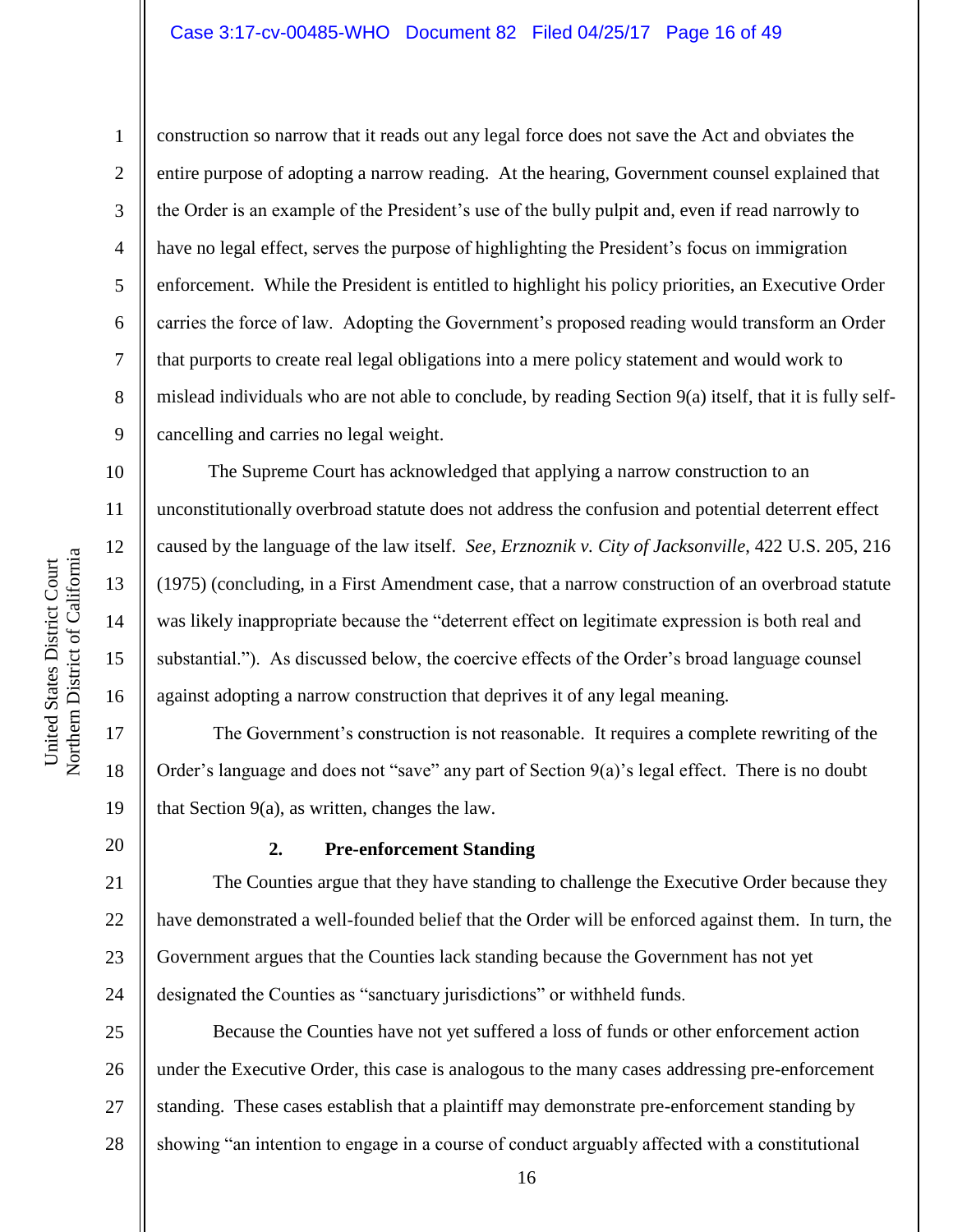#### Case 3:17-cv-00485-WHO Document 82 Filed 04/25/17 Page 17 of 49

1

2

3

4

5

6

7

8

interest, but proscribed by a statute, and there exists a credible threat of prosecution thereunder." *Babbitt v. Farm Workers*, 442 U.S. 289, 298 (1979); *see Steffel v. Thompson*, 415 U.S. 452, 459 (1974) ("[I]t is not necessary that petitioner first expose himself to actual arrest or prosecution to be entitled to challenge a statute that he claims deters the exercise of his constitutional rights"); *Susan B. Anthony List v. Driehaus*, 134 S. Ct. 2334, 2342 (2014) (plaintiffs can demonstrate standing by alleging "a credible threat of enforcement"); *American Booksellers*, 484 U.S. at 392 (plaintiffs can establish standing by demonstrating a "well-founded fear that the law will be enforced against them.").

9 10 11 12 13 14 15 16 17 18 19 20 21 22 At the hearing, the Government suggested that pre-enforcement review is generally only available when there are criminal penalties or First Amendment issues at stake. While preenforcement cases often fall into these categories, pre-enforcement review is not so limited. In a pre-enforcement case, just like any other case, courts are limited by "the primary conception that federal judicial power is to be exercised . . . only at the instance of one who is himself immediately harmed, or immediately threatened with harm, by the challenged action." *Poe v. Ullman*, 367 U.S. 497, 504 (1961). The Court has repeatedly recognized that "where threatened action by government is concerned, we do not require a plaintiff to expose himself to liability before bringing suit to challenge the basis for the threat – for example, the constitutionality of a law threatened to be enforced." *MedImmune, Inc. v. Genentech, Inc.*, 549 U.S. 118, 129 (2007). When a threatened injury has not yet been felt, "the question becomes whether any perceived threat to respondents is sufficiently real and immediate to show an existing controversy" *O'Shea v. Littleton*, 414 U.S. 488, 496 (1974), or whether it is merely "imaginary or speculative," *Younger v. Harris*, 401 U.S. 37, 42 (1971).

23 24 25 26 27 28 The pre-enforcement line of cases outlines a framework for answering this question in the context of threatened civil or criminal enforcement action. Just as Article III standing is not reserved for individuals who have suffered criminal penalties or First Amendment restrictions, pre-enforcement review is not reserved for such individuals. *See e.g. Terrace v. Thompson*, 263 U.S. 197, 214 (1923) (noting that a plaintiff has standing to enjoin a law when the government "threatens and is about to commence proceedings, either civil or criminal, to enforce such a law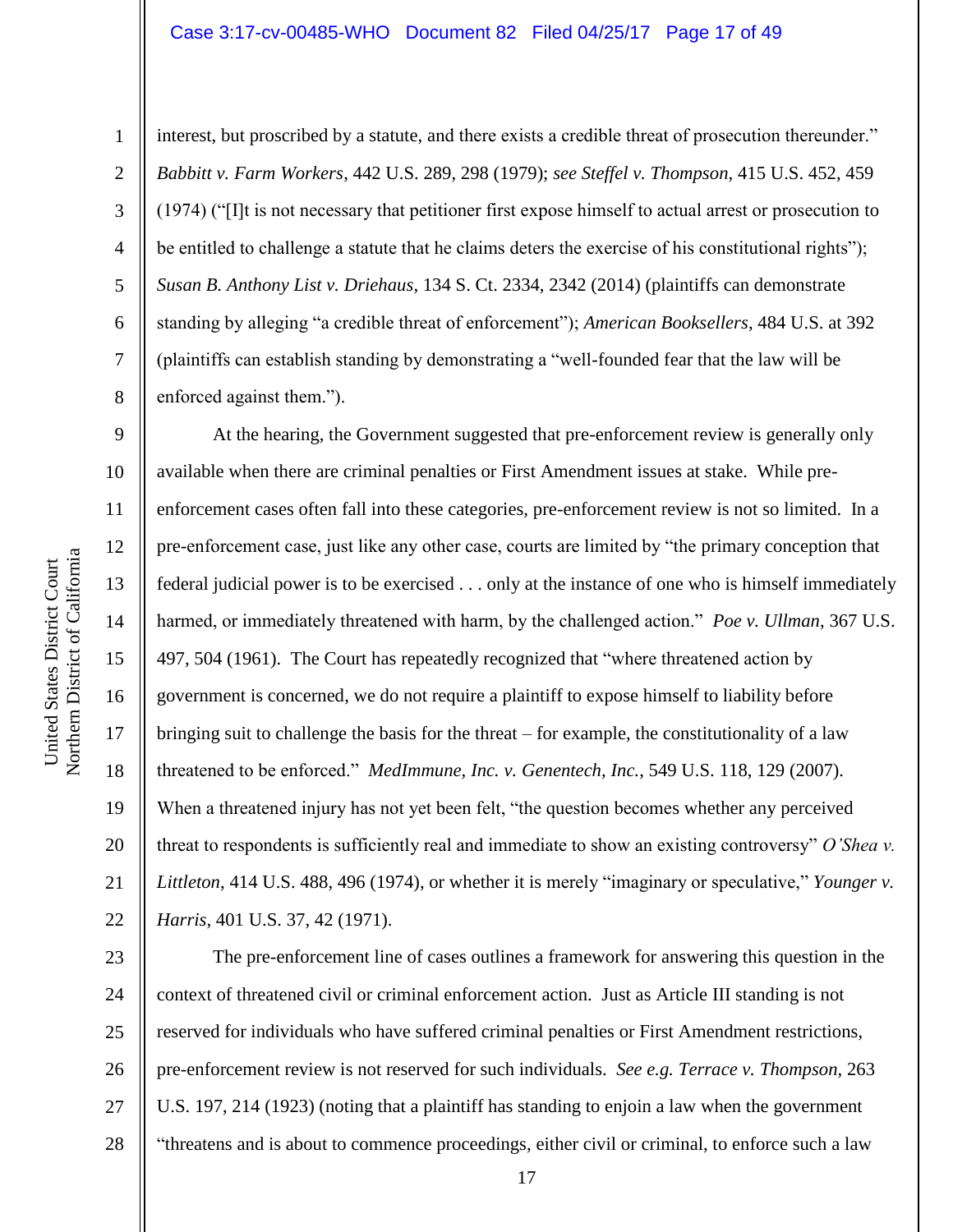against parties affected"); *Village of Euclid v. Ambler Realty Co.*, 272 U.S. 365, 386 (1926) (holding that a landowner bringing Fourteenth Amendment claims and facing only civil penalties had pre-enforcement standing).

Many of the pre-enforcement cases recognize that First Amendment challenges raise an additional consideration for standing purposes because a statute restricting First Amendment rights may cause harm without any enforcement by "chilling speech." *See American Booksellers*, at 393 ("[T]he alleged danger of this statute is, in large measure, one of self-censorship; a harm that can be realized even without an actual prosecution."). While this "chilling" effect is particularly important in the First Amendment context, analogous concerns have been recognized in other situations. For example, that a threat of legal action may coerce individuals to abandon their legal rights is well recognized outside of First Amendment restrictions and was one of the driving factors behind the creation of the Declaratory Judgment Act. *See MedImmune*, 549 U.S. at 129 ("The dilemma posed by that coercion—putting the challenger to the choice between abandoning his rights or risking prosecution—is a dilemma that it was the very purpose of the Declaratory Judgment Act to ameliorate."). And courts have recognized that, outside the First Amendment context, a law's threat of enforcement may, on its own, cause present injury. *See Village of Euclid*, 272 U.S. at 386. In *Village of Euclid*, the Court considered whether a landowner had preenforcement standing to challenge a local zoning ordinance that it alleged had drastically reduced the market value of a particular piece of property by limiting its use and threatening to impose penalties for zoning violations. *Id.* at 384. Although the landowner had not faced any enforcement under the ordinance, the Court concluded the claims were justiciable because "injury is inflicted by the mere existence and threatened enforcement of the ordinance" as "prospective buyers . . . are deterred from buying any part of this land." *Id.* 384-385.

24 25 26 27 28 In sum, the pre-enforcement cases reveal that an individual facing enforcement action may establish standing by demonstrating a well-founded fear of enforcement and a threatened injury that is "sufficiently real and imminent." *O'Shea*, 414 U.S. at 496. One may also establish standing by demonstrating that a well-founded fear of enforcement action is itself causing present injury. *See American Booksellers*, at 393; *Village of Euclid*, 272 U.S. at 385.

1

2

3

4

5

6

7

8

9

10

11

12

13

14

15

16

17

18

19

20

21

22

23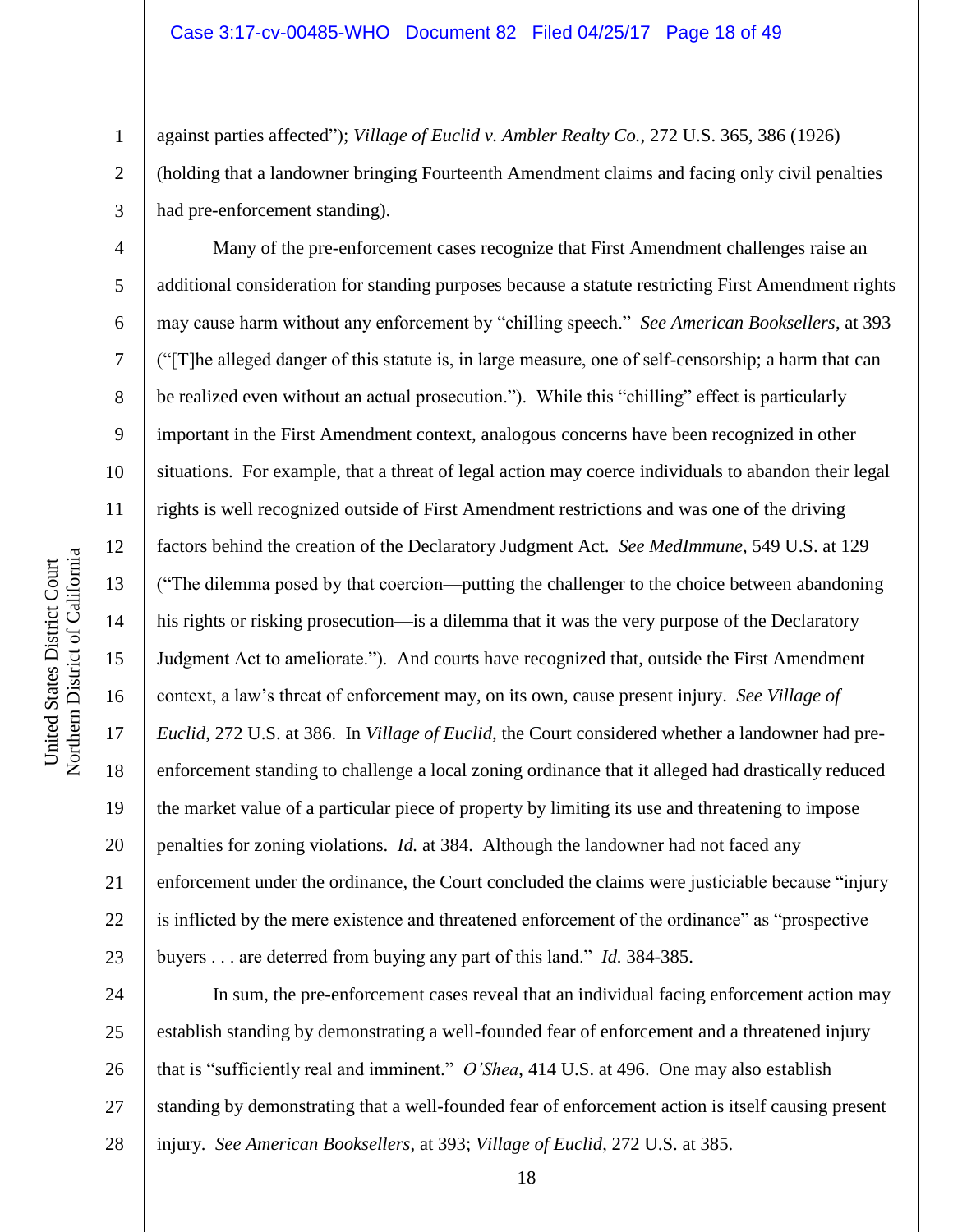As I discuss below, review of the Counties' allegations demonstrates that they have a wellfounded fear of enforcement under the Executive Order. They have further demonstrated that enforcement under the Order would deprive them of federal grants that they use to provide critical services to their residents and that the "mere existence and threatened enforcement" of the Order is causing them present injury in the form of budget uncertainty. They have demonstrated Article III standing to challenge the Order.

7

1

2

3

4

5

6

8

9

18

United States District Court

Northern District of California United States District Court

19

20

21

22

23

24

25

26

27

#### **a. The Counties' policies are proscribed by the language of the Executive Order**

Where it is not fully clear what conduct is proscribed by a statute, a well-founded fear of enforcement may be based in part on a plaintiff's reasonable interpretation of what conduct is proscribed. *See American Booksellers*, 484 U.S. at 392*.* This is true even if a narrower reading of the statute may be available. *Id.* at 397.

In *American Booksellers*, the Supreme Court concluded that a group of booksellers had standing to challenge a Virginia law that made it unlawful for any person to "knowingly display for commercial purpose" visual or written material depicting sexual conduct "which is harmful to juveniles." *Id.* at 386 (citing Va. Code § 18.2-391(a) (Supp. 1987)). The booksellers challenged the statute on First Amendment grounds and alleged that they had standing because they had identified 16 books that they intended to display and that they believed would be covered by the statute. *Id.* Even though the statute had not been made effective and the State had not identified specific materials that would be implicated by the statute, the Court concluded that this was sufficient to establish Article III standing because "the law is aimed directly at plaintiffs, who, if their interpretation of the statute is correct, will have to take significant and costly compliance measures or risk criminal prosecution." *Id.* at 392. Further, while the government put forward a narrow construction of the law that would have made the burden to booksellers and the public "significantly less than that feared and asserted by plaintiffs," the Court did not consider this construction in assessing the plaintiffs' standing. *Id.* at 397.

The Counties' policies are likely to subject them to enforcement given their reasonable interpretation of what conduct and policies the Order purports to proscribe. Section 9(a) of the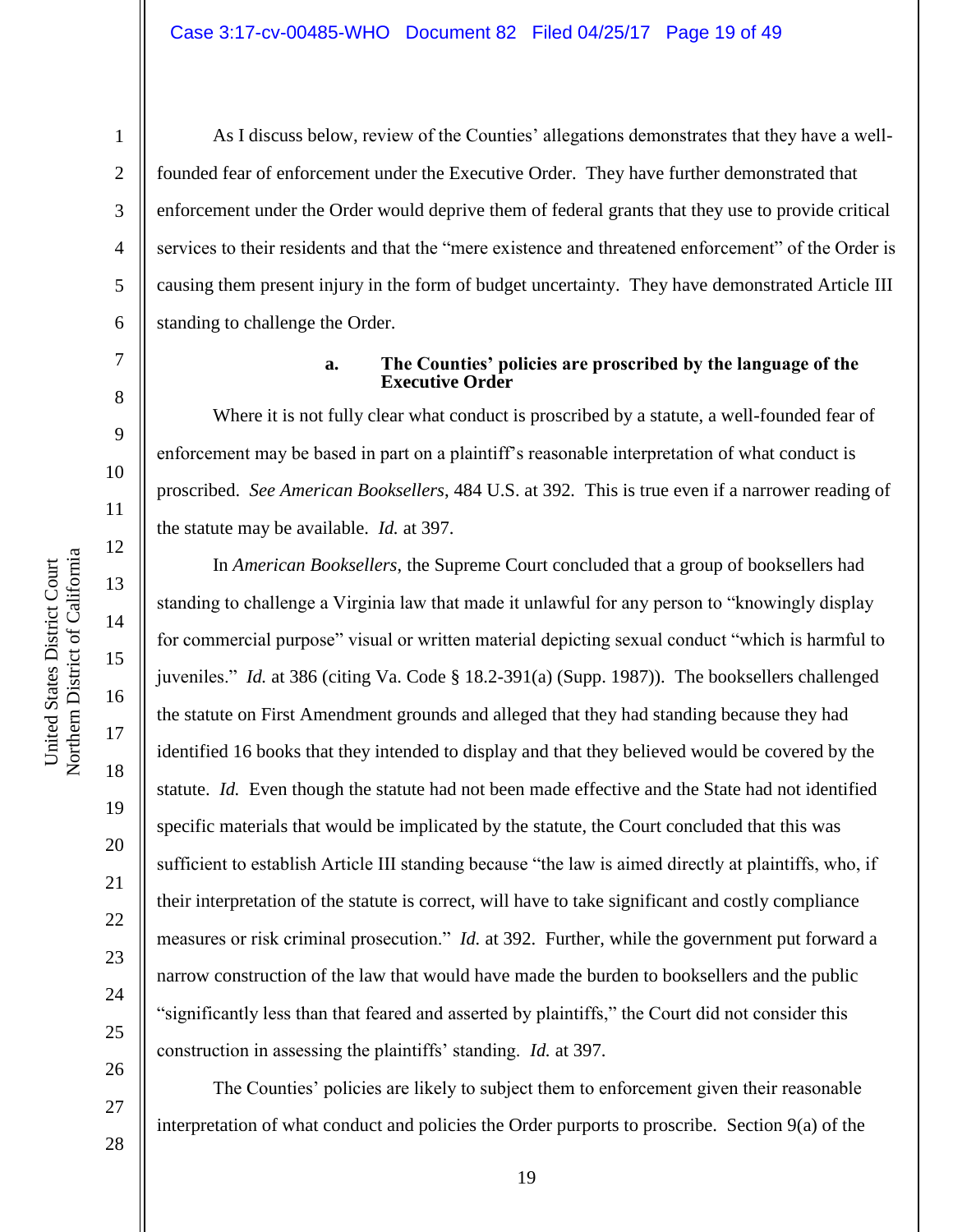### Case 3:17-cv-00485-WHO Document 82 Filed 04/25/17 Page 20 of 49

Northern District of California Northern District of California United States District Court United States District Court

1

2

3

5

8

9

11

13

14

15

16

17

18

19

20

21

22

4 6 7 10 12 Executive Order directs the Attorney General and the Secretary to "ensure" that "sanctuary jurisdictions" are "not eligible to receive Federal grants." EO  $\S9(a)$ . The Counties acknowledge that the Executive Order does not clearly define "sanctuary jurisdictions" but note that the Order's language indicates that a "sanctuary jurisdiction" is, at a minimum, any jurisdiction that "willfully refuse[s] to comply with 8 U.S.C. 1373." The Government has not clarified what it means to "willfully refuse to comply" with Section 1373, and indeed argues that the Counties lack standing because the Attorney General and Secretary of Homeland Security have not yet figured that out. SC Oppo. at 11 ("[T]he Attorney General and the Secretary of Homeland Security must determine exactly what constitutes 'willful refusal to comply with 8 U.S.C. § 1373'"). Despite this, on March 27, 2017, Attorney General Sessions "urg[ed] states and local jurisdictions to comply with these federal laws, including 8 U.S.C. Section 1373" and confirmed that "failure to remedy violations could result in withholding grants, termination of grants, and disbarment or ineligibility for future grants." *See RJN-2*, Ex. D ("Sessions Press Conference") (SF Dkt. No. 61-4).<sup>4</sup>

The Attorney General also stated that this policy was "entirely consistent with the Department of Justice's Office of Justice Program's guidance that was issued just last summer under the previous government." *Id.* In the process of developing that guidance, the Inspector General of the Department of Justice, Michael Horowitz, prepared a memorandum entitled "Department of Justice Referral of Allegations of Potential Violations of 8 U.S.C. § 1373 by Grant Recipients." *See* RJN-1, Ex. A (Dkt. No. 29-1).<sup>5</sup> The memorandum studies the policies of several jurisdictions and discusses whether they might violate Section 1373. It supports a broad reading of Section 1373 and specifically notes that San Francisco's policy prohibiting City employees from using "City funds or resources to assist in the enforcement of federal immigration law or to

23

 $\overline{a}$ 

<sup>24</sup>

<sup>4</sup> I take judicial notice of Attorney General Sessions's press conference statements which "can be accurately and readily determined from sources whose accuracy cannot reasonably be questioned." Fed. R. Evid. § 201 (b)(2).

<sup>26</sup> 27 5 I take judicial notice of the Horowitz memorandum as a government memorandum that is not subject to reasonable dispute. *Mack v. S. Bay Beer Distribs., Inc.*, 789 F.2d 1279, 1282 (9th Cir. 1986) (courts may judicially notice records and reports prepared by administrative bodies);

<sup>28</sup> *Daniels-Hall*, 629 F.3d at 998-999 (courts may judicially notice information contained on official government websites).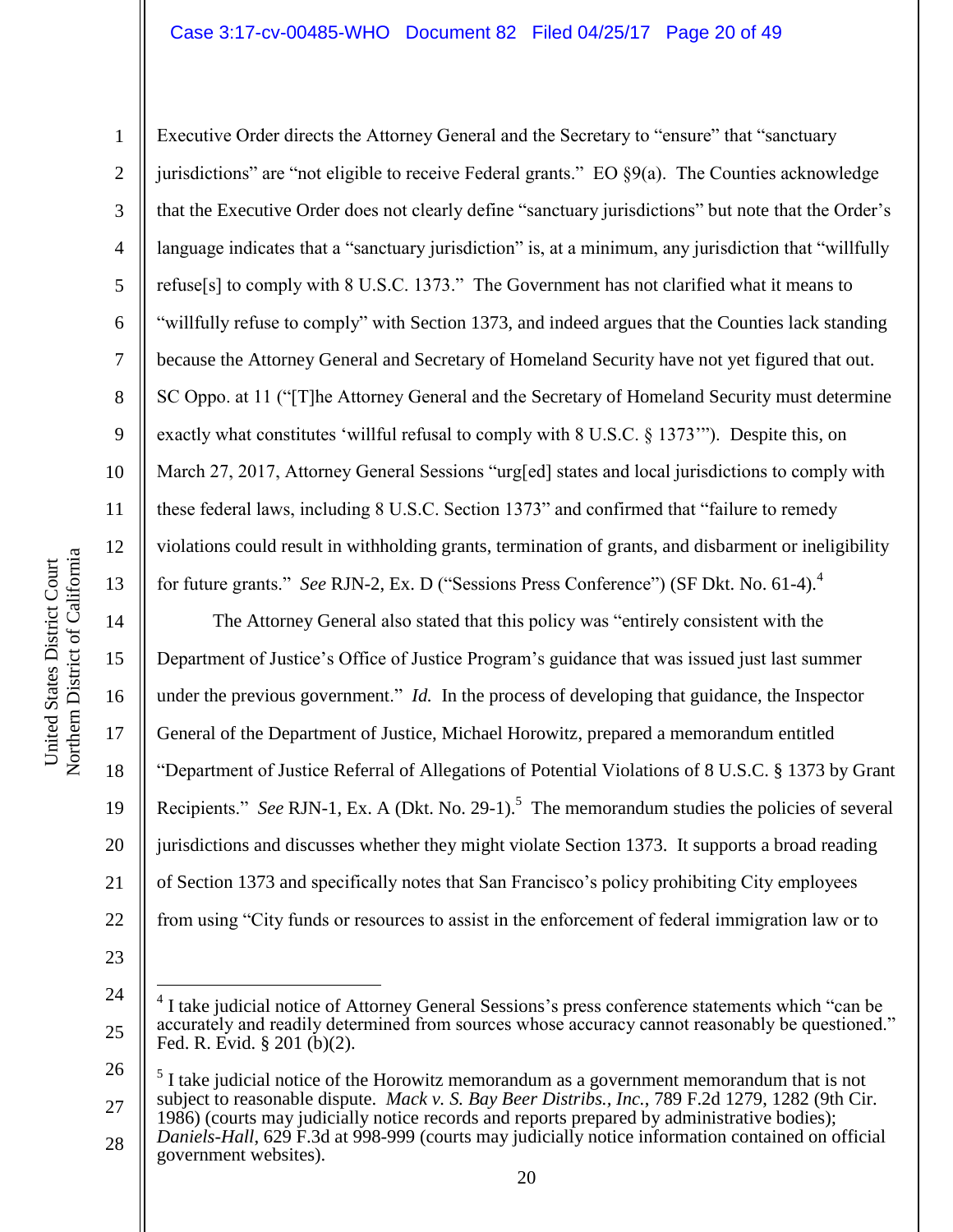#### Case 3:17-cv-00485-WHO Document 82 Filed 04/25/17 Page 21 of 49

1

2

3

4

5

6

7

8

9

10

11

12

13

14

15

16

17

18

19

20

gather or disseminate information regarding the immigration status of individuals . . . unless such assistance is required by federal or State statute" could run afoul of Section 1373 unless San Francisco employees are aware that they are permitted to share immigration status information with ICE. *Id.* The memo further suggests that policies prohibiting civil detainer requests, even if they do not explicitly restrict sharing of immigration status information, may nevertheless affect ICE's interactions with local officials regarding immigration status requests and therefore raise Section 1373 concerns. *Id.*

In addition to the potential that, under the Order, compliance with Section 1373 requires compliance with detainer requests, the Order may also directly require states and local governments to honor ICE detainer requests to avoid being designated "sanctuary jurisdictions." While the defunding provision in Section  $9(a)$  seems to define "sanctuary jurisdictions" as those that run afoul of Section 1373, Section 9(b) equates "sanctuary jurisdictions" with "any jurisdiction that ignored or otherwise failed to honor any detainers with respect to [aliens that have committed criminal actions]." This language raises the reasonable concern that a state or local government may be designated a sanctuary jurisdiction, and subject to defunding, if it fails to honor ICE detainer requests. This interpretation is supported by Section 9(a)'s broad grant of discretion to the Secretary to designate jurisdictions as "sanctuary jurisdictions." While the Order states that the Secretary's designation authority must be exercised "consistent with law," with the exception of the Order there are no laws regarding "sanctuary jurisdiction" designations: Section 9 gives the Secretary unlimited discretion.

21 22 23 24 25 26 27 28 This reading is also supported by Section 9(a)'s directive to the Attorney General to take "appropriate enforcement action" against any jurisdiction that has a policy or practice that "hinders the enforcement of federal law." While the Order does not outline what policies "hinder[] the enforcement of Federal law," Attorney General Sessions recently suggested that a local policy that prohibits compliance with detainer requests would constitute a "policy, or practice that prevents or hinders the enforcement of Federal law." *See* Sessions Press Conference at 2 ("Unfortunately, some states and cities have adopted policies designed to frustrate this enforcement of immigration laws. This includes refusing to detain known felons on the federal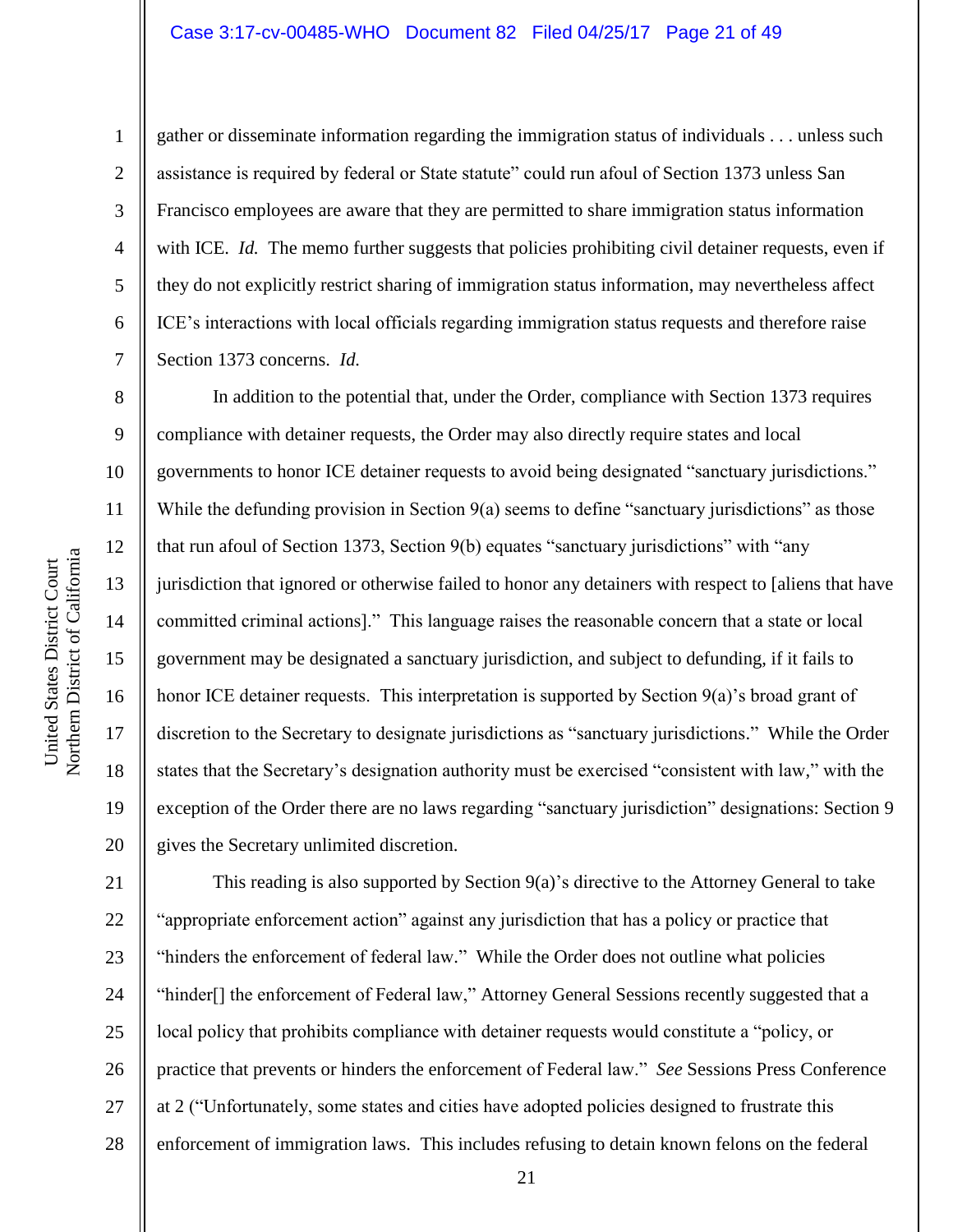#### Case 3:17-cv-00485-WHO Document 82 Filed 04/25/17 Page 22 of 49

detainer request, or otherwise failing to comply with these laws."). Given Section 9(b)'s language equating "sanctuary jurisdictions" with jurisdictions that fail to honor detainer requests, the Secretary's unlimited discretion in designating jurisdictions as "sanctuary jurisdictions," and the Order's instruction that the Attorney General shall take "enforcement action" against jurisdictions that hinder the enforcement of federal law, which the Attorney General has indicated includes, at a minimum, failure to honor detainer requests, the Order appears to proscribe states and local jurisdictions from adopting policies that refuse to honor detainer requests.

Santa Clara's policy, prohibiting local officials from using County funds to transmit information collected in the course of providing critical services or benefits, could be considered a restriction on the intergovernmental exchange of information regarding immigration status in violation of Section 1373. Similar to Santa Clara, San Francisco prohibits the use of City funds or resources "to assist in the enforcement of Federal immigration law." S.F. Admin. Code § 12H.2. Although these policies do not directly prohibit communications with ICE, given the breadth of the Order and the statements of the Attorney General, the Counties have a well-founded fear that the Government may argue that they may sufficiently interfere with those communications in a way that violates Section 1373. Further, the Counties do not honor civil detainer requests. Under a broad reading, these policies may be considered an improper restriction on the intergovernmental exchange of information in violation of Section 1373, falling within Section 9(b)'s language that jurisdictions that fail to honor detainer requests are "sanctuary jurisdictions."

20 21 In short, the Counties are likely to be designated "sanctuary jurisdictions" under their reasonable interpretation of the Executive Order.

22

23

24

25

26

27

#### **b. The Government has indicated an intent to enforce the Order generally and against the Counties more specifically**

In assessing whether enforcement action is likely, courts look to the past conduct of the government, as well as the government's statements and representations, to determine whether enforcement is likely or simply "chimerical." *See Steffel*, 415 U.S. at 459 (petitioner that had twice been warned to stop handbilling, and whose companion had been arrested, had well-founded fear of enforcement); *Poe*, 367 U.S. at 508 (1961) ("the fear of enforcement of provisions that

1

2

3

4

5

6

7

8

9

10

11

12

13

14

15

16

17

18

19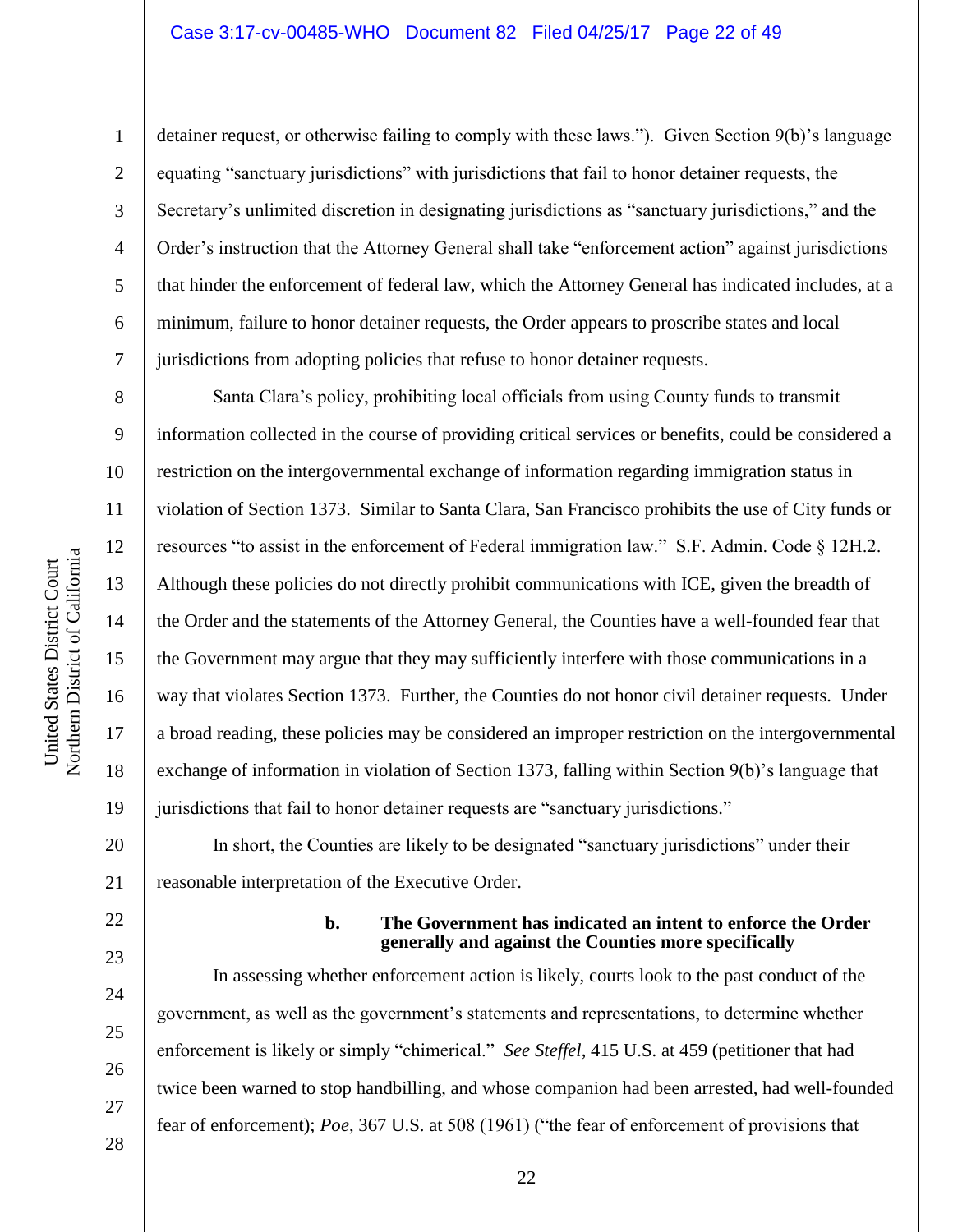#### Case 3:17-cv-00485-WHO Document 82 Filed 04/25/17 Page 23 of 49

1

2

3

4

5

6

7

8

9

10

11

12

13

14

15

16

17

18

19

20

21

have during so many years gone uniformly and without exception unenforced" was "chimerical"). A plaintiff does not need to have been specifically threatened with enforcement action to show that enforcement action is likely. *See Susan B. Anthony List*, 134 S. Ct. at 2345 (plaintiffs demonstrated credible threat of enforcement where the law had previously been enforced against them); *American Booksellers*, 484 U.S. at 393 (plaintiffs had credible threat of enforcement even though newly enacted law had not become effective and no enforcement action had been brought or threatened under it). However, "the threat of enforcement must at least be 'credible,' not simply 'imaginary or speculative.' " *Thomas v. Anchorage Equal Rights Comm'n*, 220 F.3d 1134, 1140 (9th Cir. 2000) (en banc) (citing *Babbitt*, 442 U.S. at 298).

Although the Government now takes the position that the Order carries no legal force, in its public statements and through its actions it has repeatedly indicated its intent to enforce the Order. The Executive Order was passed on January 27, 2017. Although the defunding provision has not yet been enforced against any jurisdiction, governmental leaders have made numerous statements reaffirming the Government's intent to enforce the Order and to use the threat of withholding federal funds as a tool to coerce states and local jurisdictions to change their policies. On February 5, 2017, after signing the Executive Order, President Trump confirmed that he was willing and able to use "defunding" as a "weapon" so that sanctuary cities would change their policies. *See* Harris Decl. Ex. B (Tr. of Feb. 5, 2017 Bill O'Reilly Interview with President Donald J. Trump) at 4 (SC Dkt. No. 36-2) ("I don't want to defund anybody. I want to give them the money they need to properly operate as a city or a state. If they're going to have sanctuary cities, we may have to do that. Certainly that would be a weapon.").<sup>6</sup>

22 23 24 Sean Spicer, the White House press secretary, has confirmed that the Government intends to enforce the order, stating that the President intended to ensure that "counties and other institutions that remain sanctuary cities don't get federal government funding in compliance with

25 26

 $\overline{a}$ 

<sup>27</sup> 6 I take judicial notice of President Trump's interview statements as the veracity of these statements "can be accurately and readily determined from sources whose accuracy cannot reasonably be questioned." Fed. R. Evid.  $\S 201$  (b)(2).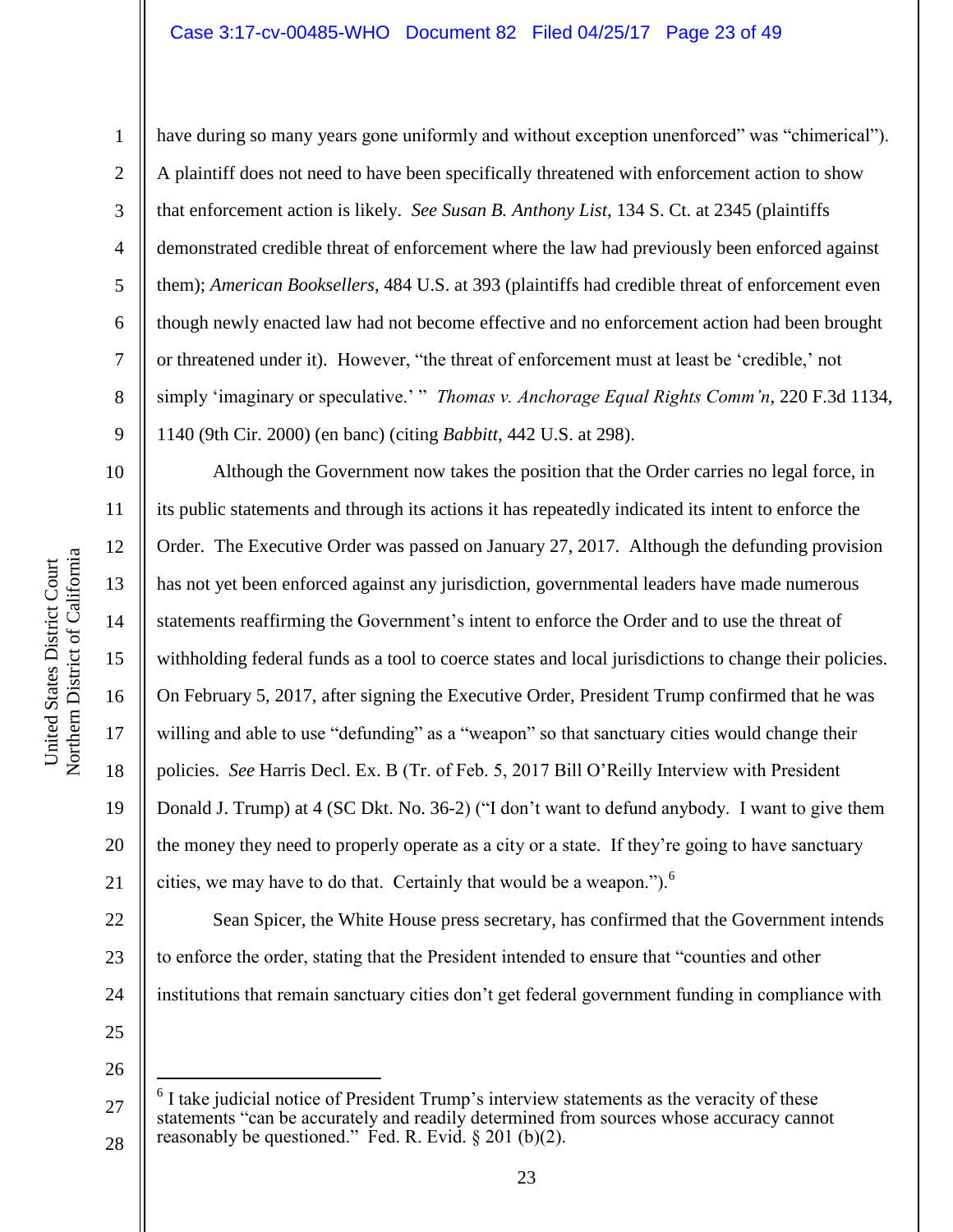the executive order." Harris Decl. Ex. C at 4-5 (SC Dkt. No. 36-3).<sup>7</sup> In the same briefing, Spicer cited favorably the actions of Miami-Dade County Mayor Carlos Giménez who, one day after the Executive Order, instructed his Interim Director of Corrections to "honor all immigration detainer requests" "[i]n light of the Executive Order." *See RJN-1*, Ex. C (SF Dkt. No. 29-3).<sup>8</sup> Lauding Miami-Dade's actions, Spicer noted that Miami-Dade "understand[s] the importance of this order" and encouraged other jurisdictions to follow its lead. Harris Decl. Ex. C at 4-5.

7 8 9 10 11 12 13 14 15 Attorney General Sessions recently reaffirmed the Government's intent to enforce the defunding provisions, stating that if jurisdictions do not comply with Section 1373, such violations would result in "withholding grants, termination of grants, and disbarment or ineligibility for future grants," and that the Government would seek to "claw back any funds awarded to a jurisdiction that willfully violates 1373." Sessions Press Conference at 2.<sup>9</sup> When asked at a subsequent press briefing about this claw back process, Spicer confirmed that the Government's "priority is clear, is to get cities into – into compliance and to make sure we understand there's not just a financial impact of this, but also a very clear security aspect of this." RJN-3, Ex. C at 15 (SF Dkt. No. 74-3). $^{10}$ 

The statements of the President, his press secretary and the Attorney General belie the

21 22 23 24  $9<sup>9</sup>$  In addition to these statements, the Government began to implement Section 9(b) of the Executive Order, which is designed to "better inform the public regarding the public safety threats associated with sanctuary jurisdictions" and requires ICE to publish a weekly "Declined Detainer Outcome Report" containing a public list of all "criminal actions committed by aliens and any jurisdiction that ignored or otherwise failed to honor any detainers with respect to such aliens." *See* RJN-2, Ex. H. (SF Dkt. No. 61-8). Due to concerns that the weekly reports contained inaccurate information, the Declined Detainer Outcome Report has been "temporarily suspended"

- 25 26 but "ICE remains committed to publishing the most accurate information available regarding declined detainers across the country." *Declined Detainer Outcome Report*, ICE, <https://www.ice.gov/declined-detainer-outcome-report> (last visited April 12, 2017). I take judicial notice of the ICE's Declined Detainer Outcome Reports as courts may judicially notice
- 27 information contained on official government websites. *See Daniels-Hall*, 629 F.3d at 998-999.
- 28  $^{10}$  I take judicial notice of Spicer's March 31, 2017 press briefing as courts may judicially notice information contained on official government websites. *See Daniels-Hall*, 629 F.3d at 998-999.

16

17

18

19

20

1

2

3

4

5

 $\overline{a}$ 7 I take judicial notice of Spicer's February 8, 2017 press briefing as courts may judicially notice information contained on official government websites. *See Daniels-Hall*, 629 F.3d at 998-999.

<sup>8</sup> I take judicial notice of Mayor Giménez's memorandum as a government memorandum and record. *See Mack*, 789 F.2d at 1282.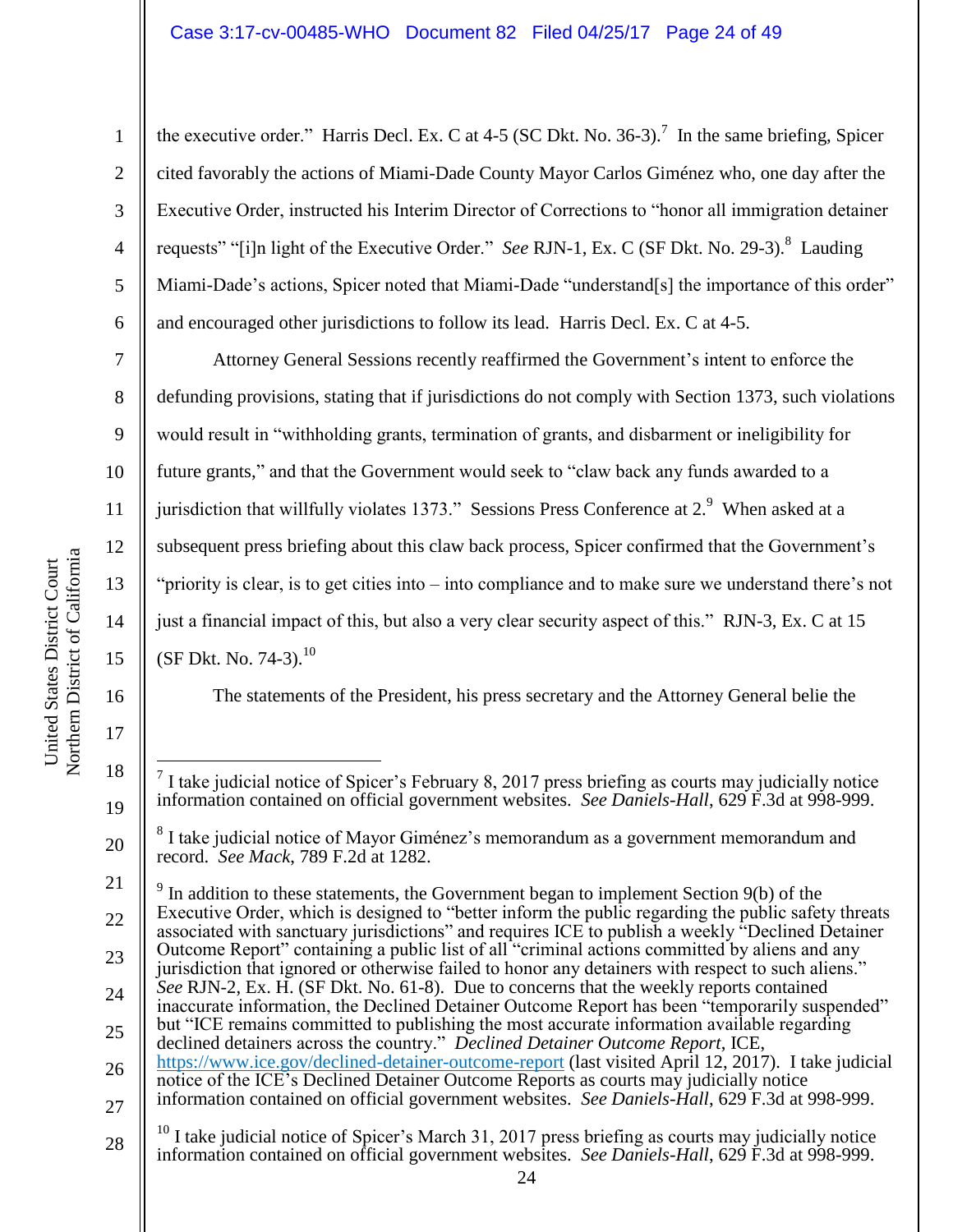#### Case 3:17-cv-00485-WHO Document 82 Filed 04/25/17 Page 25 of 49

Government's argument in the briefing that the Order does not change the law. They have repeatedly indicated an intent to defund sanctuary jurisdictions in compliance with the Executive Order. The Counties' concerns that the Government will enforce the defunding provision are well supported by the Government's public statements and actions, all of which are consistent with enforcing the Order.

Finally, in addition to demonstrating that the Government is likely to enforce the Order, the Counties have demonstrated that the Government is particularly likely to target them and the funds on which they rely. In a February 5, 2017 interview, President Trump specifically threatened to defund California, stating: "I'm very much opposed to sanctuary cities. They breed crime. There's a lot of problems. If we have to we'll defund, we give tremendous amounts of money to California . . . California in many ways is out of control." *See* Harris Decl. Ex. B. The Counties have established that they both receive large percentages of their federal funding through the State of California, and that they would suffer injury if California was "defunded." In a recent joint letter to Chief Justice Cantil-Sakauye of the California Supreme Court, Attorney General Sessions and Secretary Kelly again called out the State of California, as well as its cities and counties, for their sanctuary policies: "Some jurisdictions, including the State of California and many of its largest counties and cities, have enacted statutes and ordinances designed to specifically prohibit or hinder ICE from enforcing immigration law by prohibiting communication with ICE, and denying requests by ICE officers and agents to enter prisons and jails to make arrests." RJN-3, Ex. A (SF Dkt. No. 74-1).<sup>11</sup> ICE has identified California, Santa Clara County, and San Francisco as jurisdictions with policies that "Restrict Cooperation with ICE" and has identified Santa Clara County Main Jail and San Francisco County Jail as two of eleven detention centers with the "highest volume of detainers issued" that "do not comply with detainers on a routine basis." RJN-3, Ex. B (SF Dkt. No. 74-2).

The President and the Attorney General have also repeatedly held up San Francisco

 $11$  I take judicial notice of Attorney General Sessions's and Secretary Kelly's letter as an official government document. *See Mack*, 789 F.2d at 1282.

1

2

3

4

5

6

7

8

9

10

11

12

13

14

15

16

17

18

19

20

21

22

23

24

25

26

27

 $\overline{a}$ 

25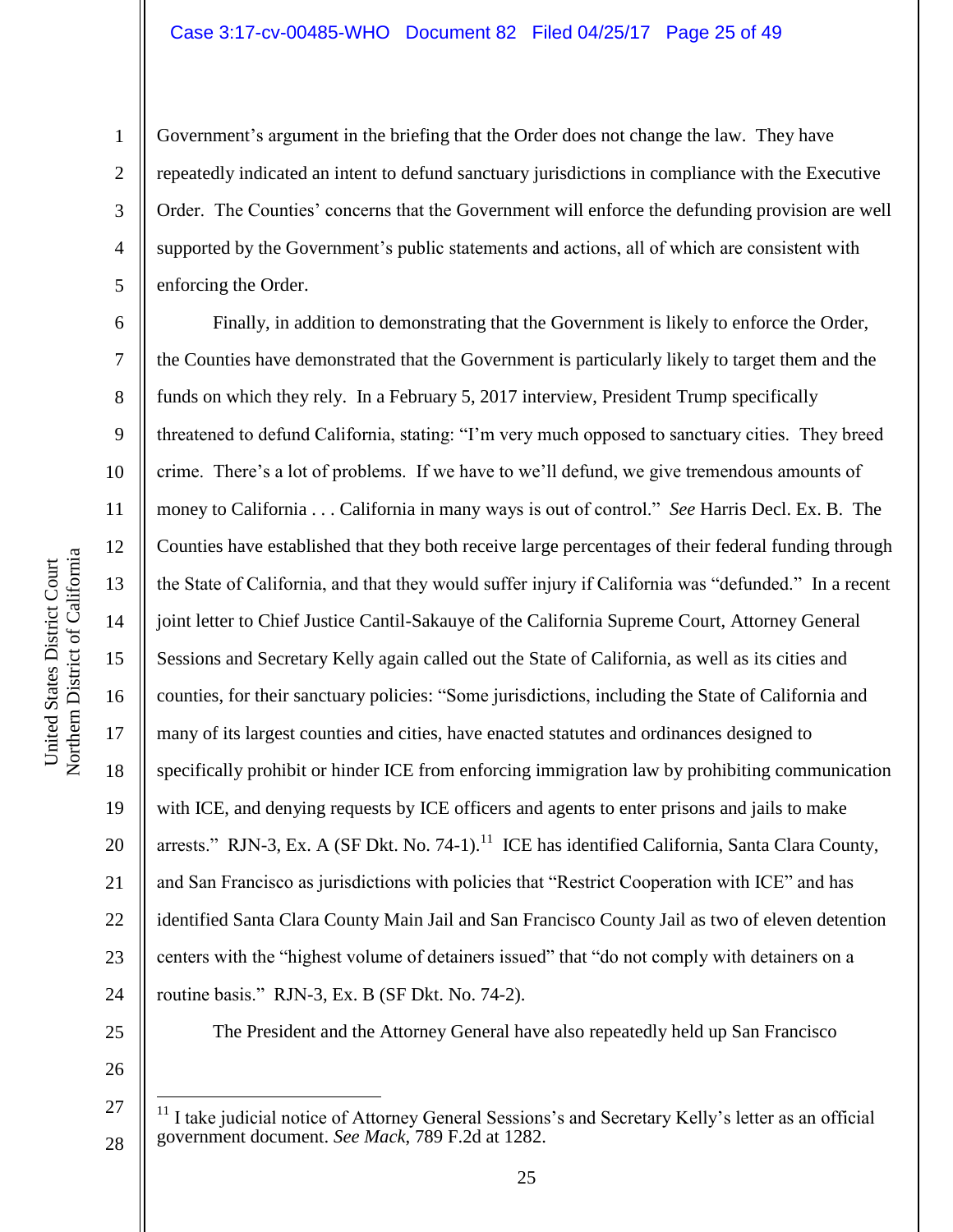#### Case 3:17-cv-00485-WHO Document 82 Filed 04/25/17 Page 26 of 49

Northern District of California Northern District of California United States District Court United States District Court

1

2

3

4

5

8

9

11

12

13

14

15

16

17

18

19

20

21

22

23

24

6 7 10 specifically as an example of how sanctuary policies threaten public safety. In his statements to the press on March 27, 2017, Attorney General Sessions referenced the tragic death of Kate Steinle and noted that her killer "admitted the only reason he came to San Francisco was because it was a sanctuary city." Sessions Press Conference at 1. In an op-ed recently published in the San Francisco Chronicle, the Attorney General wrote that "Kathryn Steinle might be alive today if she had not lived in a 'sanctuary city' " and implored "San Francisco and other cities to reevaluate these policies." RJN-3, Ex. D (SF Dkt. No. 74-4).<sup>12</sup> These statements indicate not only the belief that San Francisco is a "sanctuary jurisdiction" but that its policies are particularly dangerous and in need of change. They also reveal a choice by the Government to hold up San Francisco as an exemplar of a sanctuary jurisdiction.

The Government argues that despite these public statements, San Francisco and Santa Clara cannot demonstrate a credible threat of enforcement because the Government has not actually threatened to enforce the Executive Order against them. It points to *Thomas v. Anchorage Equal Rights Commission*, in which the Ninth Circuit, sitting *en banc*, concluded that plaintiffs lacked standing to challenge an Alaska law prohibiting landlords from discriminating against tenants on the basis of their marital status. *Thomas*, 220 F.3d at 1137. In finding the case was non-justiciable, the court highlighted that "[n]o action has ever been brought against the landlords to enforce the marital status provision." *Id.* at 1140. However, this was not the only fact informing the court's analysis: it also noted that plaintiffs could not point to concrete facts showing that they had ever violated the law or were planning to violate it, it stressed that the enforcement agency tasked with enforcing the Alaska law had never heard of plaintiffs before the case was filed, and it emphasized that in 25-years on the books the law had been minimally enforced (resulting in only two civil enforcement actions and no criminal prosecutions). *Id.* None of these facts are present here.

25

26

 $\overline{a}$ 

The Government's specific criticisms of San Francisco, Santa Clara, and California

<sup>27</sup> 28  $12$  I take judicial notice of Attorney General Sessions's statements in his op-ed as the veracity of these statements "can be accurately and readily determined from sources whose accuracy cannot reasonably be questioned." Fed. R. Evid.  $\S 201$  (b)(2).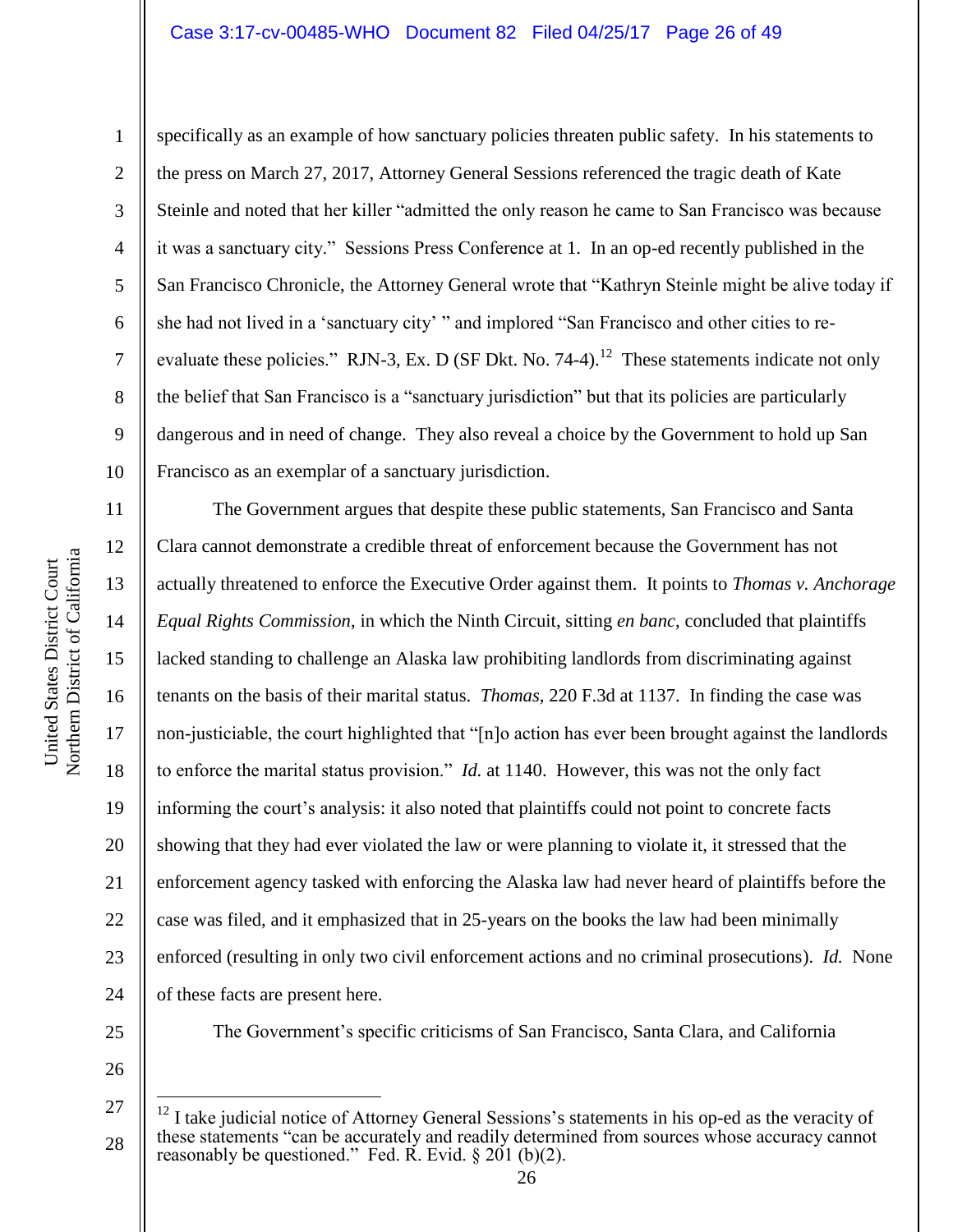1

2

3

4

5

6

7

8

9

10

11

12

13

14

15

16

17

18

19

21

23

support a well-founded fear that San Francisco and Santa Clara will face enforcement directly under the Executive Order, or could be subject to defunding indirectly through enforcement against California.<sup>13</sup> San Francisco and Santa Clara have shown that their current practices and policies are targeted by the Order. They have demonstrated that, in the less-than-three months since the Order was signed, the Government has repeatedly indicated its intent to enforce it. And they have established that the Government has specifically highlighted Santa Clara and San Francisco as jurisdictions with sanctuary policies. On these facts, Santa Clara and San Francisco have demonstrated that the "threat of enforcement [is] credible, not simply imaginary or speculative." *Id.* (internal quotation marks omitted).

**c. The Counties' claims implicate a constitutional interest** The Counties' claims implicate a constitutional interest, the rights of states and local governments to determine their own local policies and enforcement priorities pursuant to the Tenth Amendment. *See Alfred L. Snapp & Son, Inc. v. Puerto Rico, ex rel., Barez*, 458 U.S. 592, 601 (1982) (highlighting that states have a sovereign interest in "the exercise of sovereign power over individuals and entities within the relevant jurisdiction—this involves the power to create and enforce a legal code, both civil and criminal"); *see also New York v. United States*, 505 U.S. 144, 157-158 (1992) ("[T]he Tenth Amendment confirms that the power of the Federal Government is subject to limits that may, in a given instance, reserve power to the States.").

20 22 24 The Counties explain that their sanctuary policies "reflect local determinations about the best way to promote public health and safety." SF Mot. at 19 (SF Dkt. No. 21). In contrast to the Order's assertion that sanctuary jurisdictions are a "public safety threat[]," the Counties contend that, in their judgment and experience, sanctuary policies make the community safer by fostering trust between residents and local law enforcement. Among other things, this community trust encourages undocumented residents to cooperate with police and report crimes, *see* Individual Sheriffs and Police Chiefs' Amicus Brief at 3-10 (SF Dkt. No. 59-1); Southern Poverty Law

26

 $\overline{a}$ 

<sup>27</sup> 28 <sup>13</sup> Amicus briefs on behalf of numerous California cities and counties, public school districts and the State Superintendent of Instruction echo the reasons given by the Counties to demonstrate standing here.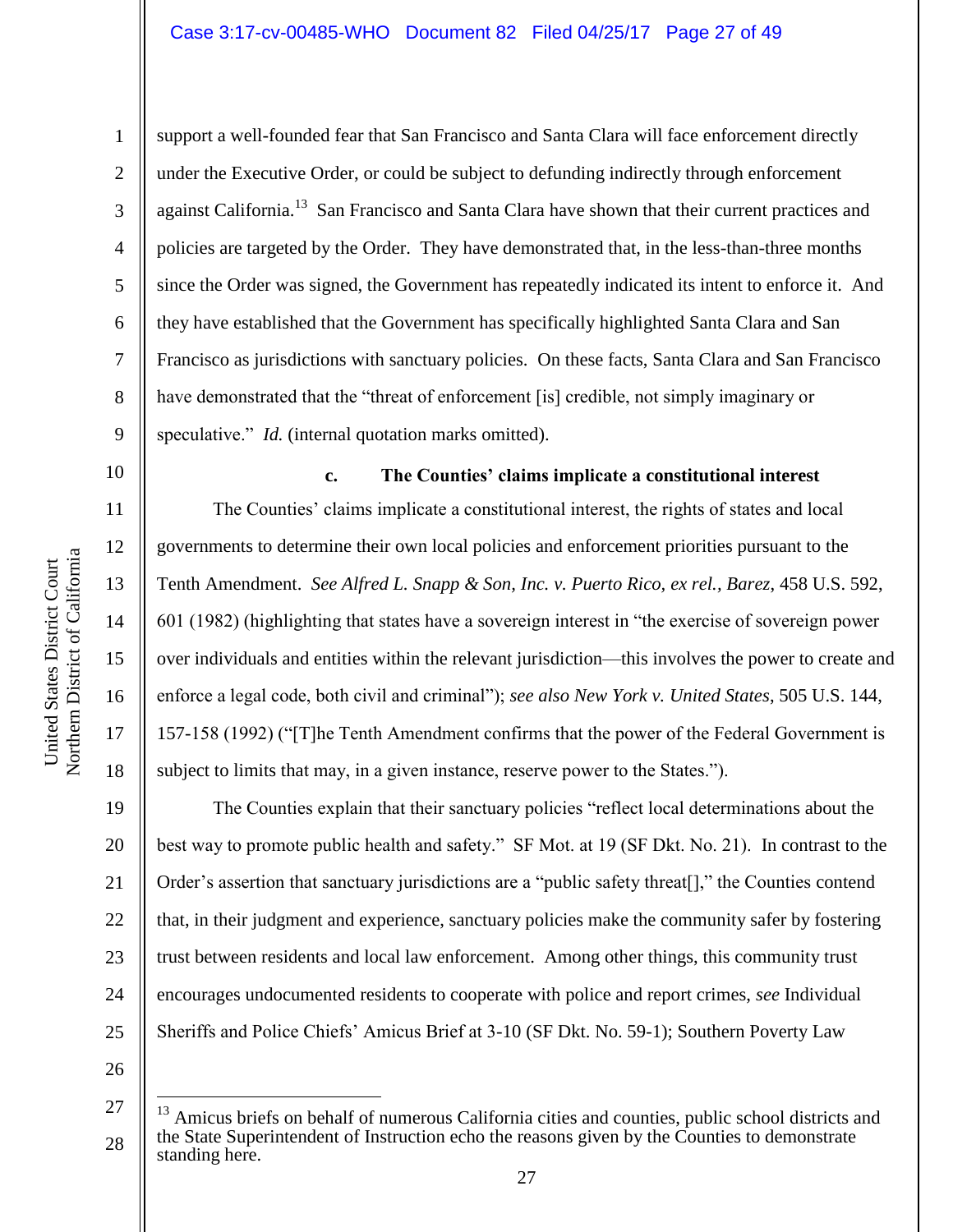Center Amicus Brief at 5 (SF Dkt. No. 38-2) and to obtain preventative medical care and immunizations, which has major implications for public health and works to reduce emergency medical care costs, s*ee* Nonprofit Associations' Amicus Brief at 11(SF Dkt. No. 68-1); SEIU Amicus Brief at 5-6 (SF Dkt. No. 33-1). It also improves schools' ability to provide quality education to all children. *See* State Superintendent of Public Instruction's Amicus Brief at 1-2 (SF Dkt. No. 64-1); Public Schools' Amicus Brief at 7 (SF Dkt. No. 58-1).<sup>14</sup>

The Counties have demonstrated that their sanctuary policies reflect their local judgment of what policies and practices are most effective for maintaining public safety and community health. Because they argue that the Executive Order seeks to undermine this judgment by attempting to compel them to change their policies and enforce the Federal government's immigration laws in violation of the Tenth Amendment, their claims implicate a constitutional interest. *See Virginia ex rel. Cuccinelli v. Sebelius*, 656 F.3d 253, 269 (4th Cir. 2011) ("when a federal law interferes with a state's exercise of its sovereign 'power to create and enforce a legal code' [] it inflict[s] on the state the requisite injury-in-fact."); *Ohio ex rel. Celebrezze v. U.S. Dep't of Transp.*, 766 F.2d 228, 233 (6th Cir. 1985) (Ohio had standing to litigate the constitutionality of its own law where "effective enforcement of the Ohio statute" was rendered "uncertain by the formal position of the [U.S. Department of Transportation] that the Ohio statute is preempted" as "threatened injury to a State's enforcement of its safety laws" constitutes an injury-in-fact).

19

1

2

3

4

5

6

7

8

9

10

11

12

13

14

15

16

17

18

<sup>20</sup> 21 22 23 24 25 26 27 28  $\overline{a}$  $14$  The Counties have received support from dozens of Amici, who collectively filed 16 briefs in support of each motion for preliminary injunction. *See*, SEIU Amicus Brief (SF Dkt. No. 33- 1)(SF Dkt. No. 59-1); Professors of Constitutional Law Amicus Brief (SF Dkt. No. 36-1) (SC Dkt. No. 68-1); Southern Poverty Law Center, et al. Amicus Brief (SF Dkt. No. 38-1)(SC Dkt. No. 67- 1); Technology Companies Amicus Brief (SF Dkt. No. 39-1)(SC Dkt. No. 73-1); California Cities and Counties Amicus Brief (SF Dkt. No. 40)(SC Dkt. No. 74-1); Tahirih Justice Center et al. Amicus Brief (SF Dkt. No. 41-1)(SC Dkt. No. 76-1); International Municipal Lawyers Amicus Brief (SF Dkt. No. 47-1); Public Schools Amicus Brief (SF Dkt. No. 58-1)(SC Dkt. No. 77-1); Individual Sheriffs and Police Chiefs Amicus Brief (SF Dkt. No. 59-1)(SC Dkt. No. 65-1); 34 Cities and Counties Amicus Brief (SF Dkt. No. 62-1)(SC Dkt. No. 61-1); Constitutional Law Scholars Amicus Brief (SF Dkt. No. 63-1)(SC Dkt. No. 69-1); California Superintendent of Public Instruction Amicus Brief (SF Dkt. No. 64-1)(SC Dkt. No. 75); State of California Amicus Brief (SF Dkt. No. 66-1)(SC Dkt. No. 71-1); Anti-Defamation League Amicus Brief (SF Dkt. No. 67- 1)(SC Dkt. No. 72-1); Bay Area Non-Profits (SF Dkt. No. 68-1)(SC Dkt. No. 78-1); SIREN Amicus Brief (SC Dkt. No. 64-1); *see also* NAACP Joinder re Southern Poverty Law Amicus Brief (SF Dkt. No. 69)(SC Dkt. No. 86); Young Women's Christian Association Joinder re Motion for Preliminary Injunction (SC Dkt. No. 43-3). I GRANT all of Amici's administrative motions for leave to file Amicus Briefs.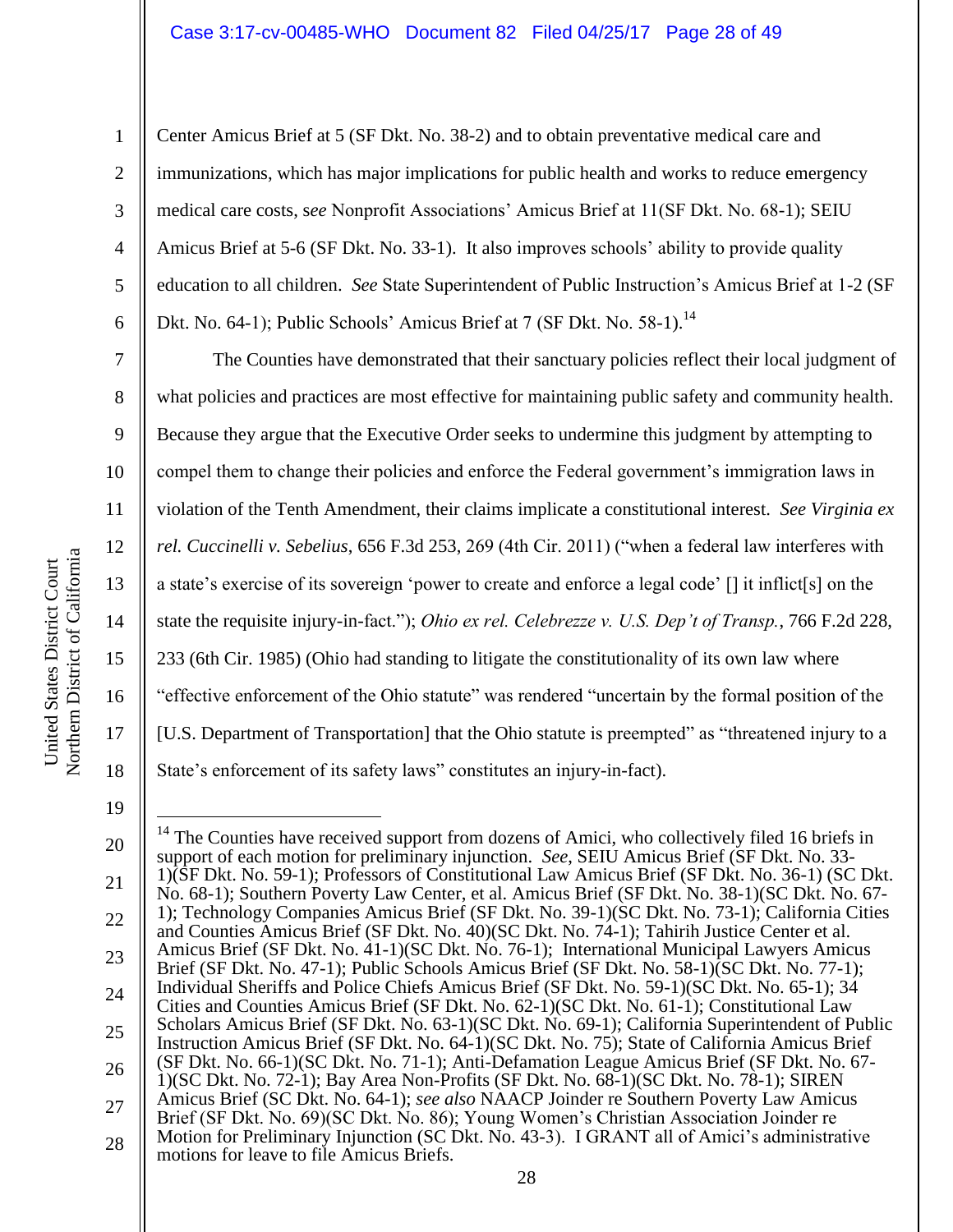1 2

3

4

5

6

7

8

9

10

11

12

13

14

15

16

17

18

19

20

#### **d. The Counties are threatened with the loss of federal grants and face a present injury in the form of budgetary uncertainty**

The Counties assert that the Order threatens to penalize them for failing to comply with Section 1373 and for failing to honor detainer requests by withholding all federal funds, or at least all federal grants. Section 9(a) does not threaten all federal funding, but it does include all federal grants, which still make up a significant part of the Counties' budgets. This threatened injury meets Article III's standing requirements. A "loss of funds promised under federal law [] satisfies Article III's standing requirement." *Organized Village of Kake v. U.S. Dep't of Agric.*, 795 F.3d 956, 965 (9th Cir. 2015).

The Counties also explain that the need to mitigate a potential sudden loss of federal funds has thrown their budgeting processes into uproar: they cannot make informed decisions about whether to keep spending federal funds on needed services for which they may not be reimbursed; they are forced to make contingency plans to deal with a potential loss of funds, including placing funds in a budget reserve in lieu of spending that money on needed programs; and the obligation to mitigate potential harm to their residents and drastic cuts to services may ultimately compel them to change their local policies to comply with what they believe to be an unconstitutional Order. The potential loss of all federal grants creates a contingent liability large enough to have real and concrete impacts on the Counties' ability to budget and plan for the future. As discussed in more detail below, the Counties have demonstrated that they are suffering a present "injury [] inflicted by the mere existence and threatened enforcement of the [Order]." *Village of Euclid*, 272 U.S. at 385. In addition to the threatened loss of funds, this may also establish Article III standing.

21 22 23 24 25 26 27 28 A sudden loss of grant funding would have another effect. The Counties receive large portions of their federal grants through reimbursement structures – the Counties first spend their own money on particular services and then receive reimbursements from the federal government based on the actual services provided. Marquez Decl. ¶ 15. Because these funds are spent on an ongoing basis, at all times the Counties are expecting, and relying on, millions of dollars in federal reimbursements for services already provided. A sudden cut to funding, including a cut to these reimbursements, could place them immediately in significant debt. A sudden and unanticipated cut mid-fiscal year would substantially increase the injury to the Counties by forcing them to make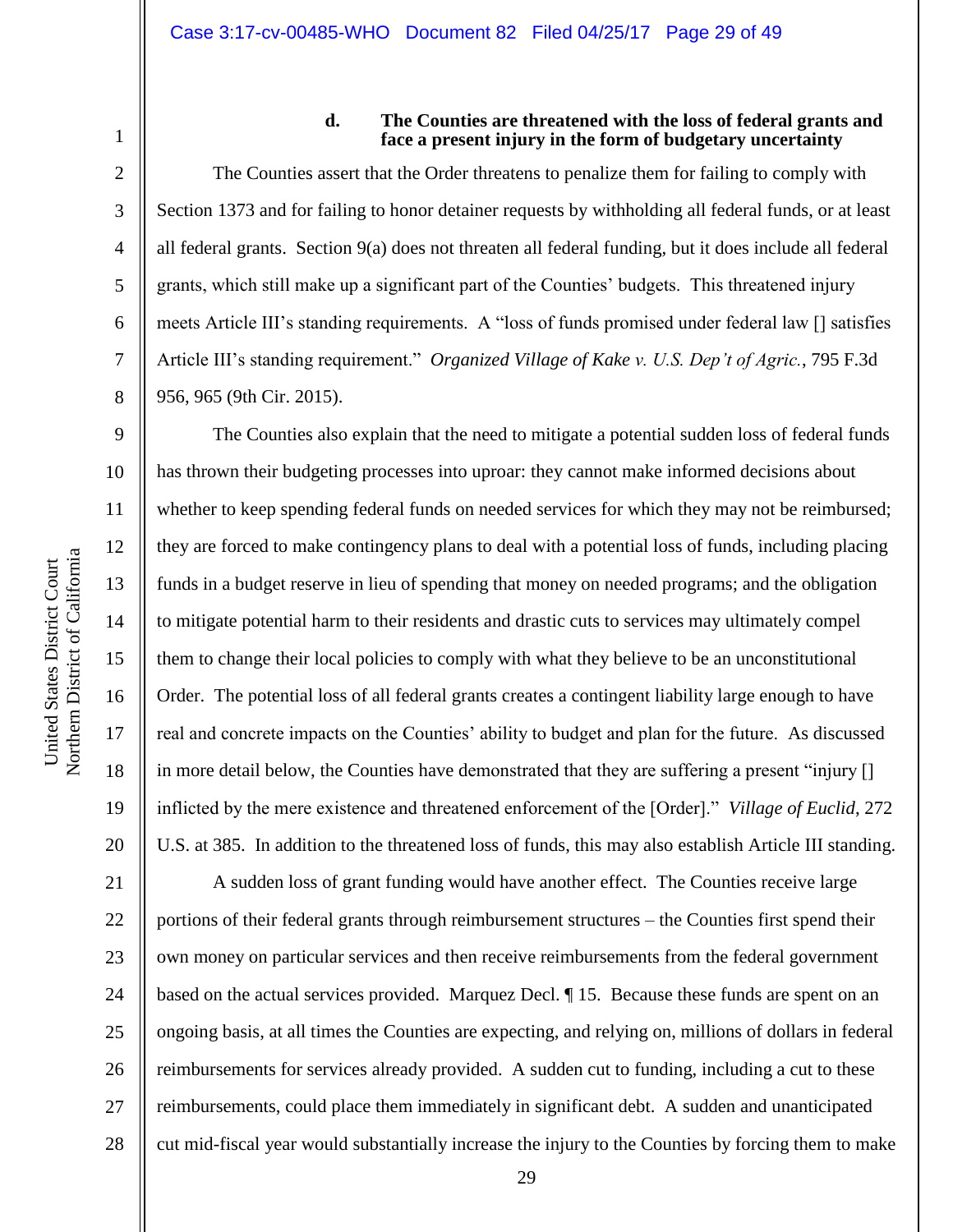even more drastic cuts to absorb the loss of funds during a truncated period in order to stay on budget. Whitehouse Decl. ¶ 9.

San Francisco explains that a mid-year loss of only \$120 million in federal funding would: require the City to make significant cuts to critical services and would result in reductions in the numbers of first responders, such as police officers, firefighters, and paramedics; require severe cuts to the City's MUNI transportation system; threaten the Mayor's program to end chronic veterans' homelessness by 2018; and likely require cuts to social services, such as senior meals, safety net services for low-income children, and domestic violence prevention services. Whitehouse Decl. ¶17. Because federal grants support key government services, San Francisco asserts that, without clarity about the funds the Order could withhold or claw back, it will need to allocate millions of dollars to a budget reserve on May 15, 2017 to prepare for the potential loss of significant funds during the 2017 fiscal year. Whitehouse Decl. ¶8, 10, 15. Any funds placed in a reserve fund will not be available to fund other City programs and services for the 2017 fiscal year, which would result in a dollar-for-dollar reduction in services the City is able to provide its residents. *Id.* 13-14.

16 17 18 19 20 21 22 23 24 25 26 27 28 Santa Clara asserts that the current budgetary uncertainty puts it in an "untenable position." Marquez Decl. ¶4. It explains that Santa Clara's budget for the current fiscal year is already in place and was developed based on careful weighing of various factors, including anticipated revenues, specific service needs, salary and benefits for the County's 19,000 employees, and the County's fiscal priorities. *Id.* ¶12. Because Santa Clara operates federally funded programs on a daily basis, and incurs costs in anticipation that it will be reimbursed, its ability to provide these services depends on the County having some confidence that it will continue to receive the federal reimbursements and funds on which it depends. With the Order's unclear and broad language threatening a significant cut to funding, the County does not know "whether to (1) continue incurring hundreds of millions of dollars in costs that may never be reimbursed by the federal government, (2) discontinue basic safety-net services delivered to its most vulnerable residents, or (3) in an attempt to avoid either of these outcomes, be effectively conscripted into using local law enforcement and other resources to assist the federal government in its immigration enforcement

1

2

3

4

5

6

7

8

9

10

11

12

13

14

15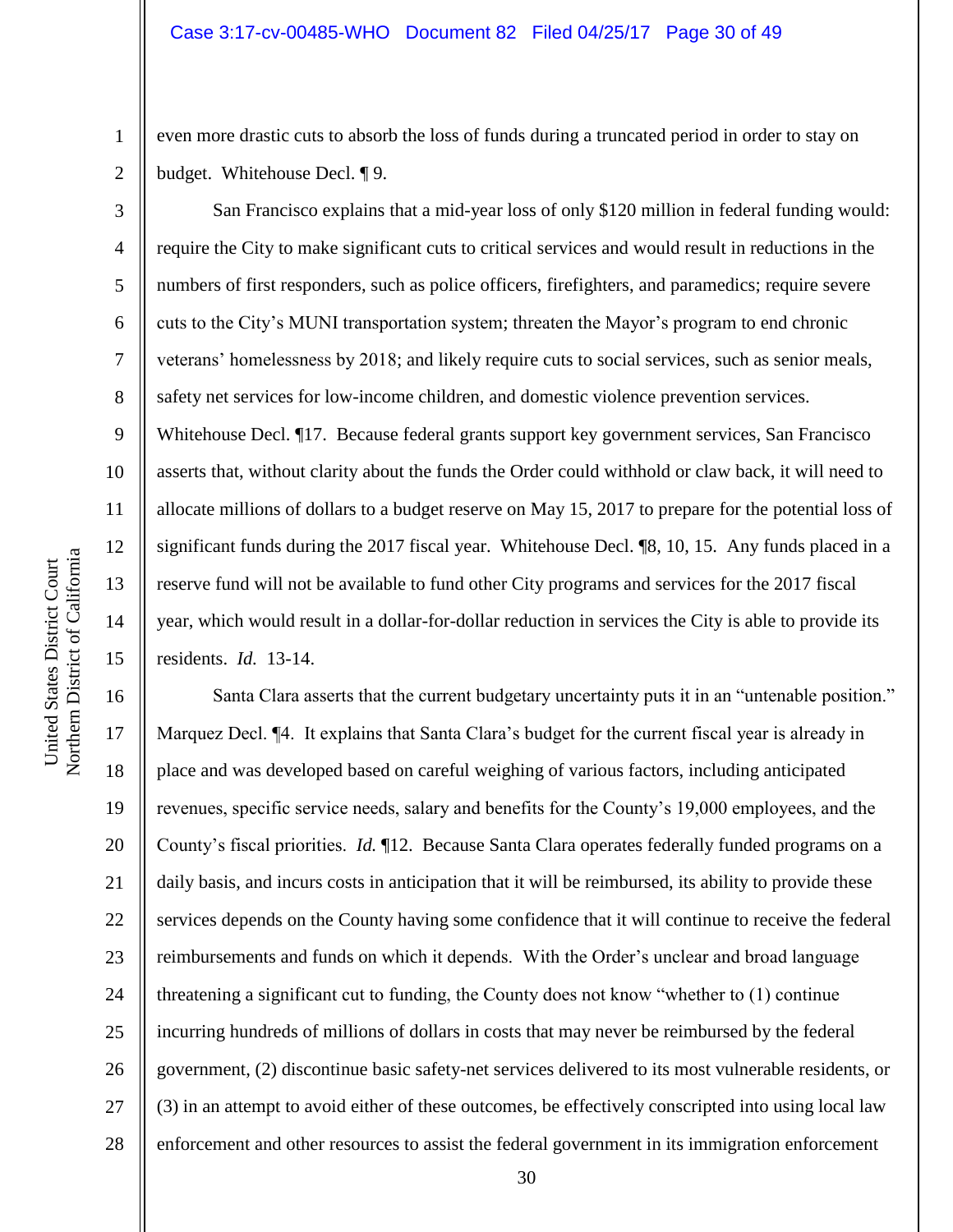efforts." *Id.* at 11.

1

2

3

4

5

6

7

8

9

10

11

12

13

14

15

16

17

18

19

20

21

The Government argues that governmental budgeting always suffers from some uncertainty due to fluctuations in cost and tax revenues so any uncertainty caused by the Executive Order does not make "an otherwise certain endeavor [] less certain." While local budgeting always suffers from some uncertainty, as addressed immediately above, it is the magnitude of the present uncertainty and the fact that the Executive Order places at risk funds on which the Counties could previously rely that is causing them harm. The Government also argues that the Counties' concerns would not be addressed by enjoining the Executive Order because "the Order does not alter or expand existing law governing the Federal Government's discretion to revoke or deny a grant where the grantee violates legal requirements." As discussed *supra* in Section I.A.1, I reject this unpersuasive interpretation of the Order.

Finally, the Government asserts that budgetary uncertainty is too abstract to meet Article III's standing requirements and cites *Los Angeles Memorial Coliseum Commission v. National Football League*, 634 F.2d 1197, 1201 (9th Cir. 1980). The facts of that case are not analogous to this one. There, the Coliseum Commission alleged that there was a reasonable likelihood that the Raiders were "seriously interested" in moving to Los Angeles but that they were unlikely to get the necessary votes from the NFL to approve a transfer under the existing rules. The Ninth Circuit concluded that the Commission's speculative allegations were not sufficient to establish standing to challenge the transfer approval rules. *Id.* While the Commission alleged it was likely to suffer losses in revenues as a result of the transfer rules, it made no argument that the NFL's rules caused the type of significant budget uncertainty alleged here.

22 23 24 25 26 27 28 The Counties cite *Clinton v. City of New York*, 524 U.S. 417, 438 (1998), which is on point. There, the Court considered whether the City of New York was injured when President Clinton cancelled a section of the Balanced Budget Act of 1997 that waived the federal government's right to recover certain past taxes from New York. *Id.* at 422. This cancellation meant that the state was again potentially liable for remitting close to \$2.6 billion to the Department of Health and Human Services ("HHS"), and would have to wait for a determination from the HHS as to whether it would grant the state's requests to waive those taxes. *Id.* The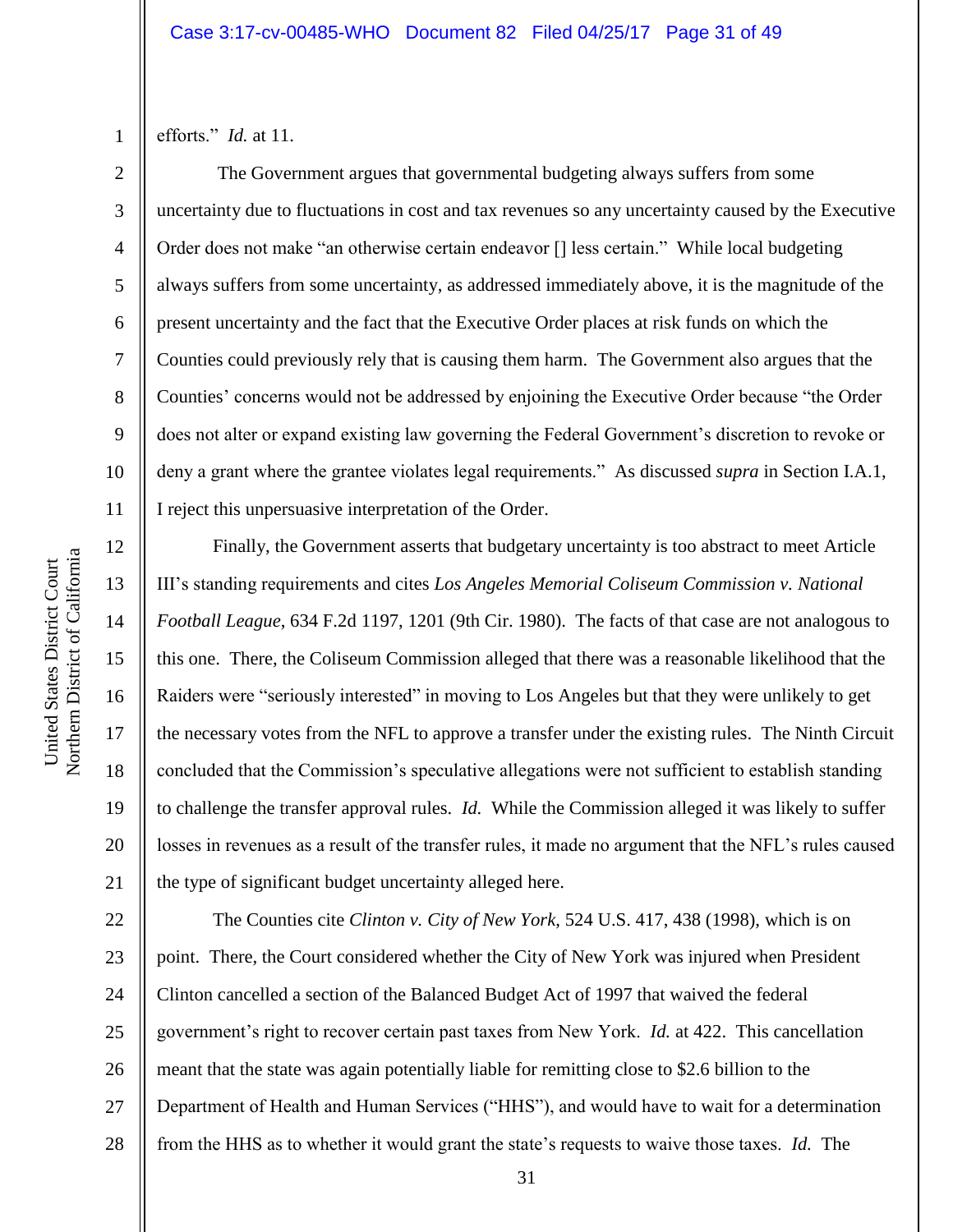#### Case 3:17-cv-00485-WHO Document 82 Filed 04/25/17 Page 32 of 49

Court rejected the government's argument that the City's injuries were too speculative. It concluded that although there was still a potential that New York's taxes would be waived, the President's cancellation had deprived New York of the benefits of the law, which were akin to the certainty of a favorable final judgment. *Id.* at 430-31. It reasoned, "the revival of a substantial contingent liability immediately and directly affects the borrowing power, financial strength, and fiscal planning of the potential obligor" and constitutes an injury-in-fact. *Id.* at 430-31.

While President Clinton's cancellation in *City of New York* revived a contingent liability, President Trump's Executive Order creates a contingent liability, potentially placing hundreds of millions of dollars of the Counties' federal grants at risk. The Counties have explained the concrete impact this new liability has had in disrupting their ability to budget, make decisions regarding what services to provide, and plan for the future. The potential loss of funds also impacts the Counties potential borrowing power and financial strength – San Francisco notes that it has already received inquiries from credit rating agencies about the Executive Order and its impact on San Francisco's finances. Rosenfield Decl. ¶31. This budget uncertainty is not abstract. It has caused the Counties real and tangible harms. They have adequately demonstrated that budgetary uncertainty of the type threatened by the Executive Order can constitute an injuryin-fact sufficient for Article III standing.

#### **e. The Counties meet the requirements for pre-enforcement standing**

In sum, the Counties have established a well-founded fear of enforcement under the Executive Order. They have demonstrated that, under their reasonable interpretation of the Order, their local policies are proscribed by Section 9's language. They have demonstrated that the Government intends to enforce the Order against them specifically. And they have demonstrated that their claims against the Order implicate a constitutional interest – their Tenth Amendment rights to self-governance. The Counties have shown "an intention to engage in a course of conduct arguably affected with a constitutional interest, but proscribed by a statute, and there exists a credible threat of prosecution thereunder." *Babbitt*, 442 U.S. at 298. Further, the Counties have demonstrated that the Order threatens to withhold federal grant money and that the

1

2

3

4

5

6

7

8

9

10

11

12

13

14

15

16

17

18

19

20

21

22

23

24

25

26

27

28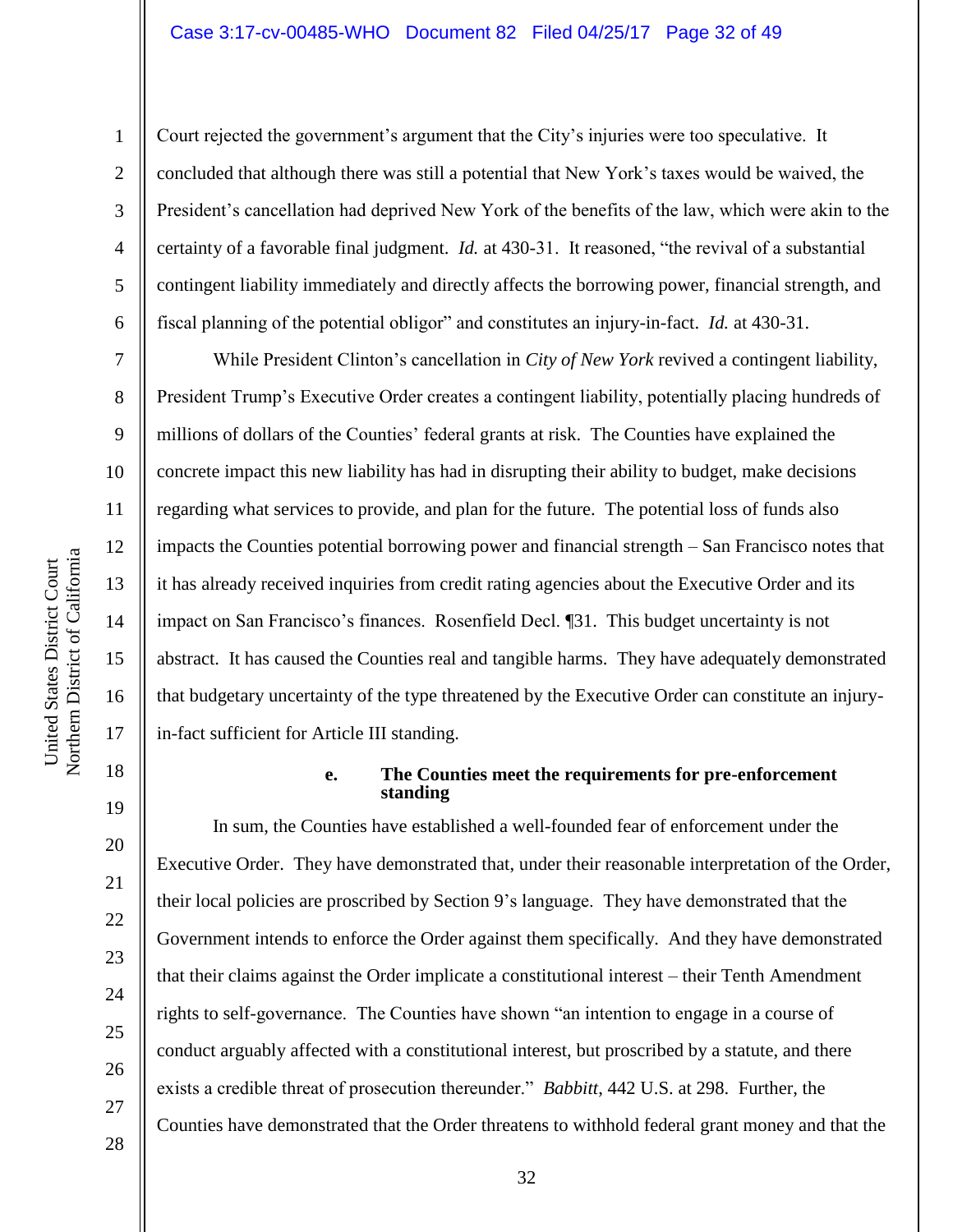threat of the Order is presently causing the Counties injury in the form of significant budget uncertainty. The Counties' well-founded fear of enforcement of Section 9(a) is sufficient to demonstrate Article III standing.

**B. Ripeness**

The Government also argues that the Counties' claims are not justiciable because they are not "prudentially ripe." In assessing prudential ripeness, a court considers "both the fitness of the issues for judicial decision and the hardship to the parties of withholding court consideration." *Abbott Labs. v. Gardner*, 387 U.S. 136, 149 (9th Cir. 1989). The Supreme Court has called into question "the continuing vitality of the prudential ripeness doctrine" and highlighted that prudential ripeness is distinct from constitutional ripeness. *Susan B. Anthony List*, 134 S. Ct. at 2347 (holding that a claim was justiciable, even though the Court had not yet assessed its prudential ripeness, because "we have already concluded that petitioners have alleged a sufficient Article III injury"). Regardless, the Counties' claims meet the "fitness" and "hardship" factors of prudential ripeness.

"A claim is fit for decision if the issues raised are primarily legal, do not require further factual development, and the challenged action is final." *Standard Alaska Prod. Co. v. Schaible*, 874 F.2d 624, 627 (9th Cir. 1989). The Government asserts that the Counties' claims are not yet fit for review because "[i]mplementation of Section 9 'rests upon [several] contingent future events'– including clarification of some of its terms – and those terms may ultimately be defined such as to exclude the County or its grants or otherwise to greatly diminish the Order's 'anticipated' impact." SC Oppo. at 17 (citing *Texas v. United States*, 523 U.S. 296, 300 (1998)).

22 23 24 25 26 27 28 In *Texas v. United States*, Texas sought a declaration that a state provision allowing the State Commissioner of Education to appoint a special master to impose sanctions against school districts falling below the state's accreditation requirements did not violate Section 5 of the Voting Rights Act. 523 U.S. at 299. The Court concluded that this claim was not ripe for review because the relevant statute would only come into play if a school district fell below the state's standard, if the Commissioner had unsuccessfully attempted to impose a number of other less intrusive measures first, and if the Commissioner then decided a special master was necessary. *Id.* at 300.

1

2

3

4

5

6

7

8

9

10

11

12

13

14

15

16

17

18

19

20

21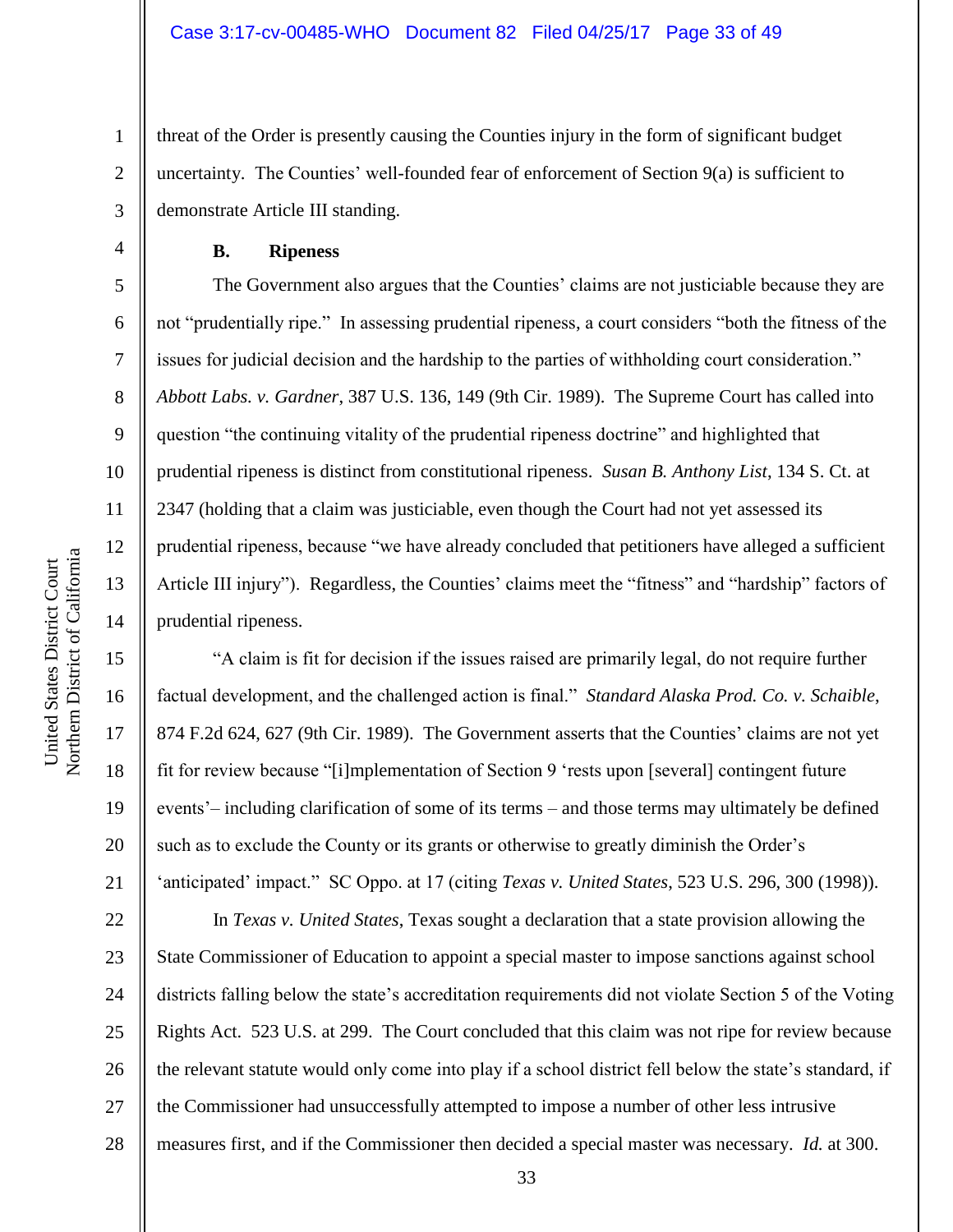Given the various uncertain future events, and that the state could not identify any school district to which the Commissioner was likely to appoint a special master, the Court concluded that the claim was not yet fit for review. *Id.*

The Government argues that, because it must still determine what the terms of the Order mean and how it will enforce it, the Counties' claims are not fit for review, just like the state's claim in *Texas*. This argument is not convincing. The "contingent future events" the Government identifies are always at issue in a pre-enforcement case; before actual enforcement occurs the enforcing agency must determine what the statute means and to whom it applies. Under the Government's line of reasoning, virtually all pre-enforcement cases would be non-justiciable on prudential ripeness grounds. But the possibility that the Government "may" choose to interpret the Order's broad language narrowly or "may" choose not to enforce it against the Counties does not justify deferring review. This is especially true here because, as the Counties highlight, the uncertainty concerning how the Government will enforce the Order is currently causing them injury. Given the statements of the President and Attorney General, the Counties have every reason to be concerned about budgeting decisions, are struggling to determine whether to continue to provide, or cut services, and are expending time and resources planning for the contingency of losing federal funds. The Counties challenge the Executive Order as written; a decision to enforce it sparingly cannot impact whether it is unconstitutional on its face. The Counties' claims do not require further factual development, are legal in nature, and are brought against a final Executive Order. They are fit for review.

21 22 23 24 25 26 27 28 "To meet the hardship requirement, a litigant must show that withholding review would result in direct and immediate hardship and would entail more than possible financial loss." *Winter v. Cal. Med. Review, Inc.*, 900 F.2d 1322, 1325 (9th Cir. 1989) (internal quotation marks omitted). The Government argues that the "uncertainties surrounding the implementation of Section 9 and the need for 'factual development' greatly outweigh any 'hardship' to the Count [ies] from awaiting those developments." SC Oppo. at 17-18. But the "uncertainties" created by the broad, vague language of the Order, its unconstitutional directives, and the comments of the President and Attorney General about what type of conduct and which jurisdictions it targets are

1

2

3

4

5

6

7

8

9

10

11

12

13

14

15

16

17

18

19

20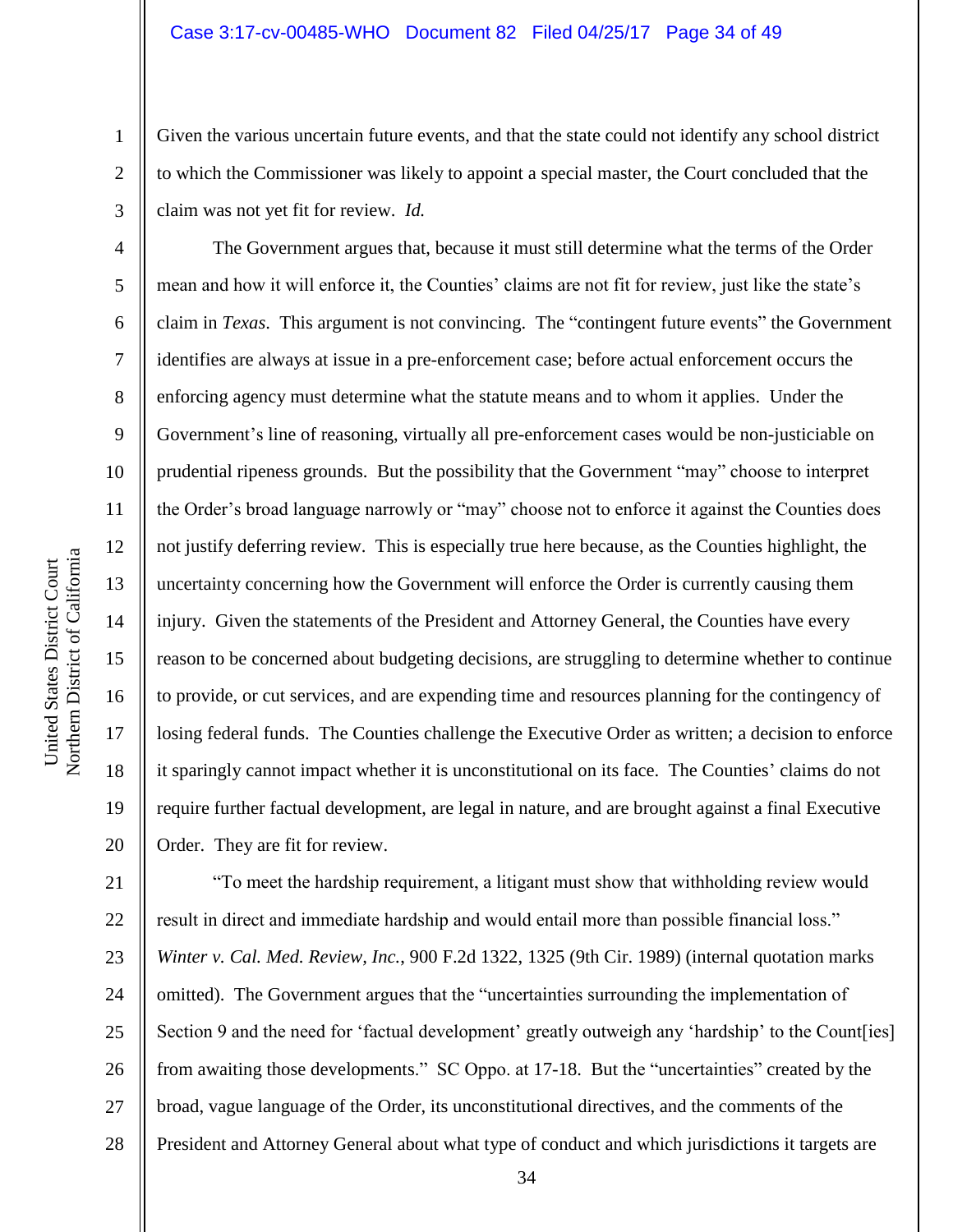## Case 3:17-cv-00485-WHO Document 82 Filed 04/25/17 Page 35 of 49

1 2 3 4 5 6 7 8 causing the Counties present harm. Without clarity the Counties do not know whether they should start slashing essential programs or continue to spend millions of dollars and risk a financial crisis in the near future. They are forced to choose "between taking immediate action to [their] detriment and risking substantial future penalties for non-compliance." *Chamber of Commerce of U.S. v. Reich*, 57 F.3d 1099, 1100-01 (D.C. Cir. 1995). Waiting for the Government to decide how it wants to apply the Order would only cause more hardship and would not resolve the legal question at issue: whether Section 9(a) as written is unconstitutional. The Counties' claims are prudentially ripe.

9 10 The Counties have established Article III standing and their claims are justiciable. They have also demonstrated that their claims are prudentially ripe for review.

11

12

13

14

15

16

### **II. LIKELIHOOD OF SUCCESS ON THE MERITS**

The Counties challenge the Executive Order on several constitutional grounds and bear the burden of demonstrating a likelihood of success on the merits. The Government presents no defense to these constitutional arguments; it focused on standing and ripeness. I conclude that the Counties have demonstrated likely success on the merits in several ways.

#### **A. Separation of Powers**

17 18 19 20 21 22 23 24 25 26 27 28 The Counties argue that the Executive Order is unconstitutional because it seeks to wield powers that belong exclusively to Congress, the spending powers. Article I of the Constitution grants Congress the federal spending powers. *See* U.S. Const. art. I, § 8, cl. 1. "Incident to this power, *Congress* may attach conditions on the receipt of federal funds, and has repeatedly employed the power 'to further broad policy objectives by conditioning receipt of federal moneys upon compliance by the recipient with federal statutory and administrative directives.' " *South Dakota v. Dole*, 483 U.S. 203, 206 (1987) (citing *Fullilove v. Klutznick*, 448 U.S. 448, 474 (1980) (emphasis added). While the President may veto a Congressional enactment under the Presentment Clause, he must "either 'approve all the parts of a Bill, or reject it in toto.' " *City of New York*, 524 U.S. at 438 (quoting 33 Writings of George Washington 96 (J. Fitzpatrick ed., 1940)). He cannot "repeal[] or amend[] parts of duly enacted statues" after they become law. *Id.* at 439.

Northern District of California Northern District of California United States District Court United States District Court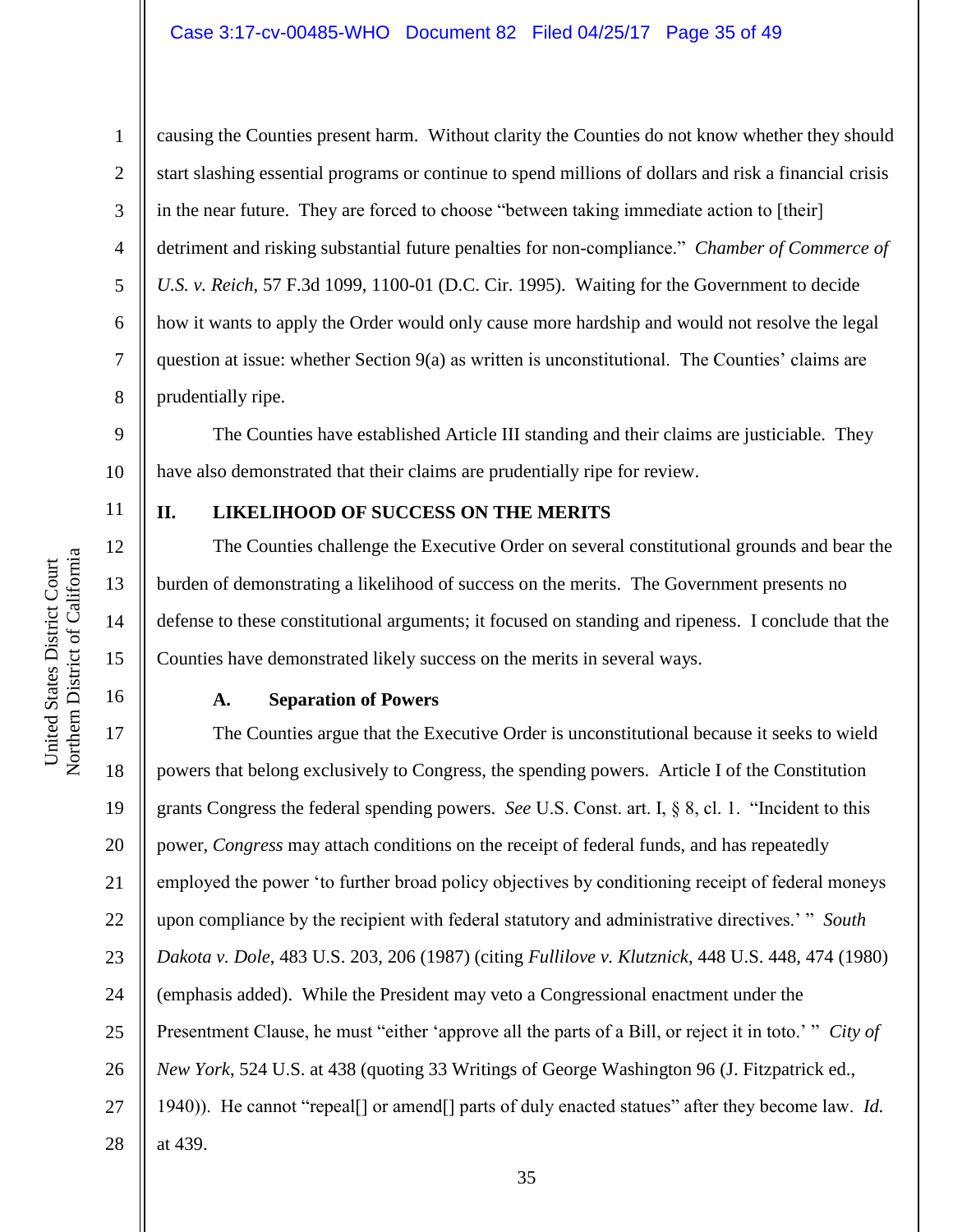## Case 3:17-cv-00485-WHO Document 82 Filed 04/25/17 Page 36 of 49

1

2

3

4

5

6

7

8

9

10

11

12

13

14

15

16

17

18

19

This is true even if Congress has attempted to expressly delegate such power to the President. *Id.* In *City of New York*, the Supreme Court concluded that the Line Item Veto Act, which sought to grant the President the power to cancel particular direct spending and tax benefit provisions in bills, was unconstitutional as it ran afoul of the " 'finely wrought' procedures commanded by the Constitution" for enacting laws. *Id.* at 448 (quoting *INS v. Chadha*, 462 U.S. 919, 951 (1983)). While Congress can delegate some discretion to the President to decide how to spend appropriated funds, any delegation and discretion is cabined by these constitutional boundaries.

After a bill becomes law, the President is required to "take Care that the Law be faithfully executed." *See* U.S. Const. art. II, § 3, cl. 5. Where Congress has failed to give the President discretion in allocating funds, the President has no constitutional authority to withhold such funds and violates his obligation to faithfully execute the laws duly enacted by Congress if he does so. *See City of New York*, 524 U.S. at 439; U.S. Const. art. I, § 8, cl. 1. Further, "[w]hen the President takes measures incompatible with the expressed or implied will of Congress, his power is at its lowest ebb . . ." *Youngstown Sheet & Tube Co. v. Sawyer*, 343 U.S. 579, 637 (1952) (Jackson, J., concurring). Congress has intentionally limited the ability of the President to withhold or "impound" appropriated funds and has provided that the President may only do so after following particular procedures and after receiving Congress's express permission. S*ee* Impoundment Control Act of 1974, 2 U.S.C. §§ 683 *et seq.*

20 21 22 23 24 25 26 27 28 The Executive Order runs afoul of these basic and fundamental constitutional structures. The Order's stated purpose is to "ensure that jurisdictions that fail to comply with applicable Federal law do not receive Federal funds, except as mandated by law." EO §2. To effectuate this purpose, the Order directs that "the Attorney General and the Secretary, in their discretion and to the extent consistent with law, shall ensure that jurisdictions that willfully refuse to comply with 8 U.S.C. 1373 (sanctuary jurisdictions) are not eligible to receive Federal grants, except as deemed necessary for law enforcement purposes by the Attorney General or the Secretary." EO  $\S9(a)$ . Section 9 purports to give the Attorney General and the Secretary the power to place a new condition on federal funds (compliance with Section 1373) not provided for by Congress. But the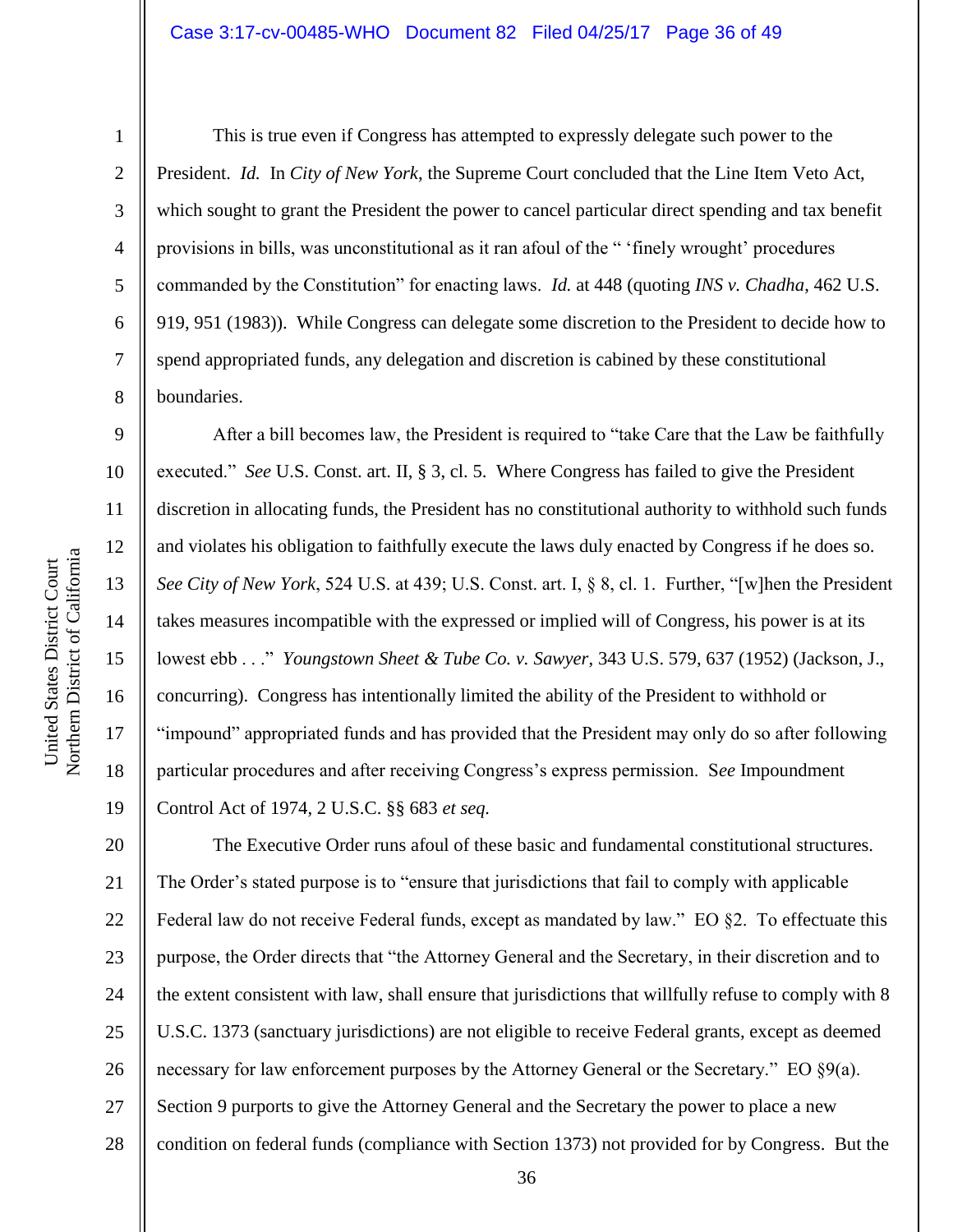President does not have the power to place conditions on federal funds and so cannot delegate this power.

Section 9 is particularly problematic as Congress has repeatedly, and frequently, declined to broadly condition federal funds or grants on compliance with Section 1373 or other federal immigration laws as the Executive Order purports to do. *See, e.g.*, Ending Sanctuary Cities Act of 2016, H.R. 6252, 114th Cong. (2016); Stop Dangerous Sanctuary Cities Act, S. 3100, 114th Cong. (2016); Stop Dangerous Sanctuary Cities Act, H.R. 5654, 114th Cong. (2016); Stop Sanctuary Policies and Protect Americans Act, S. 2146, 114th Cong. (2016). This puts the President's power "at its lowest ebb." *Youngstown*, 343 U.S. at 637. The Order's attempt to place new conditions on federal funds is an improper attempt to wield Congress's exclusive spending power and is a violation of the Constitution's separation of powers principles.

12 13

14

15

17

18

19

21

22

1

2

3

4

5

6

7

8

9

10

11

## **B. Spending Clause Violations**

The Counties also argue that, even if the President had the spending power, the Executive Order would be unconstitutional under the Tenth Amendment as it exceeds those powers. The Counties are likely to succeed on this claim as well.

16 20 While Congress has significant authority to encourage policy through its spending power, the Supreme Court has articulated a number of limitations to the conditions Congress can place on federal funds. The Executive Order likely violates at least three of these restrictions: (1) conditions must be unambiguous and cannot be imposed after funds have already been accepted; (2) there must be a nexus between the federal funds at issue and the federal program's purpose; and (3) the financial inducement cannot be coercive.

#### **1. Unambiguous Requirement**

23 24 25 26 27 When Congress places conditions on federal funds "it must do so unambiguously" so that states and local jurisdictions contemplating whether to accept such funds can "exercise their choice knowingly, cognizant of the consequences of their participation." *Dole*, 483 U.S. at 203 (internal quotation marks omitted). Because states must opt-in to a federal program willingly, fully aware of the associated conditions, Congress cannot implement new conditions after-the-fact. *See Nat'l Fed. of Indep. Bus. v. Sebelius ("NFIB")*, 132 S. Ct. 2566, 2602-04 (2012). "The

Northern District of California Northern District of California United States District Court United States District Court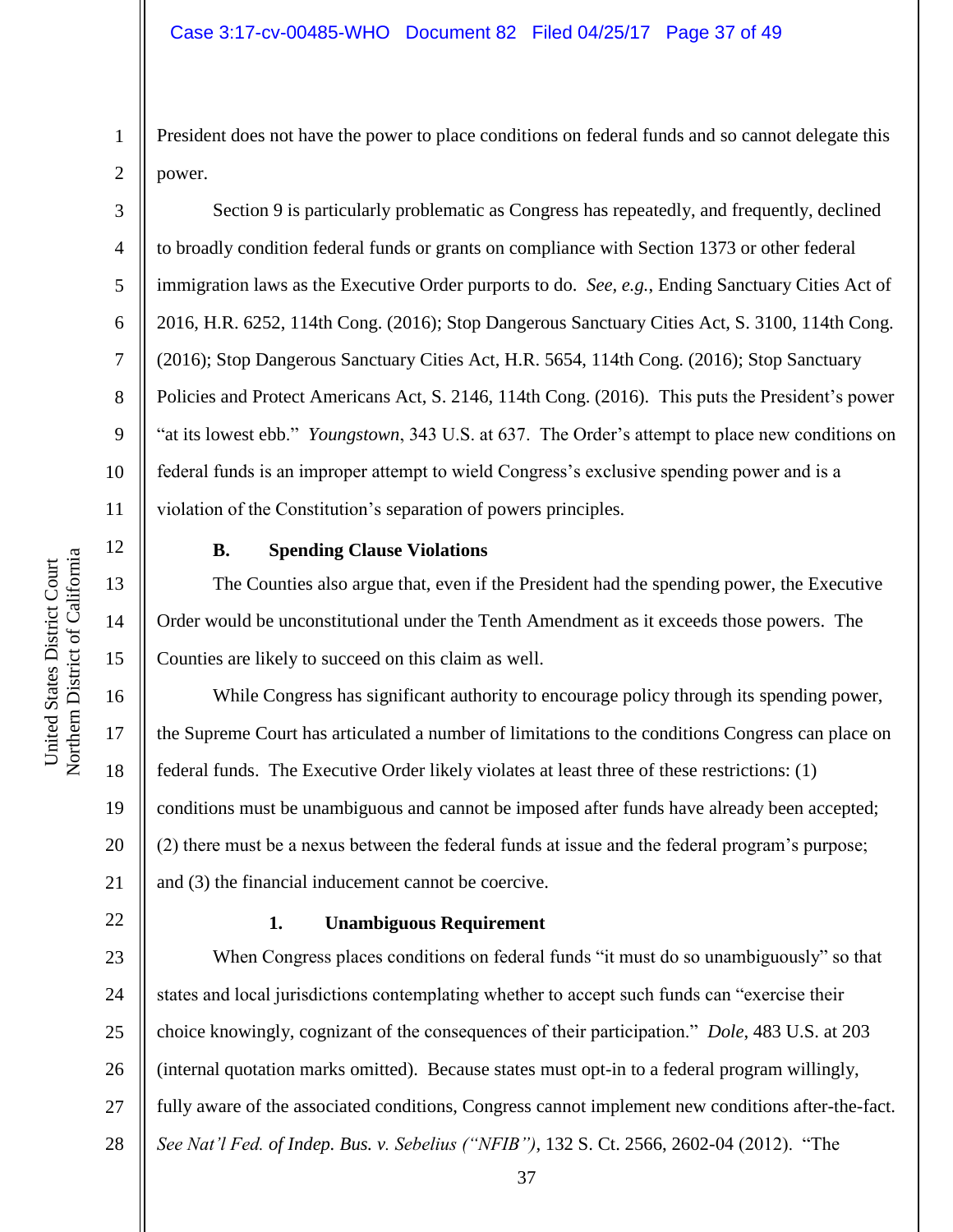#### Case 3:17-cv-00485-WHO Document 82 Filed 04/25/17 Page 38 of 49

legitimacy of Congress's exercise of the spending power thus rests on whether the state voluntarily and knowingly accepts the terms of the contract" at the time Congress offers the money. *Id.* at 2602.

The Executive Order purports to retroactively condition all "federal grants" on compliance with Section 1373. As this condition was not an unambiguous condition that the states and local jurisdictions voluntarily and knowingly accepted at the time Congress appropriated these funds, it cannot be imposed now by the Order. In addition, while the Order's language refers to all federal grants, the Government's lawyers say it only applies to three grants issued through the Departments of Justice and Homeland Security. If the funds at stake are not clear, the Counties cannot voluntarily and knowingly choose to accept the conditions on those funds.

Finally, as discussed *infra* in Section II.D., the Order's vague language does not make clear what conduct it proscribes or give jurisdictions a reasonable opportunity to avoid its penalties. *See* discussion re vagueness *infra* Section II.D. The unclear and untimely conditions in the Executive Order fail the "unambiguous" restriction because the Order does not make clear to states and local governments what funds are at issue and what conditions apply to those funds, making it impossible for them to "voluntarily and knowingly accept[] the terms of the contract." *NFIB*, 132 S. Ct. at 2602.

#### **2. Nexus Requirement**

19 20 21 22 23 The conditions placed on congressional spending must have some nexus with the purpose of the implicated funds. "Congress may condition grants under the spending power only in ways reasonable related to the purpose of the federal program." *Dole*, 483 U.S. at 213. This means that funds conditioned on compliance with Section 1373 must have some nexus to immigration enforcement.

24 25 26 27 28 The Executive Order's attempt to condition all federal grants on compliance with Section 1373 clearly runs afoul of the nexus requirement: there is no nexus between Section 1373 and most categories of federal funding, including without limitation funding related to Medicare, Medicaid, transportation, child welfare services, immunization and vaccination programs, and emergency preparedness. The Executive Order inverts the nexus requirement, directing the

1

2

3

4

5

6

7

8

9

10

11

12

13

14

15

16

17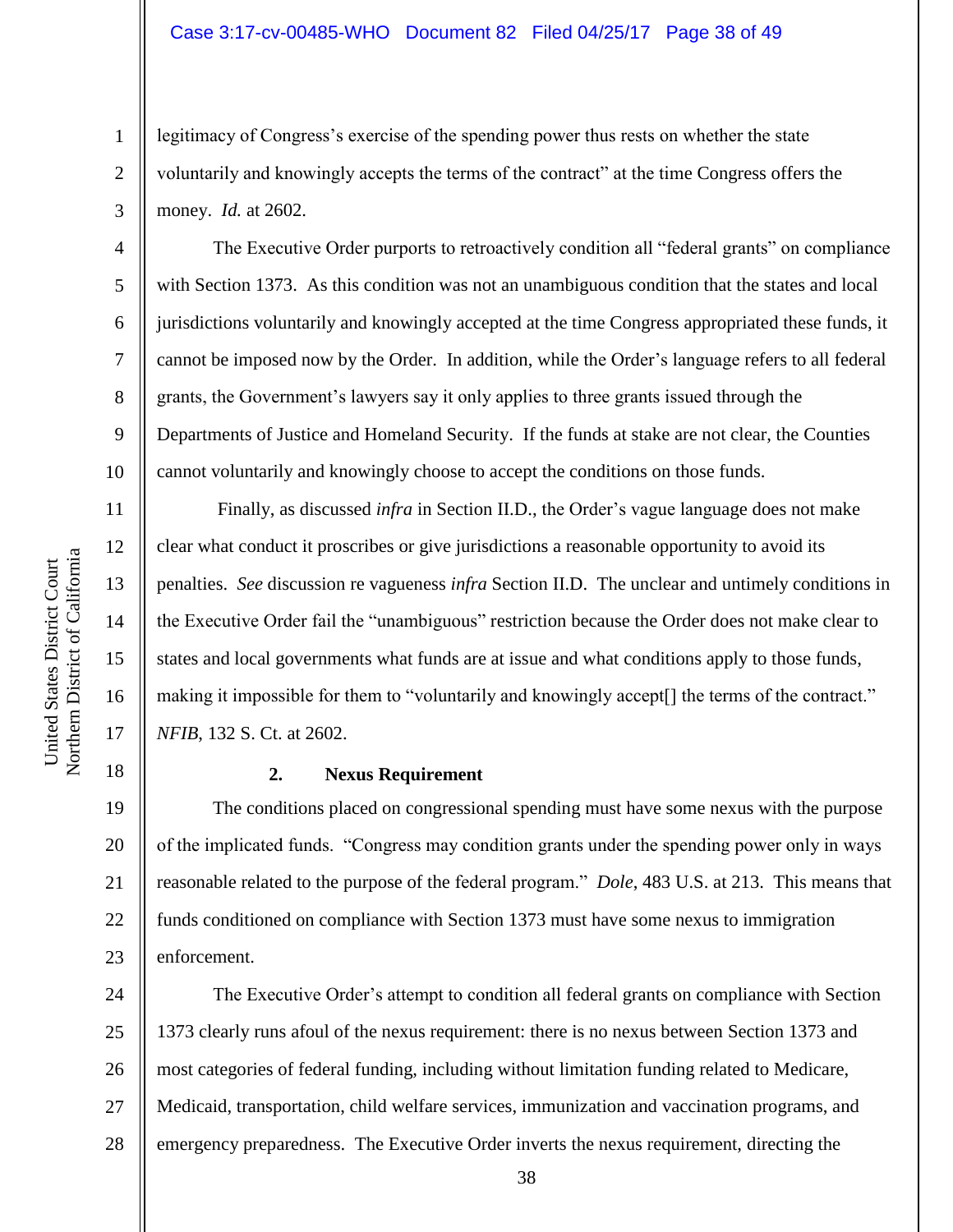1

Attorney General and Secretary to cut off all federal grants to "sanctuary jurisdictions" but giving them discretion to allow "sanctuary jurisdictions" to receive grants "deemed necessary for law enforcement purposes." EO  $\S 9(a)$ . As the subset of grants "deemed necessary for law enforcement purposes" likely includes any federal funds related to immigration enforcement, the Executive Order expressly targets for defunding grants with no nexus to immigration enforcement at all. This is the precise opposite of what the nexus test requires.

8

9

10

11

12

13

14

15

16

17

18

20

21

22

### **3. Not Coercive Requirement**

Finally, Congress cannot use the spending power in a way that compels local jurisdictions to adopt certain policies. Congress cannot offer "financial inducement . . . so coercive as to pass the point at which pressure turns to compulsion." *Dole*, 483 U.S. at 211 (internal quotation marks omitted). Legislation that "coerces a State to adopt a federal regulatory system as its own" "runs contrary to our system of federalism." *NFIB*, 132 S. Ct. at 2602. States must have a "legitimate choice whether to accept the federal conditions in exchange for federal funds." *Id.* at 2602-2603.

In *NFIB*, the Supreme Court concluded that the Affordable Care Act's threat of denying Medicaid funds, which constituted over 10 percent of the State's overall budget, was unconstitutionally coercive and represented a "gun to the head." *Id.* at 2604. The Executive Order threatens to deny sanctuary jurisdictions all federal grants, hundreds of millions of dollars on which the Counties rely. The threat is unconstitutionally coercive.

19

#### **C. Tenth Amendment Violations**

The Counties argue that Section 9(a) violates the Tenth Amendment because it attempts to conscript states and local jurisdictions into carrying out federal immigration law. The Counties are likely to succeed on this claim as well.

23 24 25 26 27 28 "The Federal Government may not compel the States to enact or administer a federal regulatory program." *New York*, 505 U.S. at 188. "The Federal Government may neither issue directives requiring the States to address particular problems, nor command the States' officers, or those of their political subdivisions, to administer or enforce a federal regulatory program." *Printz v. United States*, 521 U.S. 898, 935 (1997). "That is true whether Congress directly commands a State to regulate or indirectly coerces a State to adopt a federal regulatory system as its own."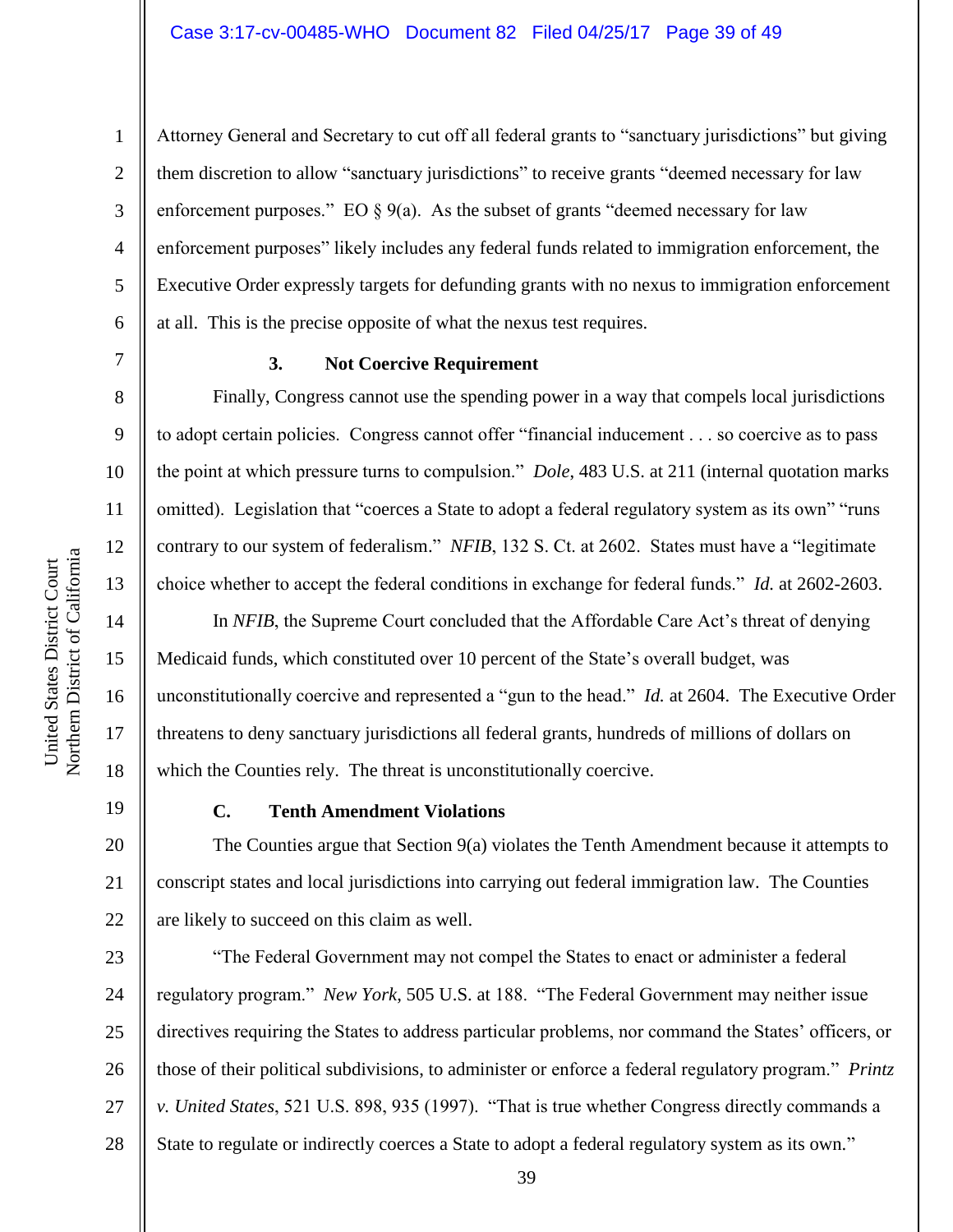*NFIB*, 132 S. Ct. at 2602.

1

2

3

4

5

6

7

8

9

10

11

As discussed with regard to the Counties' standing arguments, the Counties have demonstrated that under their reasonable interpretation, the Order equates "sanctuary jurisdictions" with "any jurisdiction that ignored or otherwise failed to honor any detainers" and therefore places such jurisdictions at risk of losing all federal grants. *See* EO §9(b). The Counties have shown that losing all of their federal grant funding would have significant effects on their ability to provide services to their residents and that they may have no legitimate choice regarding whether to accept the government's conditions in exchange for those funds. To the extent the Executive Order seeks to condition all federal grants on honoring civil detainer requests, it is likely unconstitutional under the Tenth Amendment because it seeks to compel the states and local jurisdictions to enforce a federal regulatory program through coercion.

12 13 14 15 16 17 18 19 20 21 22 23 24 25 26 27 28 Even if the Order does not condition federal grants on honoring detainer requests, it certainly seeks to compel states and local jurisdictions to comply with civil detainers by directing the Attorney General to "take appropriate enforcement action against any entity that violates 8 U.S.C. 1373, or which has in effect a statute, policy, or practice that prevents or hinders the enforcement of Federal law." EO  $\S9(a)$ . Although the Order provides no further clarification on what this "enforcement" might entail or what policies might "hinder[] the enforcement of Federal law," Attorney General Sessions, who is tasked with implementing this provision, has equated failure to honor civil detainer requests with policies that "frustrate the electron of immigration laws." *See* Sessions Press Conference at 2. Reading the Order in light of the Attorney General's public statements, it threatens "enforcement action" against any jurisdiction that refuses to comply with detainer requests or otherwise fails to enforce federal immigration law. While this threat of "enforcement" is left vague and unexplained, "enforcement" by its own definition means to "compel[] compliance." *See* BLACK'S LAW DICTIONARY 645 (10th ed. 2014) (defining "enforcement" as "The act or process of compelling compliance with a law, mandate, command, decree, or agreement.") By seeking to compel states and local jurisdictions to honor civil detainer requests by threatening enforcement action, the Executive Order violates the Tenth Amendment's provisions against conscription.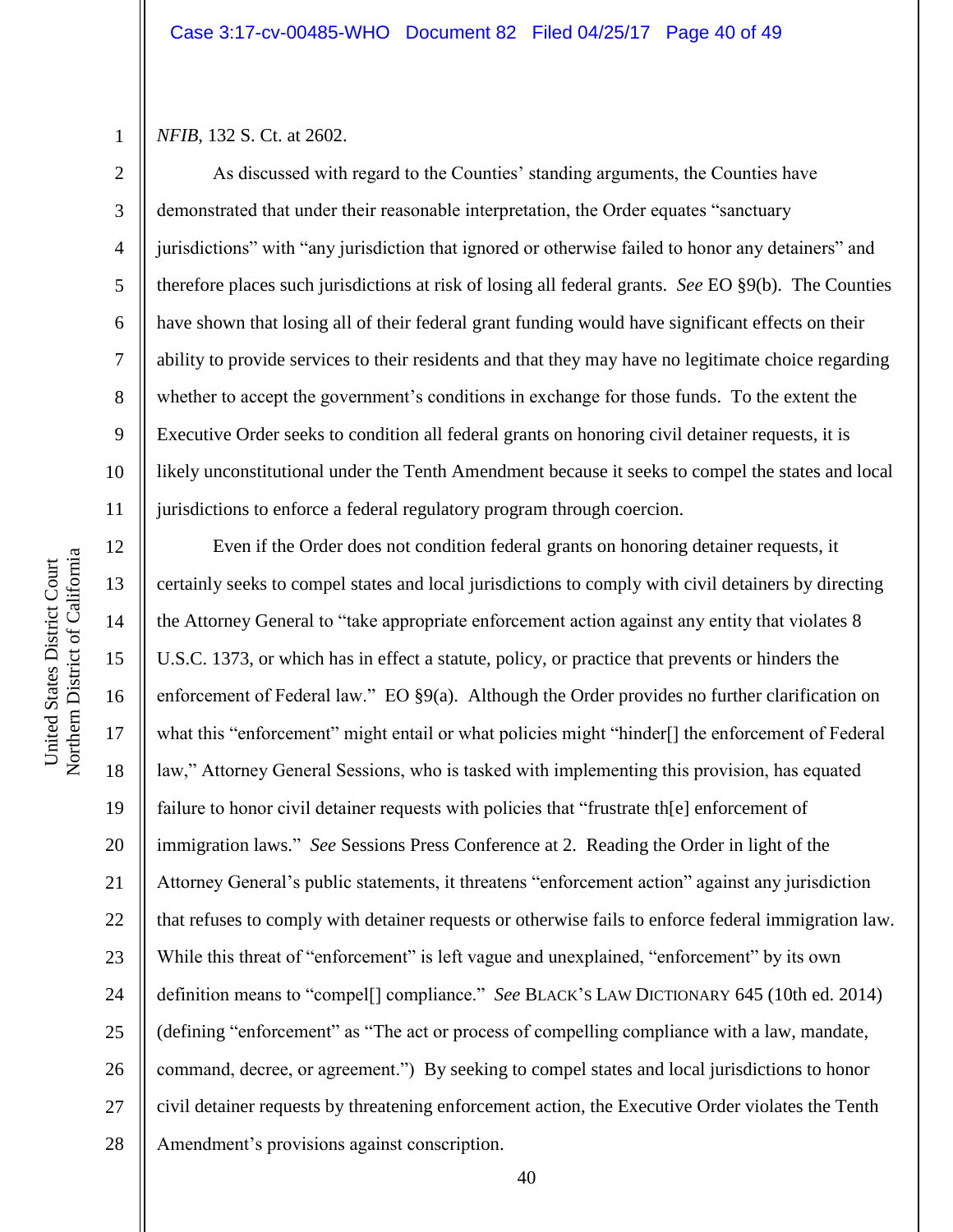#### Case 3:17-cv-00485-WHO Document 82 Filed 04/25/17 Page 41 of 49

1

2

3

4

5

6

7

8

9

10

11

12

13

14

15

16

17

18

19

20

21

22

The Supreme Court has repeatedly held that, "The Federal Government cannot compel the States to enact or administer a federal regulatory program." *New York*, 505 U.S. at 188. The Government cannot command them to adopt certain policies, *id.* at 188, command them to carry out federal programs, *Printz*, 521 U.S. at 935, or otherwise to "coerce them into adopting a federal regulatory system as their own," *NFIB*, 132 S. Ct. at 2602. The Executive Order uses coercive means in an attempt to force states and local jurisdictions to honor civil detainer requests, which are voluntary "requests" precisely because the federal government cannot command states to comply with them under the Tenth Amendment. The Executive Order attempts to use coercive methods to circumvent the Tenth Amendment's direct prohibition against conscription. While the federal government may incentivize states to adopt federal programs voluntarily, it cannot use means that are so coercive as to compel their compliance. The Executive Order's threat to pull all federal grants from jurisdictions that refuse to honor detainer requests or to bring "enforcement action" against them violates the Tenth Amendment's prohibitions against commandeering.

## **D. Fifth Amendment Void for Vagueness**

The Counties assert that the Executive Order is unconstitutionally vague in violation of the Fifth Amendment's Due Process Clause. A law is unconstitutionally vague and void under the Fifth Amendment if it fails to make clear what conduct it prohibits and if it fails to lay out clear standards for enforcement. *See Gaynard v. City of Rockford*, 408 U.S. 104, 108 (1972). To satisfy due process we insist that laws (1) "give the person of ordinary intelligence a reasonable opportunity to know what is prohibited, so that he may act accordingly" and (2) "provide explicit standards for those who apply them." *Id.* The Executive Order does not meet either of these requirements.

23 24 25 26 27 28 The Executive Order does not make clear what conduct might subject a state or local jurisdiction to defunding or enforcement action, making it impossible for jurisdictions to determine how to modify their conduct, if at all, to avoid the Order's penalties. The Order clearly directs the Attorney General and Secretary to ensure that jurisdictions that "willfully refuse to comply" with Section 1373, "sanctuary jurisdictions," are not eligible to receive federal grants. The Government repeatedly emphasizes in its briefing that it does not know what it means to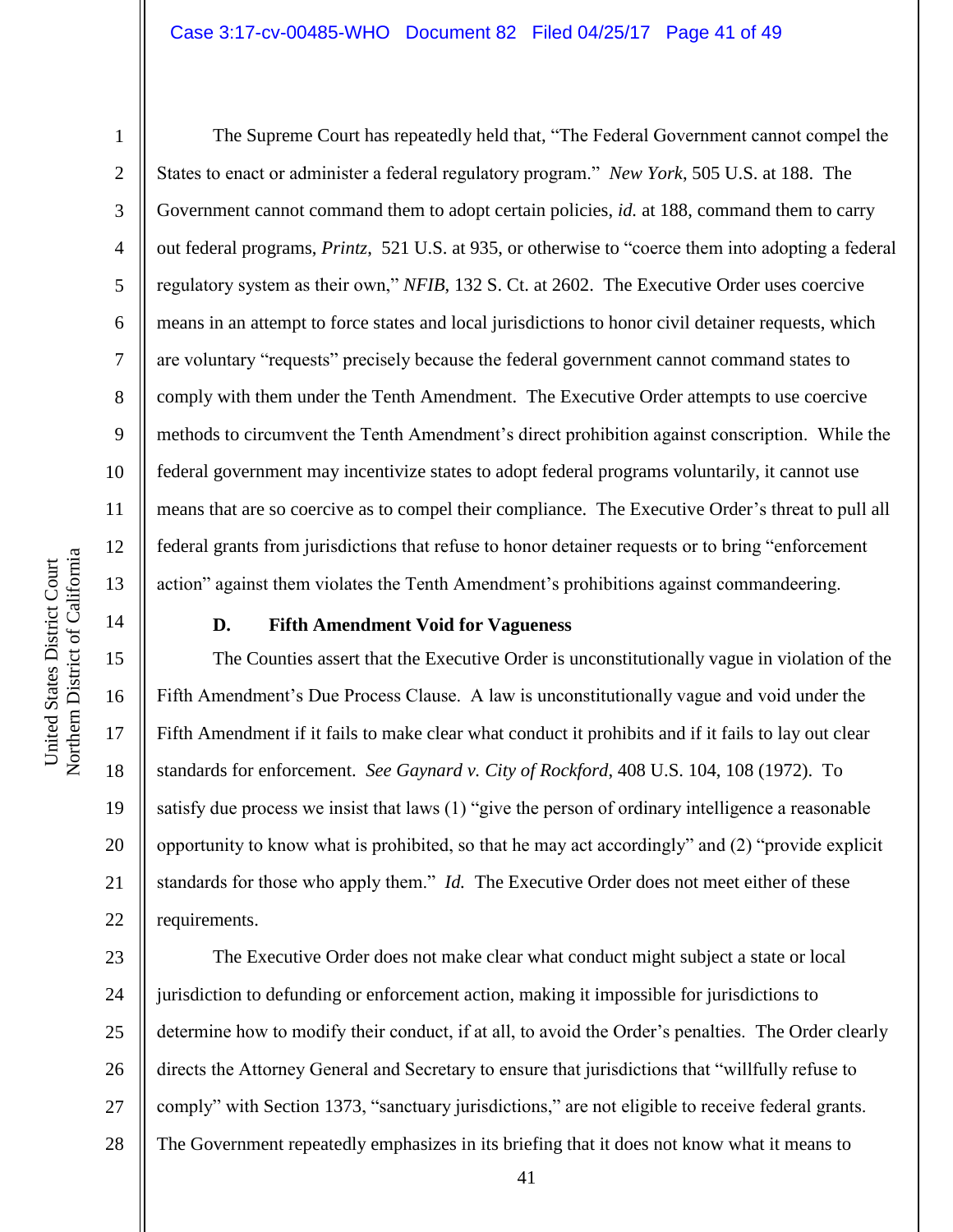"willfully refuse to comply" with Section 1373. *See,* SC Oppo. at 11. Past DOJ guidance and various court cases interpreting Section 1373 have not reached consistent conclusions as to what 1373 requires. In the face of conflicting guidance, and no clear standard from the Government, jurisdictions do not know how to avoid the Order's defunding penalty.

Further, because the Order does not clearly define "sanctuary jurisdictions" the conduct that will subject a jurisdiction to defunding under the Order is not fully outlined. This is further complicated because the Order gives the Secretary unlimited discretion to make "sanctuary jurisdiction" designations. But, at least as of two months ago, the Secretary himself stated that he "do[esn't] have a clue" how to define "sanctuary city." Harris Decl. ex. D (Dep't of Homeland Sec., *Pool Notes from Secretary Kelly's Trip to San Diego*, Feb. 10, 2017) at 3 (SC Dkt. No. 36- 4). If the Secretary has unbounded discretion to designate "sanctuary jurisdictions" but has no idea how to define that term, states and local jurisdictions have no hope of deciphering what conduct might result in an unfavorable "sanctuary jurisdiction" designation.

In addition, the Order directs the Attorney General to take "appropriate enforcement action" against any jurisdiction that willfully refuses to comply with Section 1373 or otherwise has a policy or practice that "hinders the enforcement of Federal law." This provision vastly expands the scope of the Order. What does it mean to "hinder" the enforcement of federal law? What federal law is at issue: immigration laws? All federal laws? The Order offers no clarification.

20 21 22 23 24 25 26 27 28 The Order also fails to provide clear standards to the Secretary and the Attorney General to prevent "arbitrary and discriminatory enforcement." *Id.* As discussed above, the Order gives the Secretary discretion to designate jurisdictions as "sanctuary jurisdictions" to the extent consistent with law. But there are no laws, besides the Order, outlining what a sanctuary jurisdiction is, leaving the Secretary with unfettered discretion and the Order's vague language to make "sanctuary jurisdiction" designations. Similarly, the Order directs the Attorney General to take "appropriate enforcement action" against any jurisdiction that "hinders the enforcement of Federal law." This expansive, standardless language creates huge potential for arbitrary and discriminatory enforcement, leaving the Attorney General to figure out what "appropriate

1

2

3

4

5

6

7

8

9

10

11

12

13

14

15

16

17

18

19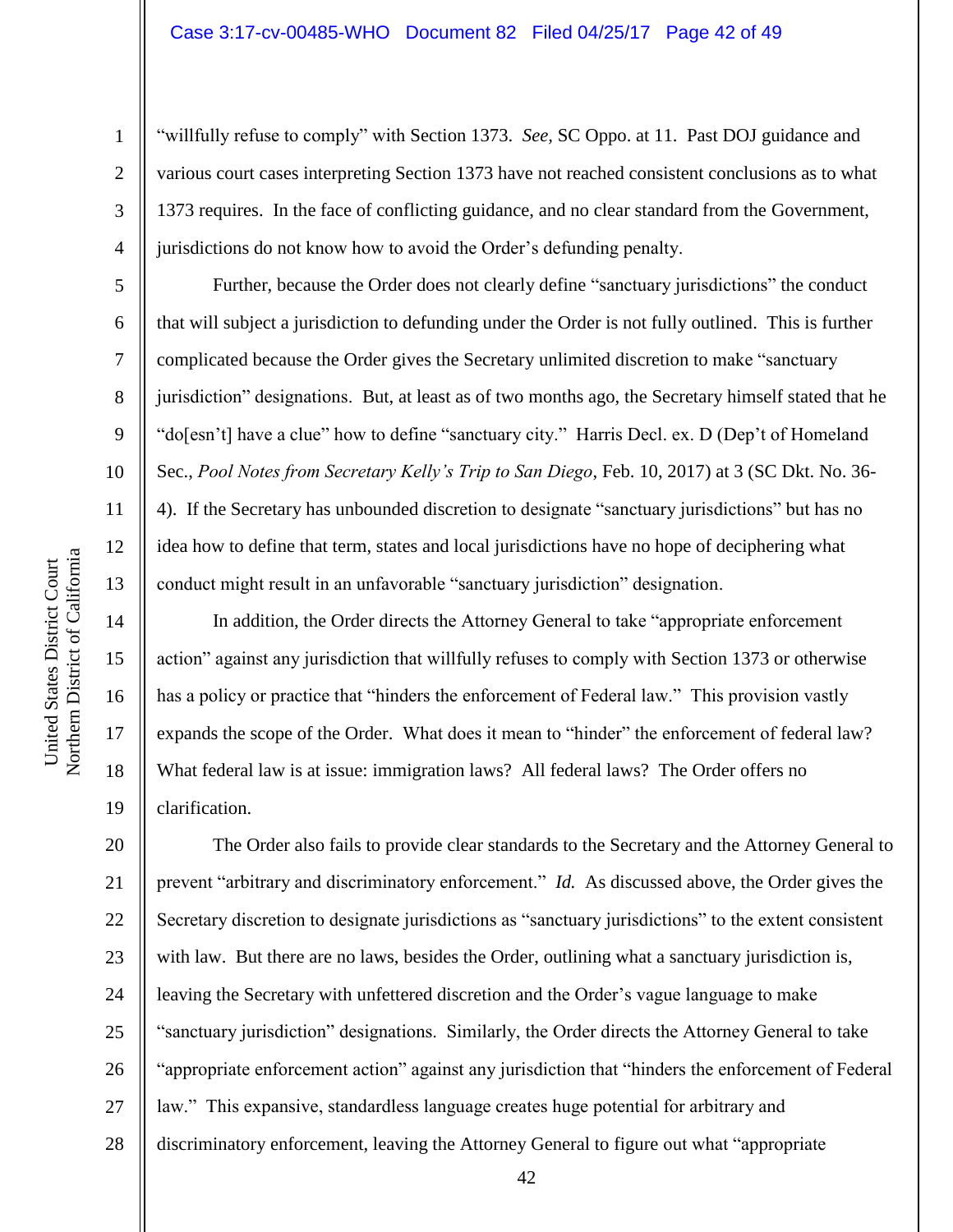enforcement action" might entail and what policies and practices might "hinder[] the enforcement of Federal law." This language is "so standardless that it authorizes or encourages seriously discriminatory enforcement." *United States v. Williams*, 553 U.S. 285, 304 (2008).

The Order gives the Counties no clear guidance on how to comply with its provisions or what penalties will result from non-compliance. Its standardless guidance and enforcement provisions are also likely to result in arbitrary and discriminatory enforcement. It does not "give the person of ordinary intelligence a reasonable opportunity to know what is prohibited, so that he may act accordingly." *Gaynard*, 408 U.S. at 108. The Counties are likely to succeed in their argument that Section 9(a) is void for vagueness under the Fifth Amendment.

10

1

2

3

4

5

6

7

8

9

11

12

13

14

15

16

17

18

19

20

21

22

23

#### **E. Fifth Amendment Procedural Due Process Violations**

The Counties assert that the Executive Order fails to provide them with procedural due process in violation of the Fifth Amendment. To sustain a valid procedural due process claim a person must demonstrate that he has a legally protectable property interest and that he has suffered or will suffer a deprivation of that property without adequate process. *See Thorton v. City of St. Helens*, 425 F.3d 1158, 1164 (9th Cir. 2005).

To have a legitimate property interest, a person "must have more than a unilateral expectation of it. He must, instead, have a legitimate claim of entitlement to it." *Bd. of Regents v. Roth*, 408 U.S. 564, 577 (1972). A state or local government has a legitimate claim of entitlement to congressionally appropriated funds, which are akin to funds owed on a contract. *See NFIB*, 132 S. Ct. at 2602 ("The legitimacy of Congress' power to legislate under the spending power [] rests on whether the State voluntarily and knowingly accepts the terms of the 'contract.' "). The Counties have a legitimate property interest in federal funds that Congress has already appropriated and that the Counties have accepted.

24 25 26 27 28 The Executive Order purports to make the Counties ineligible to receive these funds through a discretionary and undefined process. The Order directs the Attorney General and Secretary to designate various states and local jurisdictions as "sanctuary jurisdictions," ensure that such jurisdictions are "not eligible" to receive federal grants, and "take enforcement action" against them. EO §9(a). It does not direct the Attorney General or Secretary to provide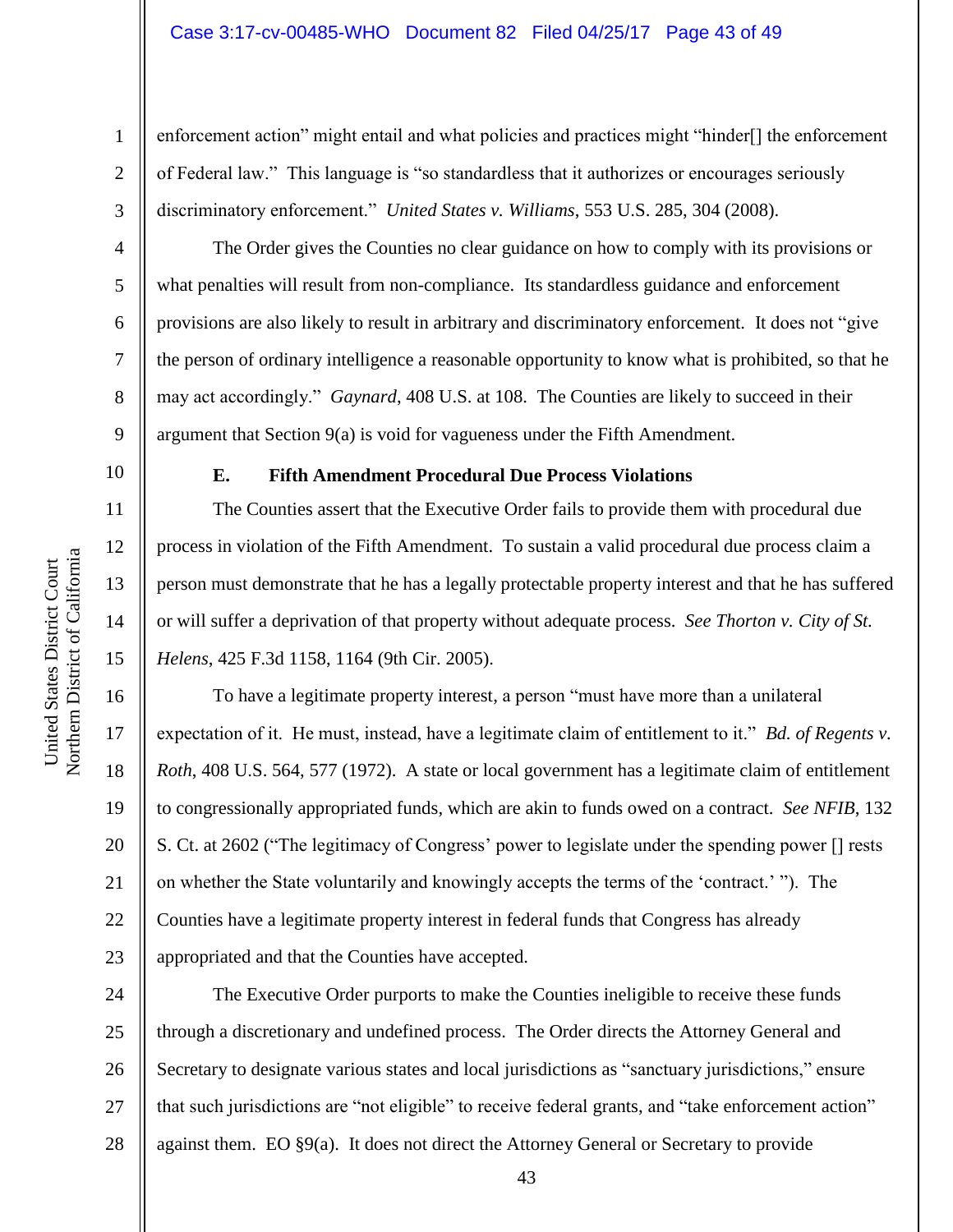#### Case 3:17-cv-00485-WHO Document 82 Filed 04/25/17 Page 44 of 49

1

2

3

4

5

6

7

8

9

10

11

12

13

14

15

16

17

"sanctuary jurisdictions" with any notice of an unfavorable designation or impending cut to funding. And it does not set up any administrative or judicial procedure for states and local jurisdictions to be heard, to challenge enforcement action, or to appeal any action taken against them under the Order. This complete lack of process violates the Fifth Amendment's due process requirements. *Matthew v. Eldridge*, 424 U.S. 319, 349 (1976) ("The essence of due process is the requirement that a person in jeopardy of serious loss be given notice of the case against him and opportunity to meet it.") (internal alterations and quotations omitted).

The Government's only defense of the Order's lack of process is to claim that Section 9's provision that it be implemented "consistent with law" reads in all necessary procedural requirements. Again, the Government's attempt to resolve all of the Order's constitutional infirmities with a "consistent with law" bandage is not convincing. There is no dispute that while the Order commands the Secretary to designate certain jurisdictions as ineligible for federal grants and directs the Attorney General to bring an "enforcement action" against them, it provides no process at all for notifying jurisdictions about such a determination and provides them no opportunity to be heard. The Counties are likely to succeed on their claim that the Order fails to provide adequate due process in violation of the Fifth Amendment.

#### **III. IRREPARABLE HARM**

18 19 20 21 22 The Counties assert that, absent an injunction enjoining Section 9, they are likely to suffer irreparable harm resulting from their current budget uncertainty. Alternatively, they argue that they are suffering a constitutional injury, as the Order improperly seeks to coerce them into changing their policies in violation of the Tenth Amendment. The Counties have adequately demonstrated that they are likely to suffer irreparable harm under both of these theories.

23

## **A. Budgetary Uncertainty**

24 25 26 27 The Counties allege that they are currently suffering irreparable injury resulting from the substantial uncertainty caused by the Order's unclear terms and its broad and undefined scope. As discussed above, this uncertainty is causing the Counties present injury sufficient to satisfy Article III's standing requirements. *See* discussion *supra* Section I.A.2.d.

28

This budget uncertainty is also causing the Counties irreparable harm, and it will continue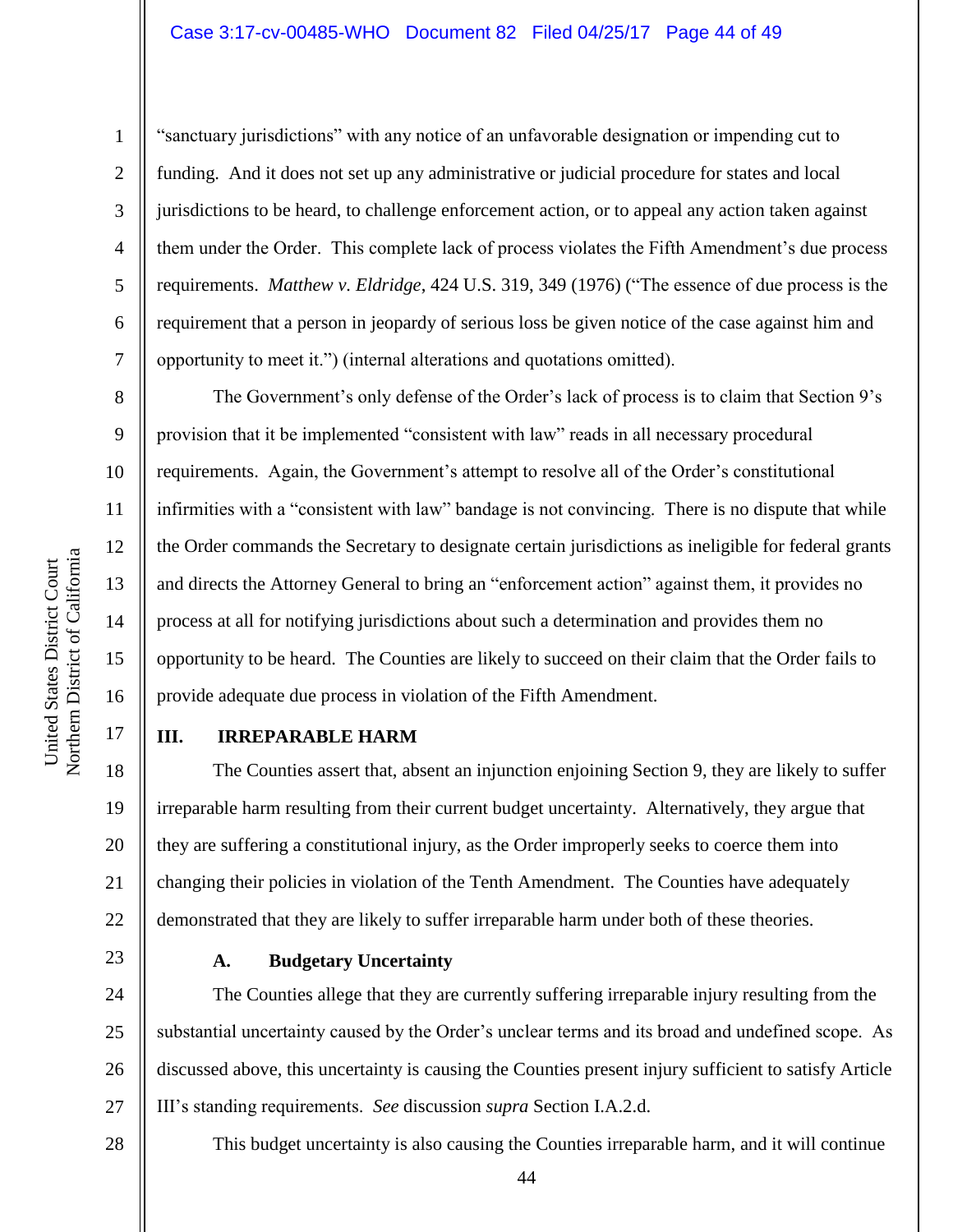#### Case 3:17-cv-00485-WHO Document 82 Filed 04/25/17 Page 45 of 49

Northern District of California Northern District of California United States District Court

United States District Court

1

2

3

4

5

6

7

8

9

10

11

12

13

14

15

16

17

to do so absent an injunction. The Order's uncertainty interferes with the Counties' ability to budget, plan for the future, and properly serve their residents. Without clarification regarding the Order's scope or legality, the Counties will be obligated to take steps to mitigate the risk of losing millions of dollars in federal funding, which will include placing funds in reserve and making cuts to services. These mitigating steps will cause the Counties irreparable harm. *See United States v. North Carolina*, 192 F. Supp. 3d 620, 629 (M.D.N.C. 2016) (there was irreparable harm where the unavailability of funds was "likely to have an immediate impact on [the state's] ability to provide critical resources to the public, causing damage that would persist regardless of whether funding [was] subsequently reinstated").

Although Government counsel has represented that the Order will be implemented consistent with law, this assurance is undermined by Section 9(a)'s clearly unconstitutional directives. Further, through public statements, the President and Attorney General have appeared to endorse the broadest reading of the Order. Is the Order merely a rhetorical device, as counsel suggested at the hearing, or a "weapon" to defund the Counties and those who have implemented a different law enforcement strategy than the Government currently believes is desirable? The result of this schizophrenic approach to the Order is that the Counties' worst fears are not allayed and the Counties reasonably fear enforcement under the Order.

18 19 20 21 22 23 The Order's broad directive and unclear terms, and the President's and Attorney General's endorsement of them, has caused substantial confusion and justified fear among states and local jurisdictions that they will lose all federal grant funding at the very least. The threat of the Order and the uncertainty it is causing impermissibly interferes with the Counties' ability to operate, to provide key services, to plan for the future, and to budget. The Counties have established that, absent an injunction, they are likely to suffer irreparable harm.

24

#### **B. Constitutional Injury**

25 26 27 28 The Counties also argue that they are likely to suffer irreparable harm because the Executive Order contravenes the separation of powers, conscripts the Counties to carry out federal immigration enforcement policies, and seeks to coerce the Counties into changing their local policies by imposing overwhelming financial penalties without due process. This "constitutional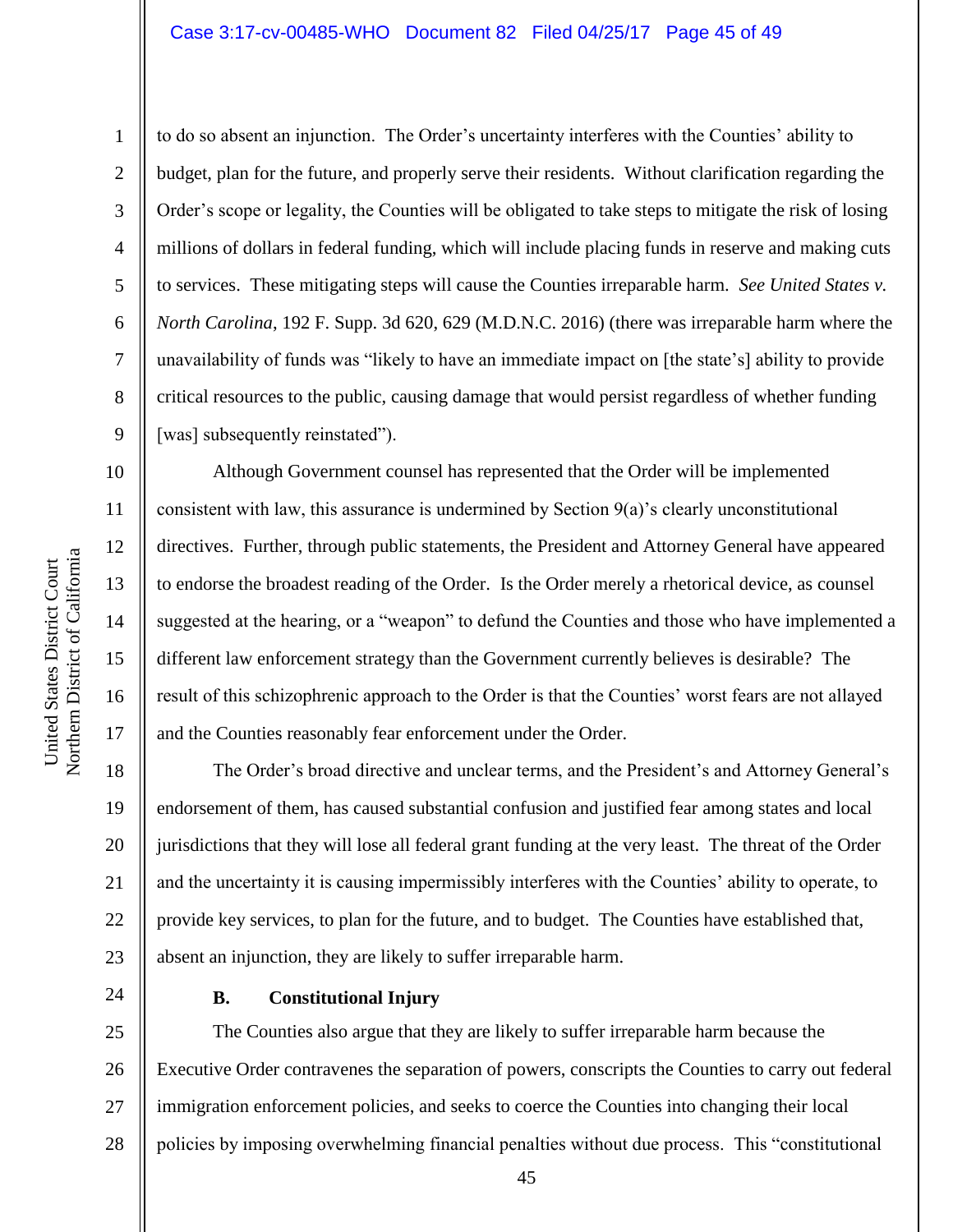1 2

3

4

5

6

7

8

9

10

11

12

13

14

15

16

17

injury" also constitutes irreparable harm.

The Ninth Circuit has repeatedly held that "the deprivation of constitutional rights 'unquestionably constitutes irreparable injury.' " *Melendres v. Arpaio*, 695 F.3d 990, 1002 (9th Cir. 2012); *Rodriguez v. Robbins*, 715 F.3d 1127, 1144-45 (9th Cir. 2013). A plaintiff can suffer a constitutional injury by being forced to comply with an unconstitutional law or else face financial injury or enforcement action. *See Am. Trucking Ass'ns, Inc. v. City of Los Angeles*, 559 F.3d 1046, 1058-59 (9th Cir. 2009) (plaintiffs were injured where they were faced with the choice of signing unconstitutional agreements or facing a loss of customer goodwill and significant business). The Supreme Court has similarly indicated that plaintiffs suffer irreparable injury under such circumstances. *See Morales v. Trans World Airlines, Inc.*, 504 U.S. 374, 380-381 (1992) (injunctive relief was available where "respondents were faced with a Hobson's choice: continually violate the Texas law and expose themselves to potentially huge liability; or violate the law once as a test case and suffer the injury of obeying the law during the pendency of the proceedings and any further review"). Where an executive action causes constitutional injuries, injunctive relief is appropriate. *See Washington v. Trump*, 847 F.3d 1151, 1169 (9th Cir. 2017) (refusing to stay a preliminary injunction on Executive Order 13769 and reaffirming that a "deprivation of constitutional rights unquestionably constitutes irreparable injury").

18 19 20 21 22 23 The Counties currently must choose either to attempt to comply with the Executive Order, which they have alleged is unconstitutional under the Constitution's separation of powers structures and violates their Tenth and Fifth Amendment rights, or to defy the Order and risk losing hundreds of millions of dollars in federal grants. By forcing the Counties to make this unreasonable choice, the Order results in a constitutional injury sufficient to establish standing *and* irreparable harm.

24 25 26 27 28 The Government argues that while a "deprivation of constitutional rights unquestionably constitutes irreparable injury," the Counties have not alleged a "deprivation" of their constitutional rights but have instead alleged a violation of the constitutional structures that govern relationships among the branches of the Federal Government. It asserts that there is a distinction between violations of personal constitutional rights and violations of structural provisions. *See N.Y. State*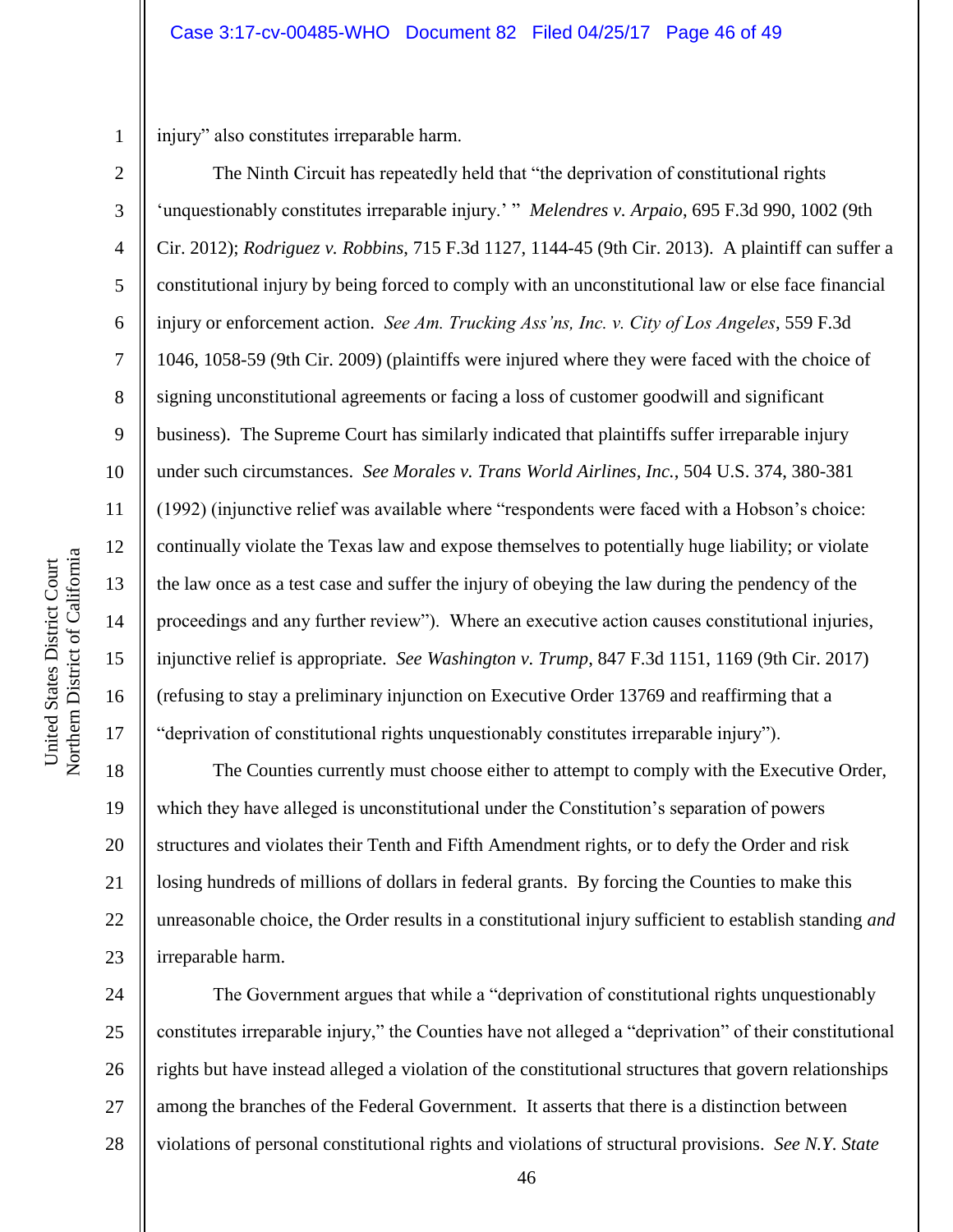*Rest. Ass'n v. N.Y. City Bd. of Health*, 545 F. Supp. 2d 363, 367 (S.D.N.Y. 2008) ("[W]hile a violation of constitutional rights can constitute *per se* irreparable harm . . . *per se* irreparable harm is caused only by violations of 'personal' constitutional rights . . . to be distinguished from provisions of the Constitution that serve 'structural' purposes, like the Supremacy Clause.").

This argument fails for two reasons. First, this distinction between personal and structural constitutional rights is not recognized in the Ninth Circuit. Although the Government cites to *American Trucking Ass'ns v. City of Los Angeles*, 577 F. Supp. 2d 1110, 1127 (C.D. Cal. 2008) for the proposition that "in the case of Supremacy Clause violations," the presumption of irreparable harm "is not necessarily warranted," that case was reversed by the Ninth Circuit. On appeal the court concluded that, even where the constitutional injury is structural, "the constitutional violation alone, coupled with the damages incurred, can suffice to show irreparable harm." *American Trucking*, 559 F.3d at 1058. Second, the Counties *have* alleged a deprivation of their personal constitutional rights; they have alleged that the Executive Order is unconstitutionally coercive in violation of the Tenth Amendment and fails to provide them with Due Process in violation of the Fifth Amendment. The Government's challenges to the Counties' claims of constitutional injury are not supported by the facts of this case or the precedent that is binding on this court.

18 19 The Counties have adequately demonstrated a constitutional injury sufficient to establish a likelihood of irreparable harm.

## 20 21

22

23

1

2

3

4

5

6

7

8

9

10

11

12

13

14

15

16

17

## **IV. BALANCE OF HARMS AND PUBLIC INTEREST**

A party seeking a preliminary injunction must "establish . . . that the balance of equities tips in his favor, and that an injunction is in the public interest." *Winter*, 555 U.S. at 20. When the federal government is a party, these factors merge. *Nken v. Holder*, 556 U.S. 418, 435 (2009).

24 25 26 27 28 The Government argues that the balance of harms and the public interest weigh against a preliminary injunction because the "most pertinent and concretely expressed public interest" in this case is contained in Section 1373, and Section 9 simply seeks to ensure compliance with that section. This argument is unconvincing given the Government's flawed argument that Section 9 does not change the law. If Section 9 does not change the law, or if the Government does not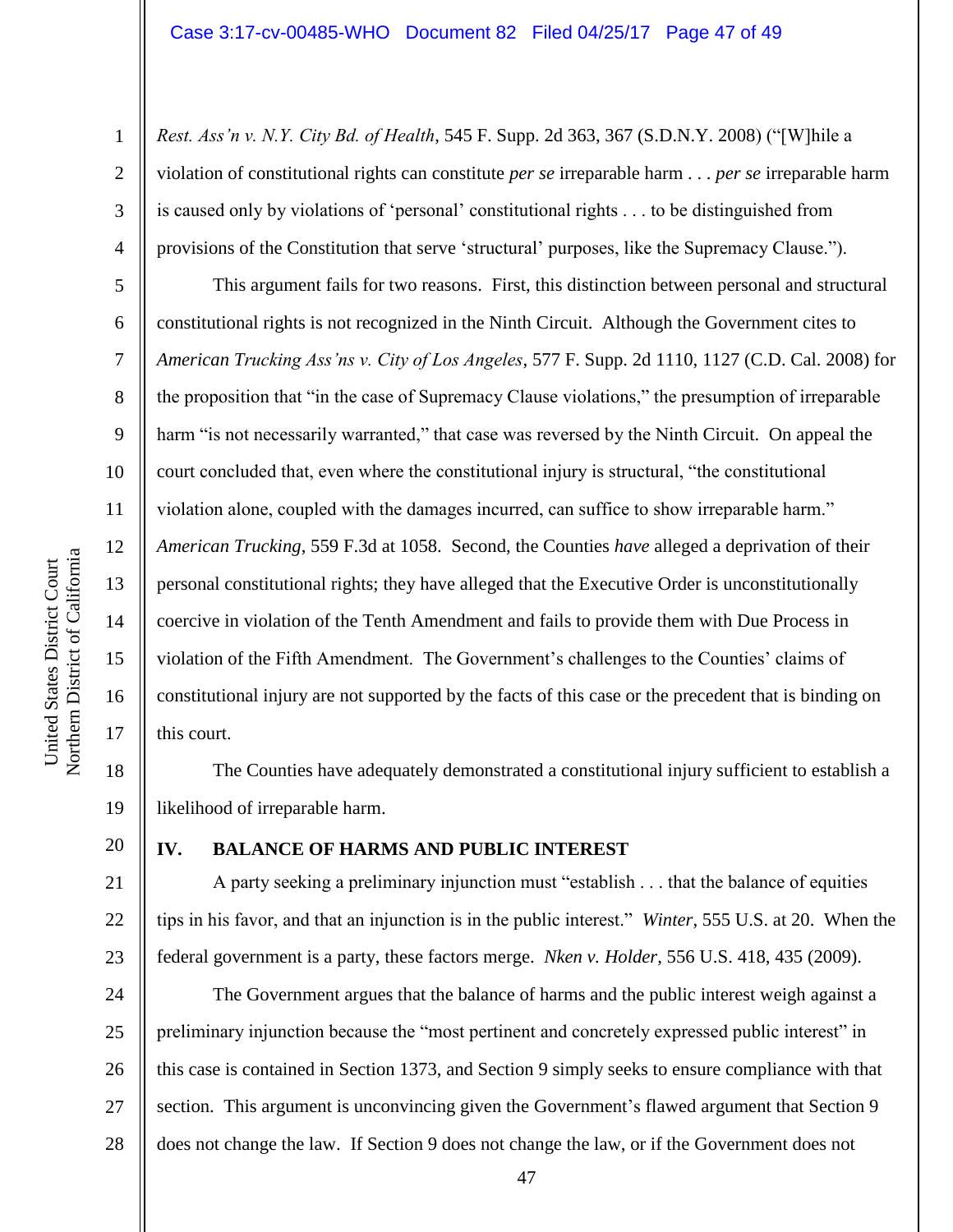1 2 3 4 5 6 7 8 9 10 intend to enforce Section 9's unlawful directives, then it provides the Government with no concrete benefit but to highlight the President's enforcement priorities. The President certainly has the right to use the bully pulpit to encourage his policies. But Section 9(a) is not simply rhetorical. The Counties have a strong interest in avoiding unconstitutional federal enforcement and the significant budget uncertainty that has resulted from the Order's broad and threatening language. To the extent the Government wishes to use all lawful means to enforce 8 U.S.C. 1373, it does not need Section 9(a) to do so. The confusion caused by Section 9(a)'s facially unconstitutional directives and its coercive effects weigh heavily against leaving it in place. The balance of harms weighs in favor of an injunction. **V. NATIONWIDE INJUNCTION**

The Government argues that, if an injunction is issued, it should be issued only with regards to the plaintiffs and should not apply nationwide. But where a law is unconstitutional on its face, and not simply in its application to certain plaintiffs, a nationwide injunction is appropriate. *See Califano v. Yamasaki*, 442 U.S. 682, 702 (1979) ("[T]he scope of injunctive relief is dictated by the extent of the violation established, not by the geographical extent of the plaintiff."); *Washington*, 847 F.3d at 1166-67 (affirming nationwide injunction against executive travel ban order). The Counties have demonstrated that they are likely to succeed on their claims that the Executive Order purports to wield powers exclusive to Congress, and violates the Tenth and Fifth Amendments. These constitutional violations are not limited to San Francisco or Santa Clara, but apply equally to all states and local jurisdictions. Given the nationwide scope of the Order, and its apparent constitutional flaws, a nationwide injunction is appropriate.

22

### **VI. INJUNCTION AGAINST THE PRESIDENT**

23 24 25 26 27 28 The Government also argues that, if an injunction is issued, it should not issue against the President. An injunction against the President personally is an "extraordinary measure not lightly to be undertaken." *Swan v. Clinton*, 100 F.3d 973, 978 (D.C. Cir. 1996); *see Newdow v. Bush*, 391 F. Supp. 2d 95, 106 (D.D.C. 2005) ("[T]he Supreme Court has sent a clear message that an injunction should not be issued against the President for official acts."). The Counties assert that the court "has discretion to determine whether the constitutional violations in the Executive Order

11

12

13

14

15

16

17

18

19

20